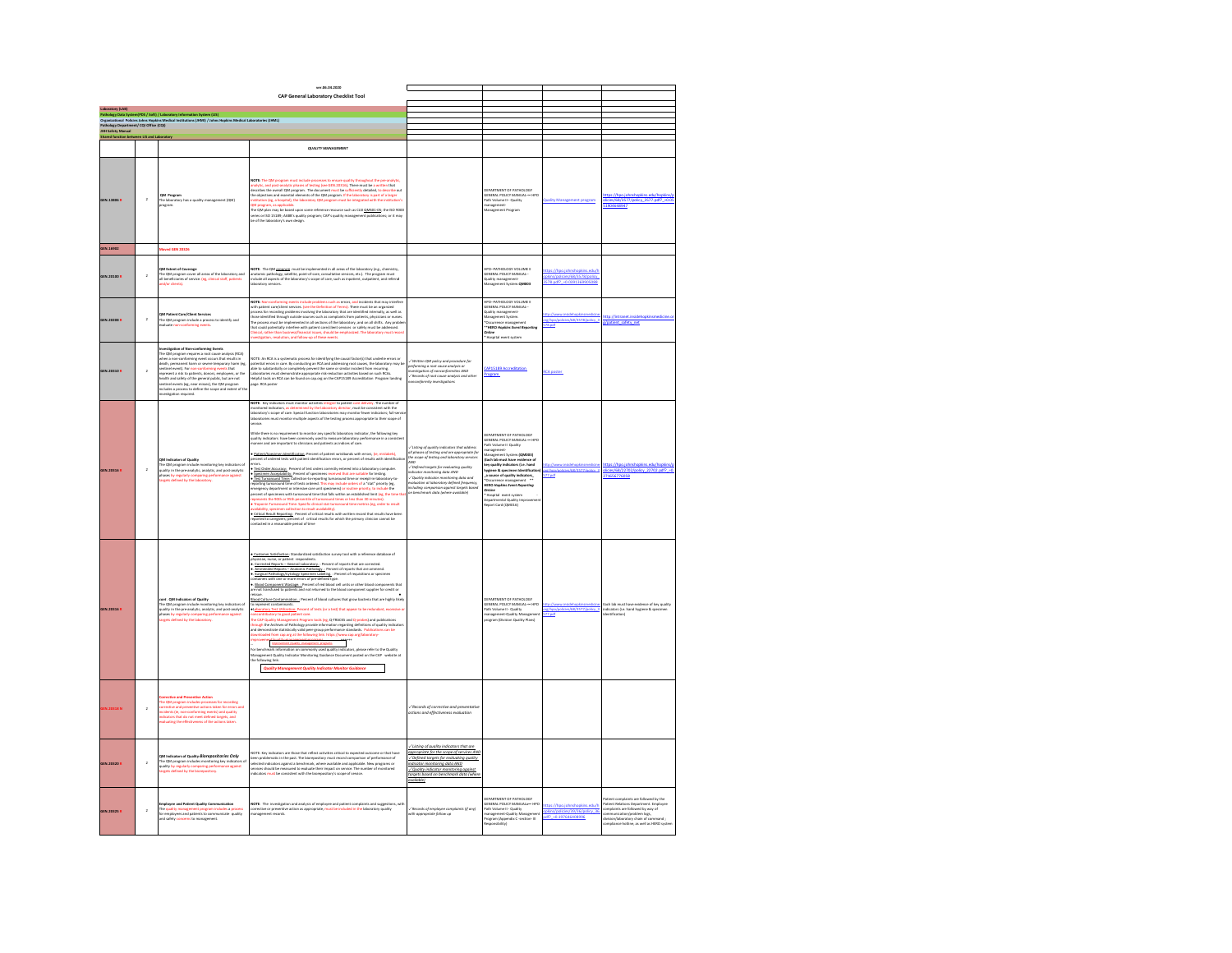|             | $\,$ 2 $\,$             | ent of the QM Progam Implementation<br>For laboratories that have been CAP accredited for<br>note than 12 months, the QM program is implem<br>is incomed and is assessed at least annually for<br>is designed and is <sup>ass</sup><br>distinguished | Efectiveness of actions taken when quality indicators do not meet targets<br>Follow-up of issues, including non-conformances, requiring corrective/preve<br>ntive action<br>Actions taken when concerns about quality and safety are reported<br>laboratory must determine if quality indicators are retained/retired on the basis of the<br>mance, criticality, and effectivenessmay of any corrective/prevention measures taken and<br>sew monitors based on current or potential care and quality concerns.<br>rew monitors based on current or potential care and quality con<br>asures taken and<br>nunicated to, appropriate laboratory personnel and key stake<br>int must be co                                                                                                                                                                                                                                                                                                                                                                                                                                                                                                                                                                                                                                                                                                                                                                                                                                                                                                                                                               | / Records of effectiveness assessment AND<br>Evaluation of quality measurements AND<br>/ Records of communication of assessment<br>riulti with appropriate perio<br>nel and key<br>tokaholder | DEPARTMENT OF PATHOLOGY<br>GENERAL POLICY MANUAL-HPO<br>ath Volume II- Quality<br>management-<br>Management Program.QM002<br>Quality Management Plan Policy<br>-<br>MO17                                                                                                                                | <b>Juality Management program</b>                                           | ach lab must have evidence of Quality<br>Management Plan implementation as<br>.<br>https://hpa.johnshopkins.edu/ho<br>https://hpa.johnshopkins.edu/ho<br>rebookins adulteratins/redi<br>v/68/30846/policy_30846.pdf?_=0.829028       |
|-------------|-------------------------|------------------------------------------------------------------------------------------------------------------------------------------------------------------------------------------------------------------------------------------------------|-------------------------------------------------------------------------------------------------------------------------------------------------------------------------------------------------------------------------------------------------------------------------------------------------------------------------------------------------------------------------------------------------------------------------------------------------------------------------------------------------------------------------------------------------------------------------------------------------------------------------------------------------------------------------------------------------------------------------------------------------------------------------------------------------------------------------------------------------------------------------------------------------------------------------------------------------------------------------------------------------------------------------------------------------------------------------------------------------------------------------------------------------------------------------------------------------------------------------------------------------------------------------------------------------------------------------------------------------------------------------------------------------------------------------------------------------------------------------------------------------------------------------------------------------------------------------------------------------------------------------------------------------------|-----------------------------------------------------------------------------------------------------------------------------------------------------------------------------------------------|---------------------------------------------------------------------------------------------------------------------------------------------------------------------------------------------------------------------------------------------------------------------------------------------------------|-----------------------------------------------------------------------------|--------------------------------------------------------------------------------------------------------------------------------------------------------------------------------------------------------------------------------------|
| GEN.20327 P | $\overline{2}$          | ation - Biorepositories Only<br>ity C<br>be quality management pro<br>for employees, participants, and researchers to<br>nmunicate quality, safety, and research mis<br><mark>cerns</mark> to management.                                            | OTE: The investigation and analysis of employee, participant, and n<br>cher complaints and<br>uggestions, with corrective or preventive action as appropriate, must be included in the<br><mark>iorepository q</mark> uality management records.                                                                                                                                                                                                                                                                                                                                                                                                                                                                                                                                                                                                                                                                                                                                                                                                                                                                                                                                                                                                                                                                                                                                                                                                                                                                                                                                                                                                      | .<br>/ Records of employee, participant, and<br>esearcher complaints (if any) with<br>propriate follow up                                                                                     | DERARTMENT OF RATHOLOGY<br>:<br>SENERAL POLICY MANUALa— НР<br>hth Volume II - Quality<br>anagement-Quality Manag<br>Program (Appendix C -section- III<br>cnsibility)                                                                                                                                    | licies/39/36/policy 3<br>df? -0.197646408996                                | atient complaints are followed by the<br>atient Relations Department. Employe<br>omplaints are followed by way of<br>ommunication/problem logs,<br>division/laboratory chain of command;<br>ompliance hotline, as well as HERO syste |
| SEN.20330 P | $\overline{\mathbf{2}}$ | AP Sign<br>he laboratory posts the official CAP sign regarding the<br>eporting of quality concerns to the CAP in a pro<br>cation in the laboratory.                                                                                                  | VOTE: The sign is intended to be placed in a location where it will be available to personnel. It is<br>ent to post the CAP sign in patient care areas.<br>ot a repui<br>While personnel should report concerns to laboratory management, the laboratory must ensure<br>While personnel should report concerns to take other and person of the bideostopy must ensure the simulation of the state of the state of the state of the state of the state of the state of the state of the state of the s<br>gn after completion of the online application process, which must be posted upon receipt. Afte<br>iboratories are accredited, they are awarded with the official sign for CAP-accredited<br>oratories to replace the temporary sign.<br>he dedicated, confidential CAP telephone lines for quality or safety concerns are 866-236-7212<br>ne aeasceles, commental CAP teleprone lines for quality or savey concerns a<br>US, toll-free) and 847-832-7533 (international).<br>Idditional CAP signs may be obtained by contacting the CAP at 800-323-4040                                                                                                                                                                                                                                                                                                                                                                                                                                                                                                                                                                                      |                                                                                                                                                                                               | Each lab area must post the CAP<br>soster, (CAP phone -line for Qualit<br>and safety concerns), to include<br>the Reporting Quality and Safety<br>concern addendum<br>40 nhone line for Orality or<br>afety Concerns                                                                                    | ww.cap.org/apps/docs/lab<br>atory_accreditation/build/pdf/l<br><b>N.pdf</b> | http://pathology.jhu.edu/car<br>ing Quality Concerns new.odf                                                                                                                                                                         |
| GEN.20335   | $\overline{1}$          | ustomer Satisfact<br>The laboratory has measured the satisfaction of clients<br>(eg, healthcare providers, patients, referring<br>aboratories, nurses) with laboratory services within th<br>ast two years                                           | NOTE: Satisfaction metrics are important for understanding the needs of clients to improve<br>aboratory services. Experience has shown that surveys are more informative if they are<br>onducted anonymously and allow for open ended comments. The sample size should be<br>dequate. A numeric satisfaction scale allows for calculation of statistics.                                                                                                                                                                                                                                                                                                                                                                                                                                                                                                                                                                                                                                                                                                                                                                                                                                                                                                                                                                                                                                                                                                                                                                                                                                                                                              | / Records of the design and results of<br>etisfaction surveys                                                                                                                                 | ARTMENT OF PATHOLO<br>GENERAL POLICY MANUAL-A-<br>dministrative-1a ~~ HPO Path<br><b>Jolume II - Quality manager</b><br><b>Staling Manager</b><br><b>Dent System</b>                                                                                                                                    | rg/hpo/policies/68/3578/policy_3<br>78.pdf                                  | Ex. HERO phlebotomy physician surveys                                                                                                                                                                                                |
| GEN.20340   | $\overline{2}$          | otifications From Vendors<br>he laboratory manages notifications from vendors of<br>efects or issues with reagents, supplies, instruments,<br>quipment, or software that may affect patient<br>are/client services.                                  | TE: Notifications may take the form of product recalls, market withdrawals, or softw<br>hes and upgrades. The laboratory should take timely action on those that have the pot<br>to affect testing results or laboratory services.                                                                                                                                                                                                                                                                                                                                                                                                                                                                                                                                                                                                                                                                                                                                                                                                                                                                                                                                                                                                                                                                                                                                                                                                                                                                                                                                                                                                                    | in policy for the handling of recolls<br>ind notifications AND<br>/ Records of manufacturer's recolls rece<br>/ Records of Follow-up                                                          | DERARTMENT OF RATHOLOGY<br>:<br>ENERAL POLICY MANUAL<br>Path Volume II - Operation<br>boratory Equipment<br>Management and Adverse<br><b>Neporting Policy (OPERDO2): VII</b><br>lazard or recall notices- pg. 3                                                                                         | es/68/4263/policy<br>263.pdf? - 0.363824754911                              |                                                                                                                                                                                                                                      |
| IEN.20351   | $\,$ 2 $\,$             | se Patient Event Repo<br>ratory has a procedure for reporting de<br>elated adverse patient events, as required by the FDA.                                                                                                                           | <b>NOTE:</b> When information reasonably suggests that any laboratory instrument, reagent or other<br>divide (including all instruments in the central laboratory, satellite laboratories, point-of-care<br>lesting programs, and accesso<br>and outpatient diagnostic facilities, including independent laboratories, to report the event. If th<br>event is death, the report must be made both to the FDA and the device manufacturer. If the<br>vent is serious patient injury, the report may be to the manufacturer only, unless the<br>enufacturer is unknown, in which case the report must be submitted to the FDA. Reports mu<br>constants are uncommunic materials are reported to an experimental or our substitute of the BDA Porm 3500A (pran electronic equivalent) as soon as practicable but no<br>atter than 10 days from the time medical personed become<br>The FDA defines "serious patient injury" as one that is life threatening; or results in permane<br>impairment of a body function or permanent damage to a body structure; or necessitates<br>vedical or surgical intervention to preclude permanent impairment of a body function or<br>vestale or supprais interestion to precisels permanent imparment of a Body heution or<br>servated of supportion of the property of the computation of the property of the supportable<br>pay relate to any apact of a less, includin<br>he laboratory should have written procedures for 1) the identification and evaluation of advers<br>atient events, 2) the timely submission of MDR (medical device reporting) reports, and 3)<br>moliance with record keeping requirem | ds of MDR reports for reportable<br>nts, if applicable                                                                                                                                        | DEPARTMENT OF PATHOLOGY<br><b>SENERAL DOLLOY MANUAL Je HDC</b><br>uth Volume II - Operation<br>aboratory Equipment<br>fanagement and Adr<br>leporting Policy (OPER002)<br><b>NASMAS : IV Hazard or recall</b><br>otices- pg. 1-2, FDA Reporting<br>nsttutional Recall Managemen<br>ind Reporting MEL023 | Ho. 631                                                                     | olicy 6557.<br>3490967034                                                                                                                                                                                                            |
| GEN.20351   | $\overline{a}$          | <b>Adverse Patient Event Reporting.</b><br>(contin                                                                                                                                                                                                   | vritten record of participation in the ownall institutional MDR process is required of<br>A written record of participation in the oweal institutional MOR process is required of<br>Haborabories that are part of a larger organization (e.g. hospital laboratories)<br>The laboratory should educate its personnel in the IF<br>an electronic equivalent) or Form 3500 ( for non- hospital based laboratories) by January 1 of<br>each year. The laboratory or institution must keep records of MDR reports for 2 years.<br>dditional information is available on the FDA website:<br>http:/www.fda.gov/MedicalDevices/DeviceR<br>ionandGuidance /default.htm<br>In this context, "labeling" refers to all user instructions provided by the manufacturer.                                                                                                                                                                                                                                                                                                                                                                                                                                                                                                                                                                                                                                                                                                                                                                                                                                                                                          |                                                                                                                                                                                               | <b>FRASTMENT OF RATHOLOGY</b><br>ENERAL POLICY MANUAL - HPC<br>ath Volume II - Environment ::<br>Equipment Policy: VII Reportable<br>nditions-Pg. 3                                                                                                                                                     | e.org/hpo/policies/68/4263/p<br>cy 4263.pdf                                 |                                                                                                                                                                                                                                      |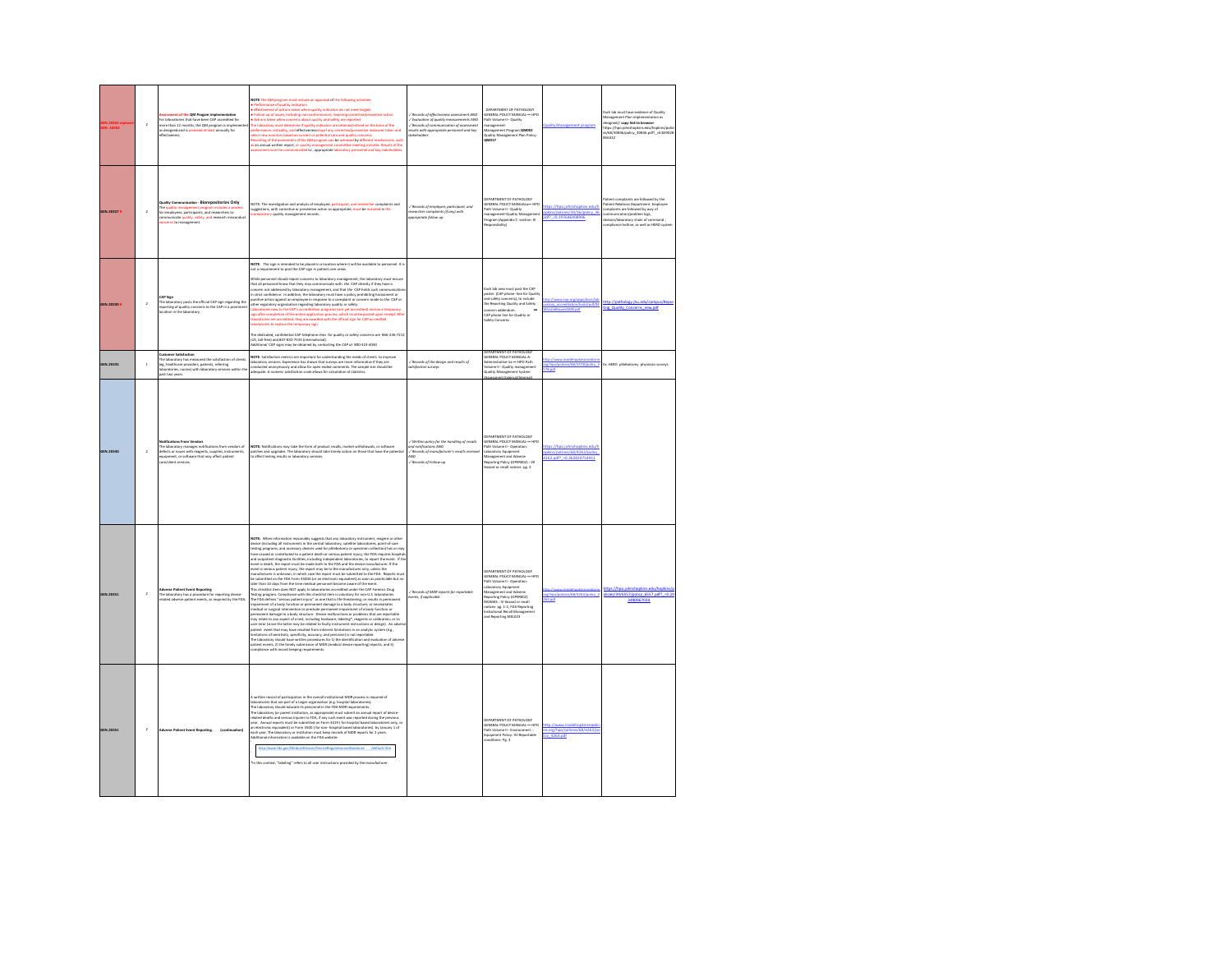| GEN.20361         | $\overline{2}$ | CLIA Certificate Type<br>For laboratories subject to US regulations performing<br>patient testing subject to CLIA, the laboratory has<br>registered with the Centers for Medicare and Medicald<br>Services (CMS) and obtained a CLIA certificate that<br>corresponds to the complexity of testing performed, a<br>applicable.                   | VOTE: This requirement does not apply to laboratories that are part of the Department of<br>Defense. Laboratories located in CLIA exempt states, such as Washington and New York, must be<br>able to show that they have obtained a CLIA number, when appropriate.<br>The CLIA regulations define a laboratory as a facility that performs testing on materials derived<br>.<br>Irom the human body for the purpose of providing information for the diagnosis, prevention, or<br>treatment of any disease or impairment of, or the assessment of the health of, human beines.<br>Examples of laboratory activities that do not require registration with the CMS for a CLIA numb<br>winnie<br>Specimen collection<br>Specimen preparation, including histology, tissue embedding, sectioning, and staining<br>· Forensic testing<br>Research testing on human specimens where patient-specific results are not reported to the<br>Drug testing meeting SAMHSA guidelines and regulations<br>Laboratories must obtain the CLIA certificate type that corresponds to their highest level of<br>omplexity. The CLIA certificate types include:<br>compressory, : me CuIA Chromane vysee wavaser.<br>• Certificate of Waiver - waived tosts only*<br>• Certificate of Provider Performed Microscopy (PPM) Procedures - testing performed by a<br>physician, midlevel practitioner or dentist for specific microscopy procedures (moderate<br>complexity) during the course of a patient's visit<br>Certificate of Registration - nonwaived testing (moderate or high complexity) prior to initial                                                                                                                              |                                                                   | tact COI Office for Clarification                                                                                                                                              |                                                                                                                            |                                                           |
|-------------------|----------------|-------------------------------------------------------------------------------------------------------------------------------------------------------------------------------------------------------------------------------------------------------------------------------------------------------------------------------------------------|-----------------------------------------------------------------------------------------------------------------------------------------------------------------------------------------------------------------------------------------------------------------------------------------------------------------------------------------------------------------------------------------------------------------------------------------------------------------------------------------------------------------------------------------------------------------------------------------------------------------------------------------------------------------------------------------------------------------------------------------------------------------------------------------------------------------------------------------------------------------------------------------------------------------------------------------------------------------------------------------------------------------------------------------------------------------------------------------------------------------------------------------------------------------------------------------------------------------------------------------------------------------------------------------------------------------------------------------------------------------------------------------------------------------------------------------------------------------------------------------------------------------------------------------------------------------------------------------------------------------------------------------------------------------------------------------------------------------------------|-------------------------------------------------------------------|--------------------------------------------------------------------------------------------------------------------------------------------------------------------------------|----------------------------------------------------------------------------------------------------------------------------|-----------------------------------------------------------|
| ort. GEN.20361    | $\overline{2}$ | <b>CUA Certificate Type</b>                                                                                                                                                                                                                                                                                                                     | . Certificate of Compliance - nonwaived testing with inspection by the State Department of<br><b>Ingitiation of the district</b><br>muum (cux-mipercion)<br>• Certificate of Accreditation - nonwaived testing with inspection by a CMS-approved accrediting<br>organization, such as the CAP's accreditation programs.<br>For more information on the CMS requirements for CLIA certificates and types of CLIA certificate<br>wher to Appendix C of the CMS Interpretive Guidelines for Laboratories<br>vw.cms.gov/Regulations-and-<br>http://w<br>map://www.cms.gov/magusatom-ame<br>Juidance/Legislation/CUA/interpretive_Guidelines_for_Luboratories.html).<br>"Any modification from the monufacturer's instructions changes the test classification to<br>anwaived and requires a different type of CLIA certificate.                                                                                                                                                                                                                                                                                                                                                                                                                                                                                                                                                                                                                                                                                                                                                                                                                                                                                                 |                                                                   | entact CQI Office for Clarification<br>if needed                                                                                                                               | the //www.cmc.enu/Rogulatio<br>Land-<br>suidance/Legislation/CLIA/Inter<br><b>Stive Guid</b><br>clines for Lab<br>ies.html |                                                           |
| GEN.20374 R       | $\mathbf{1}$   | nal/Federal /State/Local Regulations<br>.<br>The laboratory has a policy for ensuring compliance<br>vith applicable notional, federal, state (or provinvial)<br>and local laws<br>and regulations                                                                                                                                               | NOTE: Applicable national, federal, state (or provinvial), and local requirements may include<br>out are not limited to the following area<br>selbost sust<br>ssue nanoi <sub>ne</sub><br>Handling radioactive materials.<br>Shipping infectious or diagnostic materials.<br>Reporting infectious disease testing results.<br>Personnel qualifications<br>Retention of specimens and records<br>Hazardous waste disposal, storage of flammable materials.<br>Fire codes.<br>Fire codes.<br>Medical examiner or coroner jurisdiction<br>Legal testing.<br>Acceptance of specimens only from authorized personnel.<br>Handling controlled substances.<br>Patient consent for testing.<br>confidentiality of test results<br>Donation of blood.<br>The checklists contain specific questions on these areas<br>For biorepositories, laws and regulations may also include, as applicable<br>Storage and handling of select agents<br>Storage of bulk fuels and other hazardous materials (eg. diesel and liquid nitrogen)<br>Use of material transfer agreements.<br>oratory may obtain information on applicable laws and regulations from multiple<br>sources, including hospital management, state medical societies and state departments of health<br>NOTE: This includes documents relating directly to laboratory testing, as well as others, such as                                                                                                                                                                                                                                                                                                                                                                   |                                                                   | DERARTMENT OF RATHOLOGY<br>GENERAL POLICY MANUAL-A<br>rative-1b -- HPO Path<br>olume II - Quality Management<br>vstem (Organization- Federal<br>.<br>State/Local Regulations ) | ttp://www.insidehopkinr<br>e.org/hpo/policies/68/3578/p<br>v 3578.od                                                       |                                                           |
| GEN.20375         |                | <b>Ocument Control</b><br>The laboratory has a document control system to<br>manage policies, procedures, and forms that are subje<br>to CAP accreditation.                                                                                                                                                                                     | ality management, safety, specimen collection, personnel, and laboratory information system<br>spanny management, among, spannomic somes out of the control, and unconstruction and the counterpart of the co<br>The document control system must ensure that only current solicy, procedures (including<br>for quick reference at<br>and discontinuance are available. Discontinued documents must be oppropriately archived and<br>moved from peneral access.<br>.<br>Socument master files must be securely stored in a manner that prevents loss, damage, or<br>.<br>anauthorized access. Documents needed for functioning of the laboratory must be backed up in<br>a manner that allows access to authorized users in case of power or network system outages<br>(eg, paper-based system or electronic system with emergency power). It is recommended that<br>the laboratory maintain a control (eg listing all current policies, procedures, and forms with the<br>locations of copies. The control<br>ind dates when policies and procedures were discontinue and or superseded.<br>.<br>Additional requirements regarding procedure manuals are found in the All Common Checklist,<br>and in this checklist in the Collection Manual, Computer Services and Safety sections.                                                                                                                                                                                                                                                                                                                                                                                                                                      |                                                                   | DEPARTMENT OF PATHOLOGY<br>GENERAL POLICY MANUAL-A<br>nistrative-1b- HPO Path<br>olume II-Pathology HPO<br>fanagement Policy (ADM013)                                          | ns adul<br>s/policies/68/10572/p<br>10572.pdf? = 0.113871274335                                                            | <b>House of Associa</b><br>dicies/68/3901/policy_3901.pdf |
| GEN.20377R        | $\overline{2}$ | cord/Specimen Retention<br>Laboratory records and materials are retained for an<br>spropriate time                                                                                                                                                                                                                                              | NOTE: Policies for retention of records and materials must comply with national, federal, state<br>(or provincial), and local laws and regulations and with the minimum retention periods listed<br>selow, whichever is most stringent. For testing on minors (under the age of 21), stricter state<br>regulations may apply.<br>More specific<br>uirements for certain laboratory records are found in the Anatomic Pathology (ANP.12500,<br>mqurumums ror cursum iutoristory nucoran are sound in tree ways and transformating (www.zzaxov,<br>ANP.29670, ANP.33500, ANP.36125), Biarepository (BAP.13740).) Cytopathology (CTP.06600,<br>CYP.06900), Cytogenetics (CYG.32700),<br>MOL35870.MOL496401 . Reproductive Laboratory Medicine (RLM.12466), and Transfusion<br><b>Ardicine Checklists (TRM 32250).</b><br>see Retention Table<br>Laboratories may wish to retain instrument maintenance records for longer than the two-yea<br>equirement (e.g. for the life of the instrument), to facilitate trouble-shooting<br>* For data directly transmitted from instruments to the laboratory computer system via an<br>interface (on-line system), it is not necessary to retain paper worksheets, printouts, etc., so long<br>nues mas experiment passenges and the state of the state of the computer and the computer retails the distance<br>as the computer retains the data for at least two years. Manual computer entry of patient result<br>data from work<br>intered into the computer from 1) observation of an electronic display, with no paper print-out<br>vailable, or 2) manually performed test methods without worksheets, the two-year retent<br>quirement applies to the data within the computer | / Written policy for retention of records,<br>pecimens and slides | FRASTMENT OF PATHOLOGY<br>olume II - General Policy Manual<br>currents and Records, Record<br>nd Material Retention Policy<br>ADMODS!                                          | dishs/policies/68/4266/policy<br>266.pdf? = 0.63594554672                                                                  | ice appedix A in Policy                                   |
| GEN.20425         | $\lambda$      | orned Betenti<br>.<br>The laboratory has a policy to ensure that all records<br>slides, blocks, and tissues are retained and available !<br>opropriate times should the laboratory cease<br>peration.                                                                                                                                           |                                                                                                                                                                                                                                                                                                                                                                                                                                                                                                                                                                                                                                                                                                                                                                                                                                                                                                                                                                                                                                                                                                                                                                                                                                                                                                                                                                                                                                                                                                                                                                                                                                                                                                                             |                                                                   | <b>DERARTMENT OF PATHOLOGY</b><br>olume II - General Policy Manua<br>ocuments and Records, Record<br>nd Material Retention Policy<br>ADMODS)                                   | ttp://www.insidehopkin<br>e.org/hi<br>cy 4266.pdf                                                                          |                                                           |
| <b>EN.20430 N</b> | $\overline{2}$ | rification of Copies of Records Prior to Destructi<br>here is a written procedure to ensure that laboratory<br>roords (eg, patient reports, worksheets, quality contri<br>cords) being converted onto another medium for<br>orage and retention are verified for accuracy,<br>gibility, and completeness before the original record<br>stroyed. |                                                                                                                                                                                                                                                                                                                                                                                                                                                                                                                                                                                                                                                                                                                                                                                                                                                                                                                                                                                                                                                                                                                                                                                                                                                                                                                                                                                                                                                                                                                                                                                                                                                                                                                             |                                                                   |                                                                                                                                                                                |                                                                                                                            |                                                           |
| <b>IEN.20450</b>  | $\overline{2}$ | Correction of Laboratory Records<br>The laboratory follows a written policy for the<br>management and correction of laboratory records,<br>ncluding quality control data, temperature logs, and<br>termediate test results or worksheets.                                                                                                       | NOTE: Laboratory records and changes to such records must be legible and indelible. Original<br><b>norm.</b> Latentonia est province and content and content and correction fluid are unacceptable) or<br>(erromeous) embris must be vielable (i.e. erasures, white and correction fluid are unacceptable) or<br>personable (e.g. audit                                                                                                                                                                                                                                                                                                                                                                                                                                                                                                                                                                                                                                                                                                                                                                                                                                                                                                                                                                                                                                                                                                                                                                                                                                                                                                                                                                                     | / Records of corrections to lobe<br>ecords following the policy   | DEPARTMENT OF PATHOLOGY<br>GENERAL POLICY MANUAL-HPO<br>uth Volume II-QM003-Quality<br>Aanagement Systems - DC-<br>Documents and records -<br>orrection of laboratory records. | ttps://hpo.johnshopkins.edu/<br>pkins/policies/68/3578/policy<br>578.odf? +0.491211162361                                  |                                                           |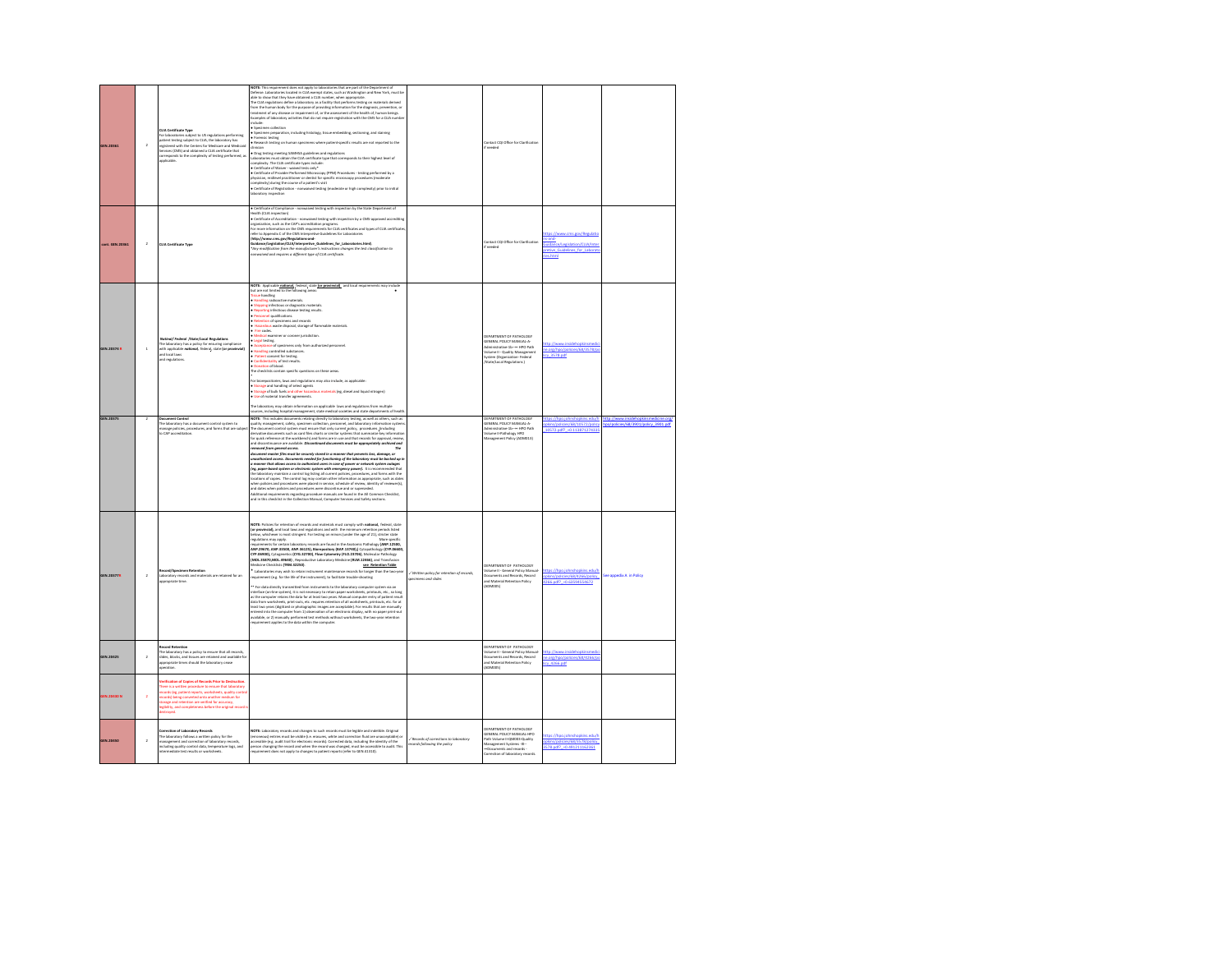| <b>GEN.23584</b> | $\overline{a}$          | erim Self-Inspection<br>The laboratory has conducted a thorough interim self-<br>inspection and has corrected all deficiencies.                                                                                                                                                                                                                                                                                                                                                                                                                                                                                                                                           | OTE: CAP-accredited laboratories are required to complete an interim self inspection at the sta<br><b>NOTE:</b> Owe accord to the detection are required to complete an interaction and the second year of the indensity's two-year accordination cycle. It is an important apet of ordinary encordination interaction in the second                                                                                                                                                                                                                                                                                                                                                                                                                                                                                                                                                                                                                                                                                                                                                                                                                                                               | / Written evidence of self-inspection findings<br>eth records of carrective action | ach laboratory must complete a<br>thorough interim self-inspection<br>and submit deficiency findings wit<br>cords of corrective action             |                                                                         |                                                                                                                  |
|------------------|-------------------------|---------------------------------------------------------------------------------------------------------------------------------------------------------------------------------------------------------------------------------------------------------------------------------------------------------------------------------------------------------------------------------------------------------------------------------------------------------------------------------------------------------------------------------------------------------------------------------------------------------------------------------------------------------------------------|----------------------------------------------------------------------------------------------------------------------------------------------------------------------------------------------------------------------------------------------------------------------------------------------------------------------------------------------------------------------------------------------------------------------------------------------------------------------------------------------------------------------------------------------------------------------------------------------------------------------------------------------------------------------------------------------------------------------------------------------------------------------------------------------------------------------------------------------------------------------------------------------------------------------------------------------------------------------------------------------------------------------------------------------------------------------------------------------------------------------------------------------------------------------------------------------------|------------------------------------------------------------------------------------|----------------------------------------------------------------------------------------------------------------------------------------------------|-------------------------------------------------------------------------|------------------------------------------------------------------------------------------------------------------|
| GEN.26791 R      | $\,$ 2                  | <b>Terms of Accreditation</b><br>The laboratory has a written oolicy that addresses<br>moliance with the CAP terms of accreditation                                                                                                                                                                                                                                                                                                                                                                                                                                                                                                                                       | NOTE: The CAP terms of accreditation are listed in the laboratory's official<br>ccreditation. The written policy must include<br>ation in any CAP investiga<br>on or inspection and prompt notification to the CAP<br>0 If the laboratory becomes the subject of<br>nt entity (including national, federal, state (or provincial), local, c<br>n <mark>invetigation</mark> by a government<br>eign or other oversight agency.<br>dverse media attention relating to laboratory performance<br>on ordification to the CAP<br>returns to transmission for the Core of the Section of Actions that appear to violate national, state (or represented a state of the Section of the Section of the Section of the Section of the Section of the Section of the<br>pe of service changes, or the lagboraotry permanenetly or temporarily dis<br>aalama oo<br>ll testing.<br>Of any changes in directorship, location, ownership, name, insolvency, or bankruptcy in the 30<br>days prior to the change; or, in the case of unexpected changes, no later than 2 working days<br>afterwards. Laboratories subject to t <mark>he US CLIA</mark> regulations must also notify the CMS of pertine<br>hanees. | -/ Records of notification, if applicable                                          | DEPARTMENT OF PATHOLOGY<br>GENERAL POLICY MANUAL-A<br>Administrative-D- HPO Path<br><b>Jolume II CAP Terms of</b><br>ccredita                      | tec://hon.inhodionkins.adu/<br>Nins/nelicips/68/4183/nolicy<br>1183.pdf |                                                                                                                  |
| GEN.26791 R      |                         | cont.Terms of Accreditation<br>.<br>The laboratory has a weitten policy that addresses<br>compliance with the CAP terms of accreditation                                                                                                                                                                                                                                                                                                                                                                                                                                                                                                                                  | Provision of a trained inpsection team comparable in size and scope to that required for its o<br>section during the two-year accreditation period, if requested by the regional and/or state<br>If the laboratory is subject to the Us CLIA regulation<br>ailability on a reason<br>ble basis, the laboratory's annual PT results upon re<br>Provision to allow the CMS or its agent to perform a validation or complaint inspection at any<br>me during the laboratory's hours of operations and permit the CMS to monitor the correction o<br>my deficie<br>eficiencies found during such an inspection.<br>rence to the Certificate Mark Terms of Use/Agreement for the CAP Certification Mark and<br>Design if the laboratory is/or will use the CAP Certification Mark for accreditation. The ag<br>an be downloaded and printed from cap.org.                                                                                                                                                                                                                                                                                                                                               | / Records of notification, if applicable                                           | DEPARTMENT OF PATHOLOGY<br>GENERAL POLICY MANUAL A<br>Administrative-D- HPO Path<br>/olume II CAP Terms of<br><b>Annualitation</b>                 | hos://hoo.johnshookins.edu/<br>plóns/policies/68/4183/policy<br>183.pdf |                                                                                                                  |
| GEN.30000        | $\bar{2}$               | .<br>Monitoring Analytic Performance<br>There is a written quality control program that clearly<br>defines policies and procedures for monitoring analytic<br>erformance.                                                                                                                                                                                                                                                                                                                                                                                                                                                                                                 | NOTE: There must be a written overall quality control program for the entire laboratory.<br>It must include general policies and assignment of responsibilities. There must be clearly defined<br>written procedures for ongoing mon<br>Number and frequency of controls:<br>Establishment of tolerance limits for control testing; and<br>Corrective actions based on quality control data.<br>Quality control records should be well-organized with a system to permit regular review by<br>ppropriate supervisory personnel (laboratory director, supervisor or laboratory quality control<br>rdinator)                                                                                                                                                                                                                                                                                                                                                                                                                                                                                                                                                                                         |                                                                                    | DEPARTMENT OF PATHOLOGY<br>GENERAL POLICY MANUAL- HPO<br>.<br>Quality Management (VIII Process)<br>Quality Management (VIII Process<br>Management) | e.org/hoo/oolicies/68/3578/s<br>v 3578.odf                              | Each division must have a specific quality<br>control program to include wrification of<br>וכנעזפכץ & precision. |
|                  |                         |                                                                                                                                                                                                                                                                                                                                                                                                                                                                                                                                                                                                                                                                           | SPECIMEN COLLECTION, HANDLING, AND REPORTING                                                                                                                                                                                                                                                                                                                                                                                                                                                                                                                                                                                                                                                                                                                                                                                                                                                                                                                                                                                                                                                                                                                                                       |                                                                                    |                                                                                                                                                    |                                                                         |                                                                                                                  |
|                  |                         |                                                                                                                                                                                                                                                                                                                                                                                                                                                                                                                                                                                                                                                                           | SPECIMEN COLLECTION INTRUCTIONS                                                                                                                                                                                                                                                                                                                                                                                                                                                                                                                                                                                                                                                                                                                                                                                                                                                                                                                                                                                                                                                                                                                                                                    |                                                                                    |                                                                                                                                                    |                                                                         |                                                                                                                  |
| IEN.40016        | $\bar{2}$               | nen Collection Proce<br>,<br>here are records of  review of the specimen<br>ollection/handling procedure manual by the current<br>aboratory director or designee at least every two year                                                                                                                                                                                                                                                                                                                                                                                                                                                                                  |                                                                                                                                                                                                                                                                                                                                                                                                                                                                                                                                                                                                                                                                                                                                                                                                                                                                                                                                                                                                                                                                                                                                                                                                    |                                                                                    |                                                                                                                                                    |                                                                         | ach laboratory must have docu<br>Fannual review.                                                                 |
| GEN.40032        | $\,$ 2 $\,$             | ew Specimen Collection Procedure Review<br>vew specimen consector reviews and approves all new<br>The laboratory director reviews and approves all new<br>specimen collection and handling procedures, as well<br>is substantial changes to existing procedures before                                                                                                                                                                                                                                                                                                                                                                                                    | NOTE: Current practice must match written procedures                                                                                                                                                                                                                                                                                                                                                                                                                                                                                                                                                                                                                                                                                                                                                                                                                                                                                                                                                                                                                                                                                                                                               |                                                                                    |                                                                                                                                                    |                                                                         |                                                                                                                  |
| GEN.40050        |                         |                                                                                                                                                                                                                                                                                                                                                                                                                                                                                                                                                                                                                                                                           |                                                                                                                                                                                                                                                                                                                                                                                                                                                                                                                                                                                                                                                                                                                                                                                                                                                                                                                                                                                                                                                                                                                                                                                                    |                                                                                    |                                                                                                                                                    |                                                                         |                                                                                                                  |
|                  | $\overline{1}$          | Distribution of Manuals<br>The specimen collection manual is distributed to all<br>specimen-collecting areas within the<br>hospital (nursing stations, operating room, emergency<br>oom, out-patient areas) AND to areas<br>sutside the main laboratory (such as physicians' office<br>or other laboratories).                                                                                                                                                                                                                                                                                                                                                            | NOTE: It is acceptable for this information to be electronically available to users rather than in<br>book format; there is no requirement for a paper-based specimen collection manual. Indeed,<br>electronic manuals have the advantage of more accurately reflecting current requirements.                                                                                                                                                                                                                                                                                                                                                                                                                                                                                                                                                                                                                                                                                                                                                                                                                                                                                                      |                                                                                    | ns Hopkins Medical<br>boratories Services                                                                                                          | services chn                                                            |                                                                                                                  |
|                  | $\overline{\mathbf{2}}$ | <b>Specimen Collection Manual Elements</b><br>The specimen collection manual includes instructions<br>for all of the following elements, as applicable.<br>1. Preparation of the patient<br>$2.$ Type of collection container and amount of<br>ecimen to be collected $% \left( \beta \right)$<br>3. Need for special timing for collection (e.g.,<br>sitinine clearance)<br>4. Types and amounts of preservatives or<br>Arizon<br>galants (and for special handling between time of S. Need for special handling between time of a<br>blectice med three neurons by the laboratory (e.g., we<br>hyperation, immediate delivery) (e.g., $\kappa$ )<br>$\kappa$ ). These f | NOTE: Because of the importance of clinical information in the practice of surgical pathology an<br>NOTE: Recapation of the importance of climatic intermediate the properties of the procedure of the state of the intermediate the state of the intermediate control of the state of the state of the state of the state of the                                                                                                                                                                                                                                                                                                                                                                                                                                                                                                                                                                                                                                                                                                                                                                                                                                                                  |                                                                                    | hns Hopkins Medical<br>boratories Services                                                                                                         | rices.cfm                                                               |                                                                                                                  |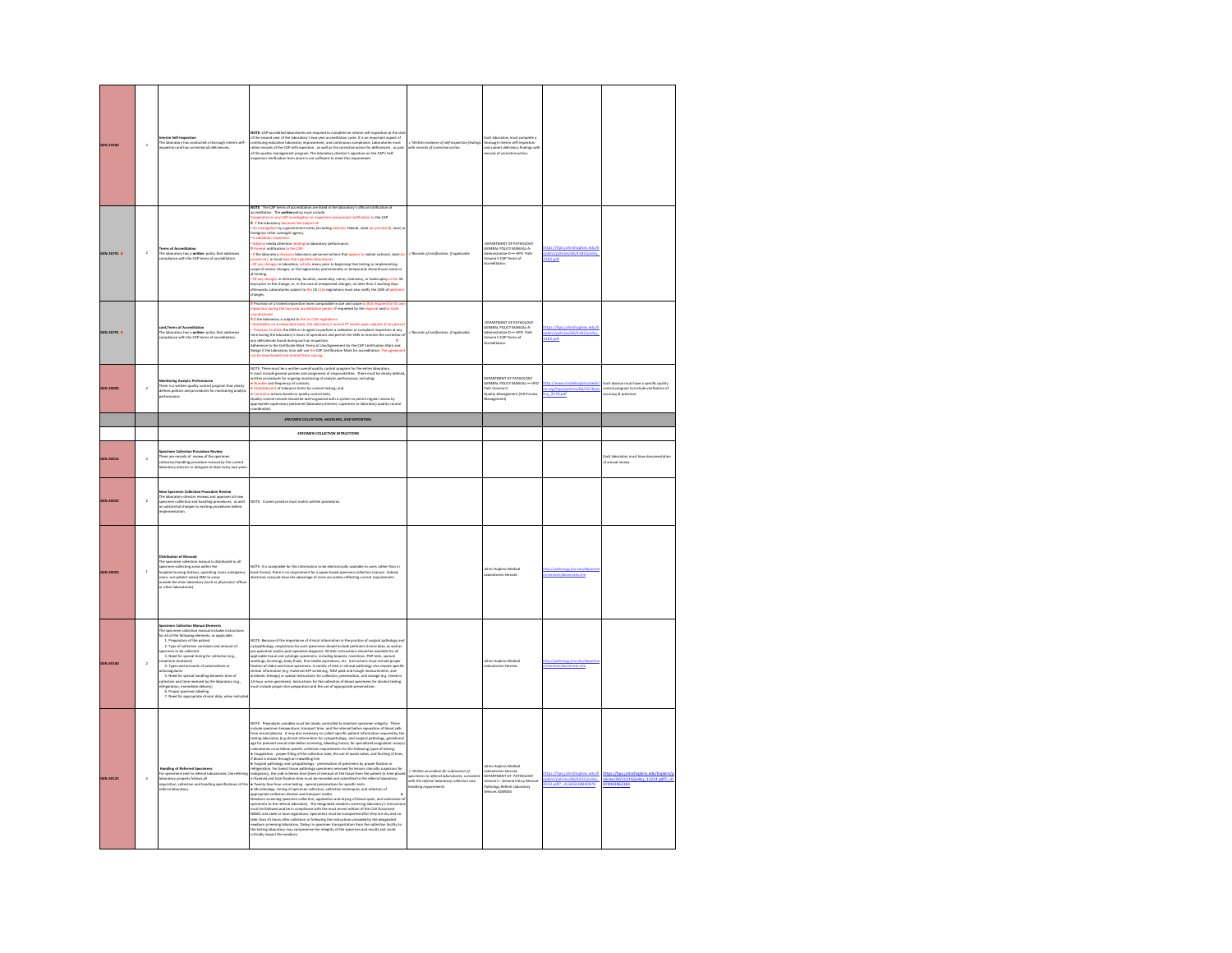| conti.<br>GEN.40125 | $\,$ $\,$      | Handling of Referred Specimens                                                                                                                                                                                                                                                                                                                                                                                                                                                                                                                                                                                                                                                                                                                                                                                                                                                                                                                                                                                                                                                                                         | or newborn screening specimens, the specimen collection, application and drying of blood<br>pots, and submission of spacimens to the referral laboratory must follow the designated<br>ewborn screening laboratory's instructions and be in compliance with the most recent edition o<br>.<br>The CLSI Document NB SO1 and state or local regulations. Specimens should be transported after<br>hey are dry and no later than 24 hours after collection or following the instructions provided by<br>only are us y and no seem common any comparation in specimen transportation from the<br>the designated newborn screening laboratory muy compromen transportation from the<br>results and could critically impact the newborn.                                                                                                                                                                                                                                                                                                                                                                                                                                                                                                                                                                                                                                                                                                                                                                                                                                                                                                                                                                                                                                                                                                                                                                                                                    |                                                                                                                                                                                                                                                                                                                                                                                                                                                                                                                                                                     |                                                                                                                                                                                                                                                                                                                        |                                         |  |
|---------------------|----------------|------------------------------------------------------------------------------------------------------------------------------------------------------------------------------------------------------------------------------------------------------------------------------------------------------------------------------------------------------------------------------------------------------------------------------------------------------------------------------------------------------------------------------------------------------------------------------------------------------------------------------------------------------------------------------------------------------------------------------------------------------------------------------------------------------------------------------------------------------------------------------------------------------------------------------------------------------------------------------------------------------------------------------------------------------------------------------------------------------------------------|-------------------------------------------------------------------------------------------------------------------------------------------------------------------------------------------------------------------------------------------------------------------------------------------------------------------------------------------------------------------------------------------------------------------------------------------------------------------------------------------------------------------------------------------------------------------------------------------------------------------------------------------------------------------------------------------------------------------------------------------------------------------------------------------------------------------------------------------------------------------------------------------------------------------------------------------------------------------------------------------------------------------------------------------------------------------------------------------------------------------------------------------------------------------------------------------------------------------------------------------------------------------------------------------------------------------------------------------------------------------------------------------------------------------------------------------------------------------------------------------------------------------------------------------------------------------------------------------------------------------------------------------------------------------------------------------------------------------------------------------------------------------------------------------------------------------------------------------------------------------------------------------------------------------------------------------------------|---------------------------------------------------------------------------------------------------------------------------------------------------------------------------------------------------------------------------------------------------------------------------------------------------------------------------------------------------------------------------------------------------------------------------------------------------------------------------------------------------------------------------------------------------------------------|------------------------------------------------------------------------------------------------------------------------------------------------------------------------------------------------------------------------------------------------------------------------------------------------------------------------|-----------------------------------------|--|
| GEN.40140           |                | andling of Referred Laboratory Specimens<br>ries Only<br>secimens sent to referral laboratories, the referring<br>boratory properly follows all requisition, collection<br>nd handling specifications of the referral laboratory.                                                                                                                                                                                                                                                                                                                                                                                                                                                                                                                                                                                                                                                                                                                                                                                                                                                                                      | NOTE: Pre-analytic variables must be closely controlled to maintain specimen integrity. Critical<br>see-analytic variables to be tracked include those conditions that will have a significant effect on<br>he quality of the specim<br>ecific to the methods of testing.                                                                                                                                                                                                                                                                                                                                                                                                                                                                                                                                                                                                                                                                                                                                                                                                                                                                                                                                                                                                                                                                                                                                                                                                                                                                                                                                                                                                                                                                                                                                                                                                                                                                             | .<br>Written procedure for submission of<br>vecimens to referral laboratories, cor<br>on of<br>with the referral laboratory collection and<br>ananing requirements                                                                                                                                                                                                                                                                                                                                                                                                  |                                                                                                                                                                                                                                                                                                                        |                                         |  |
|                     |                |                                                                                                                                                                                                                                                                                                                                                                                                                                                                                                                                                                                                                                                                                                                                                                                                                                                                                                                                                                                                                                                                                                                        | SPECIMEN COLLECTION AND LABELING                                                                                                                                                                                                                                                                                                                                                                                                                                                                                                                                                                                                                                                                                                                                                                                                                                                                                                                                                                                                                                                                                                                                                                                                                                                                                                                                                                                                                                                                                                                                                                                                                                                                                                                                                                                                                                                                                                                      |                                                                                                                                                                                                                                                                                                                                                                                                                                                                                                                                                                     |                                                                                                                                                                                                                                                                                                                        |                                         |  |
|                     |                |                                                                                                                                                                                                                                                                                                                                                                                                                                                                                                                                                                                                                                                                                                                                                                                                                                                                                                                                                                                                                                                                                                                        | ccurate and precise laboratory data are dependent on properly collected clinical specimens.                                                                                                                                                                                                                                                                                                                                                                                                                                                                                                                                                                                                                                                                                                                                                                                                                                                                                                                                                                                                                                                                                                                                                                                                                                                                                                                                                                                                                                                                                                                                                                                                                                                                                                                                                                                                                                                           |                                                                                                                                                                                                                                                                                                                                                                                                                                                                                                                                                                     |                                                                                                                                                                                                                                                                                                                        |                                         |  |
| <b>GEN.404</b>      | $\overline{1}$ | n Collection Supplies<br>pecimen collection supplies such as blood collection<br>ubes and collection devices (e.g. heel lancets, culture<br>wabs, and transport media) are used within their<br>wabs, and transport media) are used within their<br>opiration date<br>1d stored per manufacturer's instru                                                                                                                                                                                                                                                                                                                                                                                                                                                                                                                                                                                                                                                                                                                                                                                                              | .<br>NOTE: For newborn screening collection cards, if the expiration date is not printed on the<br>ndividual cards, another mechanism, such as serial number, may be used for tracking.                                                                                                                                                                                                                                                                                                                                                                                                                                                                                                                                                                                                                                                                                                                                                                                                                                                                                                                                                                                                                                                                                                                                                                                                                                                                                                                                                                                                                                                                                                                                                                                                                                                                                                                                                               |                                                                                                                                                                                                                                                                                                                                                                                                                                                                                                                                                                     |                                                                                                                                                                                                                                                                                                                        |                                         |  |
| GEN.40470           | $\,$ 2 $\,$    | pecimen Collection Training<br>.<br>here are records that all personnel collecting<br>pecimens have been trained in collection techniques<br>pectrums there been transfer in construction in the proper selection and use of<br>main the proper selection and use of<br>migration of the specimen collection procedures                                                                                                                                                                                                                                                                                                                                                                                                                                                                                                                                                                                                                                                                                                                                                                                                | NOTE: This applies to laboratory personnel, including those at remote sites that are owned and<br>perated by the laboratory.<br>applies to all personnel who collect and test samples under the laboratory's CAP nu<br>for point-of-care testing and for blood gas analysis. It does not apply to the collection of<br>ins sent to the laboratory by hospital personnel or from outside sources. All types of<br>.<br>cimen collection techniques (e.g. phlebotomy, capillary, arterial, in-dwelling line, phlebotomy<br>ing intravenous infusion), as well as non-blood specimens, must be included in the training in<br>souring movements museum as were as interventional speciments, must community interventional state of the individuals" duties. If the laboratory uses people also the specimen<br>collection, any special instructions that accom                                                                                                                                                                                                                                                                                                                                                                                                                                                                                                                                                                                                                                                                                                                                                                                                                                                                                                                                                                                                                                                                                          |                                                                                                                                                                                                                                                                                                                                                                                                                                                                                                                                                                     |                                                                                                                                                                                                                                                                                                                        |                                         |  |
| GEN.40490           | $\overline{2}$ | atient Identification<br>al collecting the specimen positively<br>he individual conecting, um apportunity aspectment and<br>fentifies the patient before collecting a specimen and<br>bels the specimen in the presence of the patient.                                                                                                                                                                                                                                                                                                                                                                                                                                                                                                                                                                                                                                                                                                                                                                                                                                                                                | NOTE: Personnel must confirm the pairent's identity by checking at least two identifies before and the state of the state of the state of the state of the state of the state of the state of the state of the state of the s<br>he point of collection.<br>For example, verbal verification is not necessary if obtaining the services of a translator would                                                                                                                                                                                                                                                                                                                                                                                                                                                                                                                                                                                                                                                                                                                                                                                                                                                                                                                                                                                                                                                                                                                                                                                                                                                                                                                                                                                                                                                                                                                                                                                         | .<br>Viritten collection procedure including<br>criteria for patient identification                                                                                                                                                                                                                                                                                                                                                                                                                                                                                 | CPM-Identification of Patients                                                                                                                                                                                                                                                                                         | ttp://www.insidehopkinsmedi             |  |
| <b>CEN AND</b>      | $\lambda$      | .<br>Primary specimen container Labelin<br>All primary specimen containers are<br>east two patient-specific identifiers<br>atart with an                                                                                                                                                                                                                                                                                                                                                                                                                                                                                                                                                                                                                                                                                                                                                                                                                                                                                                                                                                               | elay specimen collection.<br>.<br>NOTE: A primary specimen container is the innermost container that holds the original spec<br>springe, swab, slide or other form of specimen storage. Data files received from other labe, cup,<br>syringe, swab, slide or other f<br>,<br>for analysis are considered a specimen and must contain acceptable patient identifiers. Criteria<br>for acceptable specimen labeling and the handling of sub-optimal specimens must be defined in<br>aboratory policy.<br>Examples of acceptable identifiers include but are not limited to: patient name, date of birth.<br>ospital number, social security number, requisition number, accession number, unique rando<br>number. A location (e.g., hospital room number) is not an acceptable identifier. Identifiers may<br>be in a machine readable format, such as a barcode.<br>n limited situations, a single identifier may be used if it can uniquely identify the specimen. For<br>.<br>sample, in a trauma situation where a patient's identification is not known, a specimen may b<br>abmitted for testing labeled with a unique code that is traceable to the trauma patient. Other<br>.<br>Jimen may be<br>samples may include forensic specimens, coded or de-identified research specimens, or donor<br>.<br>pecimens labeled with a unique code decryptable only by the submitting location.<br>Obtaining uniform compliance with this requirement may be difficult when specimens are<br>ollected by non-laboratory personnel.<br>.<br>Dve lat<br>tels by final manuscription and an experimental speciment collectors<br>horatory should<br>wide a list of acceptable identifiers to all specimen collectors<br>rowous a into in scorpstanul communito to all sparement connectors;<br>down a procedure for following up with specimen collectors when inadequately labeled<br>sinew a procedure for following up with specimen collectors when inad | alicu with criteria for acce<br>s AN<br>$\label{lem:optimal} \begin{array}{l} \mathcal{N} \emph{Without policy with terms } \mu \text{--} \ldots, \ \text{isability of primary spacetime constant} \\ \mathcal{N} \emph{spacilinear condusive} \emph{ofification process with } \emph{defining particles and } \mathcal{N} \emph{of } \emph{of } \emph{invariant} \emph{of } \emph{of } \emph{of } \emph{of } \emph{of } \emph{of } \emph{of } \emph{of } \emph{of } \emph{of } \emph{of } \emph{of } \emph{of } \emph{of } \emph{of } \emph{of } \emph{of } \emph$ | DERARTMENT OF PATHOLOGY<br>DEPARTMENT OF PATHOLOGY<br>GENERAL POLICY MANUAL-A-<br>Administrative-1b----- HPO Path<br>Volume II-Customer Focus<br>Misidentified or unidentified<br>patient specimens (PS004), ICPM<br>patient specimens (PS004), ICPM<br>tient specimens<br>isidentified of Un<br>tient Specimen PAT027 | .org/hpo/policies/39/70/p<br>70.pdf     |  |
| GEN.40492           | $\,$ $\,$      | ecimen Label Correction<br>.<br>The laboratory has a written policy regarding cor<br>of information on specimen labels.                                                                                                                                                                                                                                                                                                                                                                                                                                                                                                                                                                                                                                                                                                                                                                                                                                                                                                                                                                                                | NOTE: If laboratory personnel become aware of a potential error in patient identification or<br>other information (eg., initials of individual collecting the specimen, date/time of collection) on a<br>specimen label, best practice is to recollect the specimen. However, there may be circumstances<br>then recollection is not possible or practical (eg., for specimens that are impossible or difficult to<br>ecollect, such as cerebrospinal fluid). The laboratory should define the circumstances under<br>which correction of the information on specimen labels is permitted. A record of all such<br>convections should be retained. The laboratory should investigate errors in specimen labeling.<br>Ind develop corrective action as appropriate, including education of personnel who collect<br>serimens                                                                                                                                                                                                                                                                                                                                                                                                                                                                                                                                                                                                                                                                                                                                                                                                                                                                                                                                                                                                                                                                                                                           | / Records of corrections to specimen labels<br>nd corrective action                                                                                                                                                                                                                                                                                                                                                                                                                                                                                                 | DEPARTMENT OF PATHOLOGY<br>SENERAL POLICY MANUAL-A-<br>dministrative-1b -- HPO Path<br>/olume II-Customer Focus-<br>Visidentified or unidentified<br>atient specimens (PS004)                                                                                                                                          | e.org/hpo/policies/39/70/poli<br>70.pdf |  |
| GEN.40493           | $\overline{2}$ | .<br>Specimen Labeling <i>for Pretransfusion Te</i> sting.<br>All blood specimens collected for <b>pretransfusion</b> test<br>re labeled at the time of speci-<br>collection with:<br>1. Patient's first and last name<br>2. Unique identification number<br>.<br>3 The date of collection<br>4. A method to identify the individual collecting the                                                                                                                                                                                                                                                                                                                                                                                                                                                                                                                                                                                                                                                                                                                                                                    | VOTE: Blood specimens collected for compatibility testing must be positively and completely<br>lentified and labeled before leaving the patient. Acceptable practices for positive identification<br>.<br>If patient and blood specimen labels must be defined in the procedure manual and may include.<br>Isual inspection and/or an electronic system to read the identifying information contained in ba<br>visual napeticine atalice and electronic system to real the slentifying intermation contained in based constant<br>practices for a state symmetric position in the substitute of the patient's writhland. Acceptable<br>practices f                                                                                                                                                                                                                                                                                                                                                                                                                                                                                                                                                                                                                                                                                                                                                                                                                                                                                                                                                                                                                                                                                                                                                                                                                                                                                                    | / Written or<br>edure defining labeling<br>quinements of specimens for anetronsfusic<br>esting<br>$\overline{u}$<br>Written procedure defining system<br>.<br>dentifying the individual collecting<br>vetransfusion testing                                                                                                                                                                                                                                                                                                                                         |                                                                                                                                                                                                                                                                                                                        |                                         |  |
| <b>GEN.40495</b>    | $\overline{2}$ | rship and Forensic Identity Testing Specimen<br><b>Collection</b><br>ens collected for relationship and forensic<br><br>lentity testing are collected and processed meeting the<br>following criteria:<br>tosowing criteria:<br>1. Collections are performed by an unbiased, third party<br>dividual with no interest in the outcome of the case<br>2. Collection materials are not in the possession of the<br>tested parties at any time prior to, during, or following<br>the collection procedure<br>3. The specimens and accompanying documents are<br>pped to the testing laboratory directly by the                                                                                                                                                                                                                                                                                                                                                                                                                                                                                                             |                                                                                                                                                                                                                                                                                                                                                                                                                                                                                                                                                                                                                                                                                                                                                                                                                                                                                                                                                                                                                                                                                                                                                                                                                                                                                                                                                                                                                                                                                                                                                                                                                                                                                                                                                                                                                                                                                                                                                       | Policies and procedures for specimen<br><i><b>Nection</b></i>                                                                                                                                                                                                                                                                                                                                                                                                                                                                                                       |                                                                                                                                                                                                                                                                                                                        |                                         |  |
| GEN.40497           | $\overline{2}$ | ilationship and Forensic Identity Testing Specimen<br>illectionData<br>For relationship and/or forensic identity testing, the<br>Following data are obtained during specimen collection<br>for each person to be tested:<br>1. Printed name of person being tested<br>: Alleged relationship, if applicable<br>: Date of birth<br>4. Race/ethnic backeround with the exception of a child<br><b>being tested</b><br>5. Place and date of specimen collection<br>5. Piece and disk of specimen collection<br>in disk characteristic information of person(s) collecting and/or witnessing (if different) the<br>specimen collecting and/or witnessing (if different) the<br>specimen collection. Photogr<br>outminent issues to at other photograph su<br>asitive identification<br>itory of transfusion in the preceding three m<br>by history of allogeneic herratopoletic proge<br>aw transpertration<br>- Synopisis of case history/investigation, sample source<br>- applicable for forensic purposes - 10.<br>tecord of informed consent from the individual being<br>wheel or includes also in this land on hots | NOTE: If the laboratory uses prepackaged kits for specimen collection, any addition<br>that accompany the kit must be followed                                                                                                                                                                                                                                                                                                                                                                                                                                                                                                                                                                                                                                                                                                                                                                                                                                                                                                                                                                                                                                                                                                                                                                                                                                                                                                                                                                                                                                                                                                                                                                                                                                                                                                                                                                                                                        | Policies and procedures for specimen<br><b>Nection AND</b><br>/ Records of specimen collection for<br>lationship and forensic identity testing                                                                                                                                                                                                                                                                                                                                                                                                                      |                                                                                                                                                                                                                                                                                                                        |                                         |  |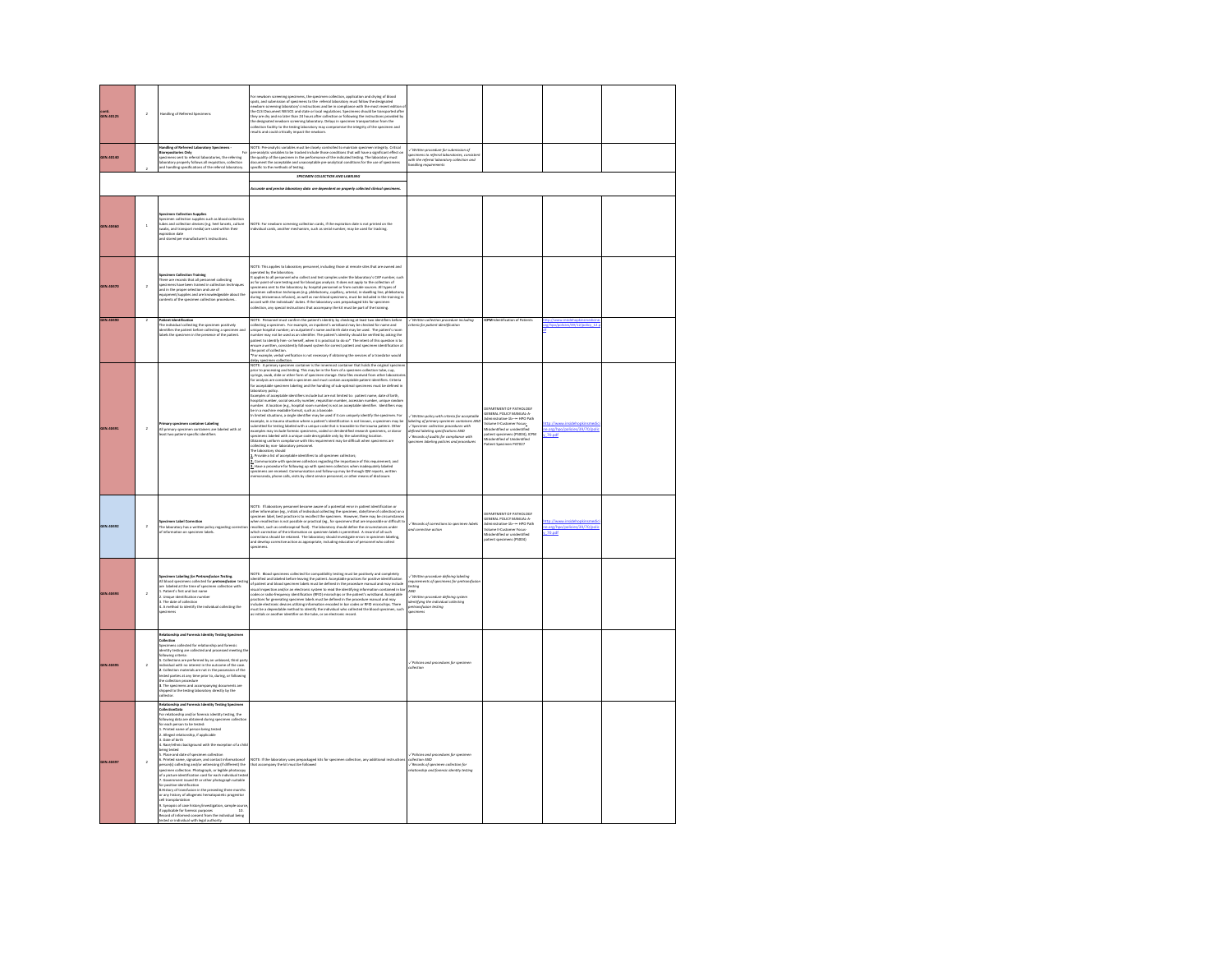|                  | $\overline{\mathbf{2}}$ | tity Testing spec<br>:abeling<br>for relationship and identity testing, information abo<br>For entainments and identify testing, information about the state and infinitely that exact properties and infinitely that infinitely the state of the location of the location of the location. The infinitely that is if th                                                                                                                                                         |                                                                                                                                                                                                                                                                                                                                                                                                                                                                                                                                                                                                                                                      | / Records of information and lobel<br>verification by patient or legal guardia                                                                                                                                                                                                                                                                                                                                |                                                                     |                                              |                                                                                                 |
|------------------|-------------------------|----------------------------------------------------------------------------------------------------------------------------------------------------------------------------------------------------------------------------------------------------------------------------------------------------------------------------------------------------------------------------------------------------------------------------------------------------------------------------------|------------------------------------------------------------------------------------------------------------------------------------------------------------------------------------------------------------------------------------------------------------------------------------------------------------------------------------------------------------------------------------------------------------------------------------------------------------------------------------------------------------------------------------------------------------------------------------------------------------------------------------------------------|---------------------------------------------------------------------------------------------------------------------------------------------------------------------------------------------------------------------------------------------------------------------------------------------------------------------------------------------------------------------------------------------------------------|---------------------------------------------------------------------|----------------------------------------------|-------------------------------------------------------------------------------------------------|
| GEN.40499        | $\overline{1}$          | igecimen Collection Feedback.<br>There is a mechanism to provide feedback to the<br>collectors of specimens on issues<br>elating to specimen quality and labeling                                                                                                                                                                                                                                                                                                                | NOTE: The accuracy of an analytic result depends upon the initial quality of the specimen. Prop<br>on techniques are essential                                                                                                                                                                                                                                                                                                                                                                                                                                                                                                                       | /Written procedure defining methods fo<br>providing feedback to specimen collectors<br>$\sum_{i=1}^{n}$<br>Necords of communication of specimen<br>ollection issues, such as OM rea<br>orts staff<br>eeting minutes OR records of employee<br>turneling                                                                                                                                                       |                                                                     |                                              |                                                                                                 |
| GEN.40501        | $\overline{a}$          | ny Adverse Reacti<br>-measocomy waverse resuccion<br>The laboratory have procedures to care for patie<br>who experience adverse reactions from phieboti                                                                                                                                                                                                                                                                                                                          | OTE: Minor adverse reactions include hematomas, abrasions, nausea, and fainting. Seri<br>volte: Minter adverse reactions incuide nerratornas, adissions, realised and hardway<br>njuries include vomiting, nerve damage, seizures and injuries. Training of phieboton<br>imphasize injury prevention. Serious reactions must<br>tion is shown                                                                                                                                                                                                                                                                                                        | Written instructions to phiebot<br>Training records                                                                                                                                                                                                                                                                                                                                                           |                                                                     |                                              |                                                                                                 |
|                  |                         |                                                                                                                                                                                                                                                                                                                                                                                                                                                                                  | CHAIN-OF-CUSTODY SPECIMEN COLLECTION AND HANDUNG<br>his webs agós is bloodsén uing a dois-d-cataly poen for chickers control process provides in the poenty between<br>subject and if dois-denoty poen in a cataly poen for collection of the process provide in the state of the bes                                                                                                                                                                                                                                                                                                                                                                |                                                                                                                                                                                                                                                                                                                                                                                                               |                                                                     |                                              |                                                                                                 |
| GEN.40502        | $\overline{2}$          | :<br>hain-of-Custody Procedures<br>inere are written procedures for chain-of-custody<br>ipecimen collection, accessioning, and handling.                                                                                                                                                                                                                                                                                                                                         | NOTE: If specimens are referred to another laboratory, the collection site must follow chain-of-<br>custody instructions provided by the referral laboratory.                                                                                                                                                                                                                                                                                                                                                                                                                                                                                        |                                                                                                                                                                                                                                                                                                                                                                                                               |                                                                     |                                              |                                                                                                 |
| GEN.40503        | $\overline{2}$          | Chain-of-Custody Records<br>The external and internal chain-of-custody records (as<br>applicable) for specimen collection, receiving,<br>accessioning, and handling are complete and include<br>the following:<br>the following<br>$\psi$ space of processes collected<br>$\psi$ with proposition of packet and/or spacetimes identity<br>$\psi$ spacetimes of placetary-generated alliquatis<br>$\psi$ with placetimes of the integraty (tamper-evident) of the<br>$\$<br>msfer | NOTE: If specimens are referred to another laboratory, the collection site must follow chain of-<br>custody instructions provided by the referral laboratory.                                                                                                                                                                                                                                                                                                                                                                                                                                                                                        | tce of Comp<br>://Written.chain-of-custody.procedure.AND<br>://Completed.chain-of-custody.records<br>ciliowing.written.procedure                                                                                                                                                                                                                                                                              |                                                                     |                                              |                                                                                                 |
| GEN.40504        | $\overline{2}$          | <b>Chain-of-Custody Acceptability Criteria</b><br>Chain-of-custody procedure defines criteria for<br>determining the acceptability of specimens and the<br>process followed when unicceptable specimens are<br>dentified (i.e. reporting proble                                                                                                                                                                                                                                  | <b>IOTE: Clients and .</b><br>ICCEPTAbility for an<br>)TE: Clients and laboratories may have different rules for evaluating a specimen for its<br>septability for analysis (chain of custody fallows, missing information, specimen leakage,<br>idequate volume, wrong type of specimen su                                                                                                                                                                                                                                                                                                                                                           | ce of Compi<br>'Speci<br>en rejection reco                                                                                                                                                                                                                                                                                                                                                                    |                                                                     |                                              |                                                                                                 |
| <b>GEN.40506</b> | $\overline{2}$          | Secured Specimen Storage<br>The original specimens (in the original container) and<br>appropriately labeled aliquots are maintained in an<br>on of an                                                                                                                                                                                                                                                                                                                            | NOTE: The original specimens must always be maintained either in the direct custody of an<br>authorized individual or be in a locked secured area accessible only to authorized individual<br>locked and limited-access area may be<br>duals. Th<br><b>Alicerchi</b><br>Womens with the<br>baseling of the state of the state of the state of the state of the<br>state of the state of the state of the state of the state of the<br>state of the state of the state of the state of the state of the<br>state o                                                                                                                                    | $=$ of $C_{DB}$<br>Evidence of Compliance:<br>$\sim$ Writters policy defining criteria for stores<br>of and access to specimens collected by<br>chain-of custody procedures AND<br>$\sim$ Records for internal chain-of-custody<br>- necessary matematic state of the experiment of<br>effecting limited-access statege OR record of<br>livect custody of the specimen by an<br>uthorized person at all times |                                                                     |                                              |                                                                                                 |
| GEN.40507        | $\overline{2}$          | Specimen Retention and Storage<br>Specimen retention and storage conditions are defined<br>for each type of specimen tested by the laboratory<br>using a chain-of-custody procedure.                                                                                                                                                                                                                                                                                             | NOTE: The minimum specimen retention time and storage condition must be defined in<br>laboratory policy and comply with applicable laws and regulations.                                                                                                                                                                                                                                                                                                                                                                                                                                                                                             |                                                                                                                                                                                                                                                                                                                                                                                                               |                                                                     |                                              |                                                                                                 |
| GEN.40509        | $\overline{2}$          | cured Records<br>Secured Records<br>The chain-of-custody collection records, security logs,<br>and testing records are related for an appropriate<br>pariod of time, no less than two years and following<br>applicable laws and regulations, in a limited-                                                                                                                                                                                                                      | NOTE: The laboratory must be able to store these records as long as any legal action is pending<br>ind following client/agency requests.                                                                                                                                                                                                                                                                                                                                                                                                                                                                                                             | tce of Comp<br>-<br>- Written policy addressing restricted access<br>to secured records AND<br>-/ Written record retention policy                                                                                                                                                                                                                                                                             |                                                                     |                                              |                                                                                                 |
|                  |                         |                                                                                                                                                                                                                                                                                                                                                                                                                                                                                  | SPECIMEN TRANSPORT AND TRACKING<br>This section applies to laboratories that send specimens to referral or other laboratories for testing, whether or not the specimen<br>ms section applies to insominates anal serial speciments to repertant or other nationalizers for restang, whether or not the<br>allection is performed by the laboratory staff. It also applies to referral -laboratories that re<br>While transportation of clinical specimens may not be the responsibility of personnel under the control of the laboratory director,<br>ssues of tracking and specimen quality must be addressed to ensure quality laboratory results. |                                                                                                                                                                                                                                                                                                                                                                                                               |                                                                     |                                              |                                                                                                 |
| GEN.40511        | $\overline{2}$          | <b>Specimen Tracking/Labeling</b><br>All specimens are properly packaged and labeled to<br>indicate the general nature of the materials<br>ransported                                                                                                                                                                                                                                                                                                                            |                                                                                                                                                                                                                                                                                                                                                                                                                                                                                                                                                                                                                                                      | / Written procedure defining criteria for<br>ackaging and labeling                                                                                                                                                                                                                                                                                                                                            |                                                                     |                                              |                                                                                                 |
| GEN.40512        | $\overline{2}$          | Infectious Material Packing/Shipping<br>The laboratory package and ship infectious material in<br>accordance with applicable federal, state and local<br>egulations                                                                                                                                                                                                                                                                                                              |                                                                                                                                                                                                                                                                                                                                                                                                                                                                                                                                                                                                                                                      | /Written procedures for packaging and<br>hipping that comply with regulations                                                                                                                                                                                                                                                                                                                                 | Health and safety training -<br>DOT/IATA Dangerous Goods<br>Seigein | dicine.org<br>training/class_description/web | Each Laboratory shipping infectious<br>materials must have documentation<br>vailable for review |
| GEN.40515        | $\,$ $\,$               | al Testa<br>fransport Personnel Training<br>transport personnel are trained in appropriate safety<br>und packaging procedures suitable to specimen type<br>und distances transported, including training for<br>personnel involved in packaging and sh                                                                                                                                                                                                                           | NOTE: Training should include insure such as adherence to regulations for transport of the<br>Sixtensity, we of train control metropy gravitations for regulations for transport of the<br>system of the properties of the properti<br><b>Amateman<br/>Construction of the construction of the control of the control of the construction of the constraints</b><br>The historatory may used personnel to course for certified training are available from many sources,<br>includin                                                                                                                                                                 | .<br>Necords of training for all person<br>nvolved in transport of specimens                                                                                                                                                                                                                                                                                                                                  | (th and safety train<br>DOT/IATA Dangerous Go<br>ipping             | hse/training/                                |                                                                                                 |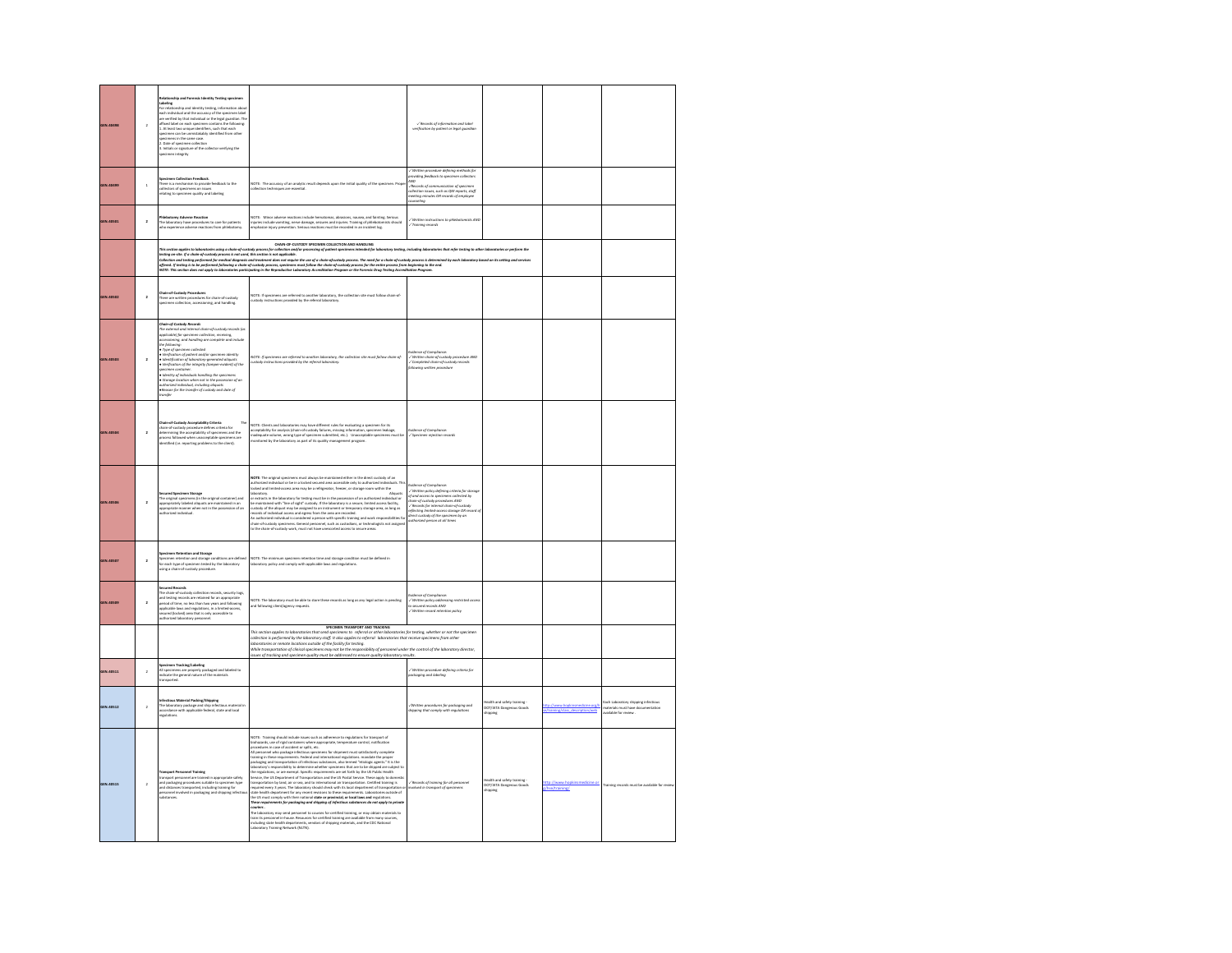| GEN.40530 | $\,$ 2 $\,$             | igecimen Tracks <sub>th</sub><br>For specimens submitted to ….<br>Vites, there is a tracking system and neutrinos are actually received.<br><sup>--ovi</sup> mens are actually received.<br>ted to the laboratory from n<br>ng system and record to ens                                                                                                                                                                                                                                                                                                                                                                                                                                                                                                                                                                                                          | NOTE: Records should include time of dispatch and receipt, as well as condition of specimens<br>grows and provide the control of the state basis, and control in the state of the state of the state of the state of the state o<br>.<br>Inganization or are contracted by it. It does not apply to couriers unrelated to the laboratory.                                                                                                                                                                                                                                                                                                                                                                                                                                                                                                             | / Specimen shipping/transport logs AND<br>/ Records of follow up for specimens not<br>سنت                                                              |                                                                                                                                         |                                                                               |  |
|-----------|-------------------------|------------------------------------------------------------------------------------------------------------------------------------------------------------------------------------------------------------------------------------------------------------------------------------------------------------------------------------------------------------------------------------------------------------------------------------------------------------------------------------------------------------------------------------------------------------------------------------------------------------------------------------------------------------------------------------------------------------------------------------------------------------------------------------------------------------------------------------------------------------------|-------------------------------------------------------------------------------------------------------------------------------------------------------------------------------------------------------------------------------------------------------------------------------------------------------------------------------------------------------------------------------------------------------------------------------------------------------------------------------------------------------------------------------------------------------------------------------------------------------------------------------------------------------------------------------------------------------------------------------------------------------------------------------------------------------------------------------------------------------|--------------------------------------------------------------------------------------------------------------------------------------------------------|-----------------------------------------------------------------------------------------------------------------------------------------|-------------------------------------------------------------------------------|--|
| GEN.40535 | $\overline{\mathbf{1}}$ | en Transport QM<br>spectrum transport committeeing the quality of<br>There is a process for monitoring the quality of<br>solmitted specimens, correcting problems identified in<br>speciment transportation, and improving performance of<br>clients or alter                                                                                                                                                                                                                                                                                                                                                                                                                                                                                                                                                                                                    |                                                                                                                                                                                                                                                                                                                                                                                                                                                                                                                                                                                                                                                                                                                                                                                                                                                       | -/ Records of corrective action OR<br>communications with clients that frequently<br>submit specimens incorrectly                                      |                                                                                                                                         |                                                                               |  |
| GEN.40545 | $\,$                    | <b>.</b><br>Newborn Screening specimen Tracking<br>for specimens being submitted to a remote testing<br>For specimens being submitted to a remote texang<br>laboratory for newborn screening for congenital<br>disorders, there is a tracking system and records to<br>nsure that all specimens are submitted in compli-<br>vith timing requirements and that a result or other<br>ppropriate notification is received indicating that the<br>ecimens were actually received.                                                                                                                                                                                                                                                                                                                                                                                    | NOTE: Tracking records should include time of dispatch and condition of specimens upon<br>ushmission. An example of an acceptable tracking spherm is the use of a packing life (greeps<br>the submitting site or country with each<br>meanization and to outside courier systems.                                                                                                                                                                                                                                                                                                                                                                                                                                                                                                                                                                     | .<br>Records showing results/noti<br>ceived on all specimens AND<br>.<br>/ Records of follow up for specimens not<br>received at the remote laboratory |                                                                                                                                         |                                                                               |  |
|           |                         |                                                                                                                                                                                                                                                                                                                                                                                                                                                                                                                                                                                                                                                                                                                                                                                                                                                                  | REQUISITIONS AND SPECIMEN RECEIPT / HANDLING / PROCESSING                                                                                                                                                                                                                                                                                                                                                                                                                                                                                                                                                                                                                                                                                                                                                                                             |                                                                                                                                                        |                                                                                                                                         |                                                                               |  |
| GEN.40700 | $\bar{2}$               | <b>Requisitions</b><br>All specimens are accompanied by an adequate<br>Veurielion.                                                                                                                                                                                                                                                                                                                                                                                                                                                                                                                                                                                                                                                                                                                                                                               | .<br>IOTE: In computerized settings, there may not be a paper requisition that is physically attached<br>o the specimen container.                                                                                                                                                                                                                                                                                                                                                                                                                                                                                                                                                                                                                                                                                                                    |                                                                                                                                                        |                                                                                                                                         |                                                                               |  |
| GEN.40725 | $\overline{a}$          | <b>Requisition Data Entry</b><br>Test requisition data elements are entered accurately<br>into the laboratory information or record system.                                                                                                                                                                                                                                                                                                                                                                                                                                                                                                                                                                                                                                                                                                                      | .<br>AOTE: Data elements include patient demographic data; the name and location of the individual<br>ir entity ordering the test, as well as other elements needed for the final report (see GEN.41096)<br>as music construct that a mean a sum material constructs that is a mean of the security of manual entries<br>The laboratory must have an ongoing mechanism to ensure the accuracy of manual entries<br>For test orders crossing an i                                                                                                                                                                                                                                                                                                                                                                                                      |                                                                                                                                                        |                                                                                                                                         |                                                                               |  |
| GEN.40750 | $\overline{a}$          | Requisition Elements<br>The paper or electronic requisition<br>following elements, as applicable.<br>tion include all of the<br>1. Adequate patient identification information (e.g.<br>1969), rame, registration number and location, or a unique<br>1961), confidential specimen code if an alternative audit trail:<br>x<br>2. Patient sex<br>3. Patient date of birth or age<br>4. Name and address (if different than the receiving<br>laboratory) of the physician, legally authorized person<br>ordering the test, or name and address of the<br>aboratory referring the specimen<br>5. Tests requested<br>5. Last menstrual period (for gynecologic specimens)<br>7. Date of specimen collection, and if appropriate,<br>me of collection.<br>ime of collection.<br>8. Source of specimen, when appropriate<br>9. Clinical information, when appropriate | NOTE: Specimen source may be particularly important for microblotingy, surgical pathology and<br>cytopathology specimens. Surgical pathology specimens must be labeled and requisitions<br>prepared in the room where the surgical p                                                                                                                                                                                                                                                                                                                                                                                                                                                                                                                                                                                                                  |                                                                                                                                                        |                                                                                                                                         |                                                                               |  |
| GEN.40825 | $\overline{2}$          | <b>lpecimen ID</b><br>There is a system to positively identify all patient<br>specimens, specimen types, and aliquots at all times                                                                                                                                                                                                                                                                                                                                                                                                                                                                                                                                                                                                                                                                                                                               | NOTE: Each positions containe must identify the action of the point of the may be test shared. Nevertheless than the matter of the state of the state of the state of the state of the state of the state of the state of poi                                                                                                                                                                                                                                                                                                                                                                                                                                                                                                                                                                                                                         |                                                                                                                                                        |                                                                                                                                         |                                                                               |  |
| GEN.40900 | $\overline{a}$          | <b>Specimen Date Received</b><br>The date (and time, if appropriate) that the specime<br>was received by the laboratory is recorded.                                                                                                                                                                                                                                                                                                                                                                                                                                                                                                                                                                                                                                                                                                                             |                                                                                                                                                                                                                                                                                                                                                                                                                                                                                                                                                                                                                                                                                                                                                                                                                                                       |                                                                                                                                                        |                                                                                                                                         |                                                                               |  |
| GEN.40930 | $\overline{1}$          | <b>Charl Bay</b><br>uthorized person.                                                                                                                                                                                                                                                                                                                                                                                                                                                                                                                                                                                                                                                                                                                                                                                                                            | VOTE: The laboratory must perform tests only at the written or electronic request of an<br>authorized person. In some U.S. States and other countries, individuals may order some<br>aboratory tests without a physician's referral                                                                                                                                                                                                                                                                                                                                                                                                                                                                                                                                                                                                                   | .<br>Avitten policy requiring test orders by<br>jurisdiction in which the laboratory is<br>beated                                                      |                                                                                                                                         |                                                                               |  |
| GEN.40932 | $\overline{a}$          | <b>Ferbal Test Authorizati</b><br>For laboratories subject to U.S. regulations, the<br>laboratory solicits written or electronic authorization<br>for verbal orders within 30 days.                                                                                                                                                                                                                                                                                                                                                                                                                                                                                                                                                                                                                                                                              | VOTE: The laboratory must retain the written authorization or record of efforts made to obtain<br>NOTE: The laboratory must retain the written authorization or record of effects made to obtain written authorization. In a managed office where the authorization written in the state of the system of the property of the sy                                                                                                                                                                                                                                                                                                                                                                                                                                                                                                                      | / Records of follow-up to obtain written<br>nin                                                                                                        | DEPARTMENT OF PATHOLOGY<br>GENERAL POLICY MANUAL - HPO<br>Path Volume II - Operations-Add-<br>On and Verbal Test Requests<br>(OPERCO1)  | http://www.insidehopkinsmed<br>ne.org/hpo/policies/68/3900/p<br>licy_3900.pdf |  |
| GEN.40935 | $\overline{2}$          | Test Order Read Back<br>The laboratory has a policy that personnel receiving<br>verbal or phone orders read back the entire order to<br>verify accuracy of transcription.                                                                                                                                                                                                                                                                                                                                                                                                                                                                                                                                                                                                                                                                                        |                                                                                                                                                                                                                                                                                                                                                                                                                                                                                                                                                                                                                                                                                                                                                                                                                                                       |                                                                                                                                                        | DEPARTMENT OF PATHOLOGY<br>GENERAL POLICY MANUAL ---- HP<br>Path Volume II - Operations Add<br>On and Verbal Test Requests<br>(OPERDO1) | http://www.insidehopkins<br>he.org/hpo/policies/68/39<br>icy: 3900.pdf        |  |
| GEN.40938 | $\mathbf{1}$            | Unclear Test Order<br>The laboratory has a policy on confirm<br>ation of test<br>orders that may be unclear (e.g. orders<br>using non-standard or non-specific terms).                                                                                                                                                                                                                                                                                                                                                                                                                                                                                                                                                                                                                                                                                           |                                                                                                                                                                                                                                                                                                                                                                                                                                                                                                                                                                                                                                                                                                                                                                                                                                                       |                                                                                                                                                        |                                                                                                                                         |                                                                               |  |
| GEN.40942 | $\bar{2}$               | <b>Specimen Container Analytic Interference</b><br>The laboratory director or designee evaluates<br>significant changes to specimen containers to ensure<br>that they do not contribute to analytic interference in<br>the assays to be perform                                                                                                                                                                                                                                                                                                                                                                                                                                                                                                                                                                                                                  | NOTE: Si gnificant changes include new container types, a different container type (eg. a plain<br>container to one with an additive), and when changing to a different vendor. To ensure the<br>gecimen containers do not contribute to analytic interference, the laboratory director or<br>designee must review clinical literature,<br>ure that the<br>ollection container and instrument/method manufacturers. Based on the information reviewed<br>and the test systems that will be impacted, the laboratory director or designee determines<br>whether verification by the laboratory is indicated.<br>which<br>method we find the probability in the distribution studies to demonstrate safely and efficacy<br>Marketschurer of collection containers must perform studies to demonstrate safely and the<br>specific at the probability tha | / Records of specimen container evaluatio<br>or analytic interference with approval for                                                                |                                                                                                                                         |                                                                               |  |
|           |                         |                                                                                                                                                                                                                                                                                                                                                                                                                                                                                                                                                                                                                                                                                                                                                                                                                                                                  | The following two requirements apply to laboratories that have a centralized specimen processing area                                                                                                                                                                                                                                                                                                                                                                                                                                                                                                                                                                                                                                                                                                                                                 |                                                                                                                                                        |                                                                                                                                         |                                                                               |  |
| GEN.41017 | $\overline{a}$          | Centrifuge Operating Speeds<br>The operating speeds of centrifuges checked at least<br>annually as needed for the intended use, and this is<br>done in a safe manner.                                                                                                                                                                                                                                                                                                                                                                                                                                                                                                                                                                                                                                                                                            | nting the opening of the lid while in<br>VOTE: for centrifuges with safety mechanism preventing the opening of the lid while in<br>operation, the checks of rpm should be performed only by an authorized service representative of<br>he manufacturer or an appropriately trained clinical en                                                                                                                                                                                                                                                                                                                                                                                                                                                                                                                                                        | -/ Records of verification of operating speeds<br>documented of least annually                                                                         |                                                                                                                                         |                                                                               |  |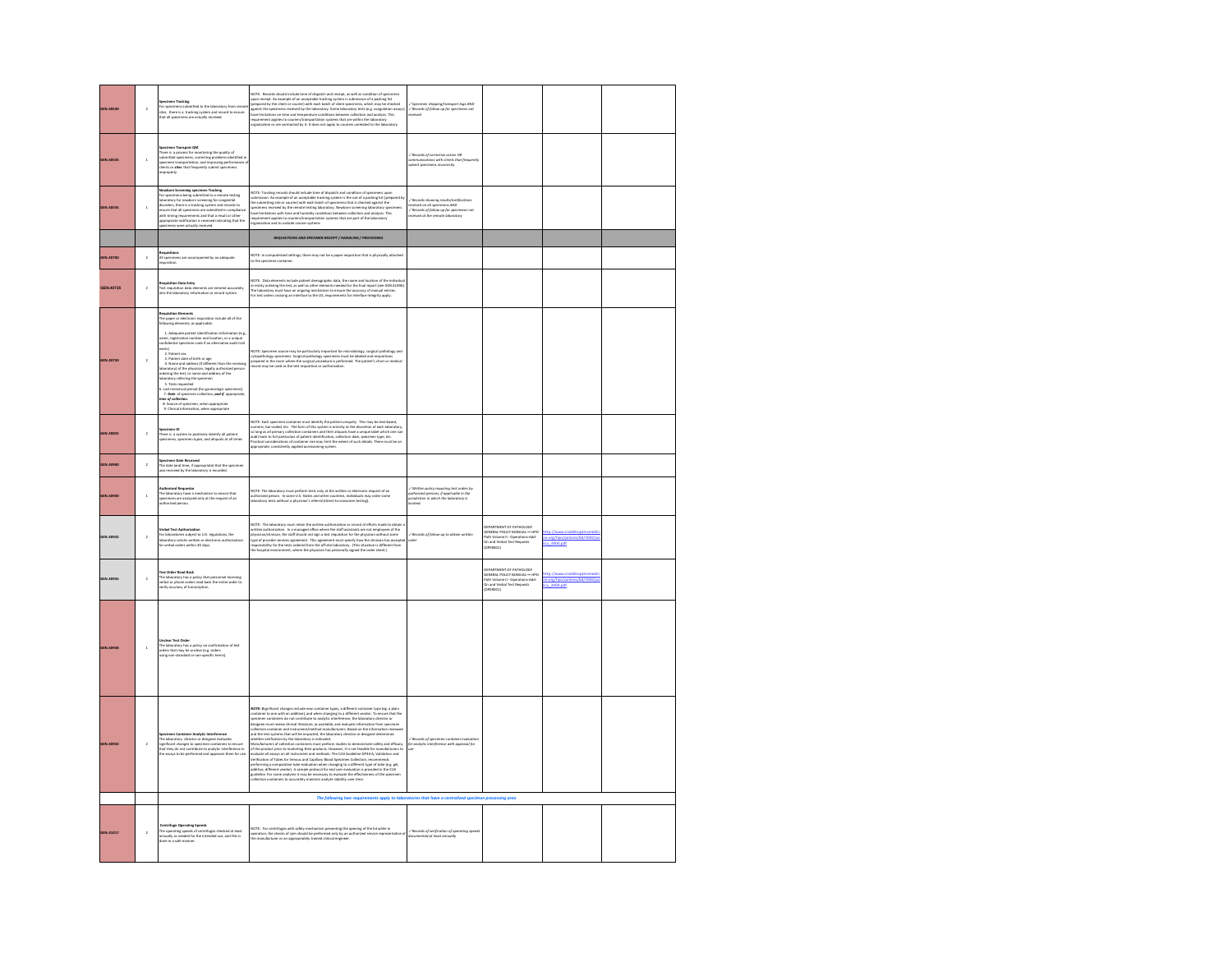| GEN.41042             | $\overline{2}$ | eratures are checked and<br>ded daily using a calibrated the                                                                                                                                                                                                                                                                                                                                                                                                                                                                                                                                                                                                                                                                                                                                                                                    | 2021). This changes can be a simple that the control property contains a particular control of the process of the control of the control of the control of the control of the control of the control of the control of the co<br>(train treuses or train restructure are acceptation).<br>If an automated (including remote) temperature monitoring system is used instead of manual<br>temperature monitoring, laboratory personnel must have ongoing innmediate acc<br>umperature axes, so not alignosynthe consertive action can be taken it at imperature in consideration of the acceptation angle 5 yielder model of the acceptation of the problem of the system of the system of the system of                                                                                                                                                                                                                                                                                                                                                                                                                                                                            |                                                                                                                            |                                                                                                                                                                                                                                                                          |                                                           |                                                                                                                                                                        |
|-----------------------|----------------|-------------------------------------------------------------------------------------------------------------------------------------------------------------------------------------------------------------------------------------------------------------------------------------------------------------------------------------------------------------------------------------------------------------------------------------------------------------------------------------------------------------------------------------------------------------------------------------------------------------------------------------------------------------------------------------------------------------------------------------------------------------------------------------------------------------------------------------------------|-----------------------------------------------------------------------------------------------------------------------------------------------------------------------------------------------------------------------------------------------------------------------------------------------------------------------------------------------------------------------------------------------------------------------------------------------------------------------------------------------------------------------------------------------------------------------------------------------------------------------------------------------------------------------------------------------------------------------------------------------------------------------------------------------------------------------------------------------------------------------------------------------------------------------------------------------------------------------------------------------------------------------------------------------------------------------------------------------------------------------------------------------------------------------------------|----------------------------------------------------------------------------------------------------------------------------|--------------------------------------------------------------------------------------------------------------------------------------------------------------------------------------------------------------------------------------------------------------------------|-----------------------------------------------------------|------------------------------------------------------------------------------------------------------------------------------------------------------------------------|
| <b>GEN.41042 cont</b> | $\overline{a}$ | lefrigerator/Freezer Temperatures                                                                                                                                                                                                                                                                                                                                                                                                                                                                                                                                                                                                                                                                                                                                                                                                               | Frost-free freezer may be used to store reagents and controls provided that the function of<br>these materials is not compromised. Storage conditions must remain within the specifications of<br>these materials is not compromised. Storage conditions must remain within the specifications of<br>monitoring system or a maximum<br>may be used.<br>Patient samples may be stored in frost free freezers only if protected from thawing. Th<br>laboratory must retain records showing that the temperatures stay within the defined                                                                                                                                                                                                                                                                                                                                                                                                                                                                                                                                                                                                                                            |                                                                                                                            |                                                                                                                                                                                                                                                                          |                                                           |                                                                                                                                                                        |
|                       |                | <b>RESULTS REPORTING AND REFERRAL OF TESTING</b>                                                                                                                                                                                                                                                                                                                                                                                                                                                                                                                                                                                                                                                                                                                                                                                                | st provide useful clinical data. Data must be legible, accurate, reparted in clearly designated units of measurement, and promptly reported to persons autho                                                                                                                                                                                                                                                                                                                                                                                                                                                                                                                                                                                                                                                                                                                                                                                                                                                                                                                                                                                                                      | $\overline{D}$<br>ized by law to receive                                                                                   |                                                                                                                                                                                                                                                                          |                                                           |                                                                                                                                                                        |
|                       |                | use medical inform<br>referral laboratory                                                                                                                                                                                                                                                                                                                                                                                                                                                                                                                                                                                                                                                                                                                                                                                                       | u manibalowa sinya katika sakini kodonja banan yakni yaituna wandali yania (20 yakda QibSeA), ta komponen ha fam<br>- banan manipa katika katika katika katika katika katika katika katika katika katika katika katika katika kat                                                                                                                                                                                                                                                                                                                                                                                                                                                                                                                                                                                                                                                                                                                                                                                                                                                                                                                                                 |                                                                                                                            |                                                                                                                                                                                                                                                                          |                                                           |                                                                                                                                                                        |
|                       |                |                                                                                                                                                                                                                                                                                                                                                                                                                                                                                                                                                                                                                                                                                                                                                                                                                                                 |                                                                                                                                                                                                                                                                                                                                                                                                                                                                                                                                                                                                                                                                                                                                                                                                                                                                                                                                                                                                                                                                                                                                                                                   |                                                                                                                            |                                                                                                                                                                                                                                                                          |                                                           |                                                                                                                                                                        |
| GEN.41067             | ı.             | <b>Content/Format Report Review</b><br>An individual meeting CAP laboratory director<br>ualifications reviews and approves the content and<br>rmat of paper and electronic patient reports at least<br>very two years                                                                                                                                                                                                                                                                                                                                                                                                                                                                                                                                                                                                                           | NOTE: The laboratory director (or a designee who meets CAP qualifications for laboratory<br>director) must review and, at least every two years, approve the content and format of lab<br>patient reports (whether paper or computer screen images) to ensure that they effectively<br>communicate patient test results, and that they meet the needs of the medical staff. Further<br>letails on review of electronic reports are given in GEN.48500                                                                                                                                                                                                                                                                                                                                                                                                                                                                                                                                                                                                                                                                                                                             |                                                                                                                            | DEPARTMENT OF PATHOLOGY<br>GENERAL POLICY MANUAL A -<br>HPO Path Volume II:Quality<br>Management System- Information<br>Management Report Format                                                                                                                         | dkins/policies/68/3578/policy<br>578.pdf? = 0.7037732578  |                                                                                                                                                                        |
| GEN.41077 R           | $\,$ 1         | $\begin{array}{l} \textbf{trapeating Ddisplay heats} \\ \textbf{Interris is a policy for laboratory director (or dissipate} \\ \textbf{metric QD direction, } \textbf{q} \text{adification} \\ \textbf{inbre's primary reporting input respectively} \\ \textbf{the primary reporting system (j.a. the laboratorythe generating system (j.a. the labelator) \\ \textbf{information system} \\ \textbf{in} \\ \textbf{in} \\ \textbf{in} \\ \textbf{in} \\ \textbf{in} \\ \textbf{in} \\ \textbf{in} \\ \textbf{in} \\ \textbf{in} \\ \textbf{in} \\ \textbf{in} \\ \textbf{in} \\ \textbf{in} \\ \textbf{in} \\ \textbf{in} \\ \textbf{$                                                                                                                                                                                                        | WOTE. At times patients may bring test results from outside laboratories to their physicians.<br>Waterative physicianis may request corriditational policy may discuss that such results (for other<br>set results from outside labo<br>nedical record system<br>.<br>However, if such results are integrated, there must be an indication available to the pers<br>viewing such results that the results originated from an outside laboratory.<br>www.g.nos.communistics.com/interactions/interactions.com/interactions/interactions/interactions.<br>If the laboratory director believes that certain test results should not be integrated into the<br>primary reporting system, one                                                                                                                                                                                                                                                                                                                                                                                                                                                                                          |                                                                                                                            | DERARTMENT OF PATHOLOGY<br>:<br>GENERAL POLICY MANUAL A.-<br>HPO Path Volume II: Referral<br>.<br>Laboratory Services (ADM004) II -8<br>Efficincy and Timeliness of<br>Laboratory: 4. Handling reports<br>nailed or sent to the John Hopkins<br>Jepartment of Pathology. | ttp://www.insidehooki<br>Inntripc/RR/4743/<br>cy 4243.pdf |                                                                                                                                                                        |
| GEN.41096 P           | $\overline{2}$ | <b>teport Elements</b><br>The paper or electronic report include the following<br>1. Name and address of testing laboratory (see<br>2. Patient name and identification number, or<br>sique patient identifierand identification number<br>3. Name of physician of record, or legally authorize<br>son ordering test, as appropriate<br>4. Date of specimen collection, and if appropriate,<br>4. Luxur to represent<br>ima of collection<br>5. Date of release of report (if not on the report, this<br>nformation should be readily accessible)<br>6. Time of release of report, if applicable (if not on<br>the report, this information<br>cessible)<br>7. Specimen source, when applicable<br>8. Test result s) (and units of measure<br>tole)<br>9. itefer<br>nce intervals, as applicable<br>10. Conditions of specimen that may limit ad | NOTE: All of the above data elements, as applicable, must be available in the laboratory<br>Information system or in paper records, and must be in the report that is available/inst to the<br>idiricular, whether electronic or pa<br>available.<br>The paper or electronic report must include the name and address of referral laboratories where<br>patient testing was performed. For laboratories sculpture to $\Omega$ regulations, a "referral laboratory that<br>include<br>resent on the same screen(s) as the results but must be available to the clinician in the<br>rformation system<br>to all users and sites where reports are received. This system is usually fraught with difficulties,<br>but if in place and rigidly controlled, it is acceptable.<br>hat if $\mu$ plus and rightly controlled to its acceptable. In cylinder particular particular points of the state of the state of the physical procedure of the state of the state of the state of the state of the state of t<br>ratory                                                                                                                                                              |                                                                                                                            |                                                                                                                                                                                                                                                                          |                                                           | onsible for ensuring that all<br>orts include the required ele-<br>sents. If the<br>laboboratory does not have access to the<br>LIS all paper reports must follow this |
| GEN.41300             | $\overline{2}$ | .<br>Iopies or files of reports are legible and retained by the<br>-<br>-----voory in a manner that permits prompt retrieval of                                                                                                                                                                                                                                                                                                                                                                                                                                                                                                                                                                                                                                                                                                                 | NOTE: The length of time that reported data are retained in the laboratory may vary; however,<br>the reported results must be retained for that period encompassing a high frequency of reques<br>for the data. In all circumstances                                                                                                                                                                                                                                                                                                                                                                                                                                                                                                                                                                                                                                                                                                                                                                                                                                                                                                                                              |                                                                                                                            |                                                                                                                                                                                                                                                                          |                                                           |                                                                                                                                                                        |
| GEN.41303             | $\overline{a}$ | <b>Patient Confidentiality</b><br>The laboratory ensures that internal and external<br>storage and transfer of data maintains patient<br>tiality and security                                                                                                                                                                                                                                                                                                                                                                                                                                                                                                                                                                                                                                                                                   | VOTE: Written procedures must address patient confidentially during transfer of data to ext<br>referral laboratories or other service providers. This must include cloud based computing (e.g. for<br>storage of confidential data), as appropriate<br>The laboratory must audit compliance with the patient privacy procedures at                                                                                                                                                                                                                                                                                                                                                                                                                                                                                                                                                                                                                                                                                                                                                                                                                                                | / Records of patient privacy audit for<br>ompliance with the Health Insurance<br>ortability and Accountability Act (HIPAA) | ce of compliace<br>lequest evidence of co<br>rom the HIPPA office                                                                                                                                                                                                        | dicine.org/privacy_office/securit<br>trans<br>rity.html   | AARIH znakodł znifo: xibaogs se<br>ecurity Compliance Matrix - 2015                                                                                                    |
| GEN.41304             | $\bar{2}$      | tient Data Accessibility<br><b>here is a written policy</b> to ensure that patient data<br>re accessible in a timely manner, only to those<br>red to review test results.<br>dividuals w                                                                                                                                                                                                                                                                                                                                                                                                                                                                                                                                                                                                                                                        | NOTE: Only those healthcare personnel authorized to review a patient's test results should have<br>access to those results. Laboratories subject to US regulations must provide final test results to<br>the patient or the patient'<br>resures must generally be provided no later than 10 days ofter such a request . Under the HIP.<br>Privacy Rule, anly the patient or a personal representative, defined as an individual who has<br>patients in under applicable law<br>access to a patient's personal health data. Laboratories must take reasonable steas to verify t<br>identity of the patient and the authority of a personal representative to have access to an<br>of a protected health inf<br>The Rule also all<br>own for the reli<br>tie of test red<br>rts to<br>authorized persons responsible for using the test reports and to the laboratory that initially<br>requested the test, if applicable. For additional information see Department of Health and<br>man Services. Medicare and Medicaid Services. "CUA Program and HIPAA Privacy Rule:<br>Patients' Access to Test Reports: Final Rule," Fed Rea 79:7250 (2014): 45CFR164.502(a):<br>SCFR164.514. |                                                                                                                            | <b>Pathology Dept. : Resource</b><br>HIPPA Compliance Link<br><b>Use</b><br>of MyCHART                                                                                                                                                                                   | http://www.insideh<br>e.org/hipaa/                        |                                                                                                                                                                        |
| GEN.41305             | $\overline{a}$ | Analyst Tracking ID<br>There is a system whereby the identity of the analyst<br>performing or completing the test and the date of the<br>test can always be established.                                                                                                                                                                                                                                                                                                                                                                                                                                                                                                                                                                                                                                                                        | NOTE: If results are released using autoverification, the system must be capable of identifying<br>those test results that have been autoverified. In addition, the laboratory should be able to<br>identify the technologist respon                                                                                                                                                                                                                                                                                                                                                                                                                                                                                                                                                                                                                                                                                                                                                                                                                                                                                                                                              |                                                                                                                            |                                                                                                                                                                                                                                                                          |                                                           |                                                                                                                                                                        |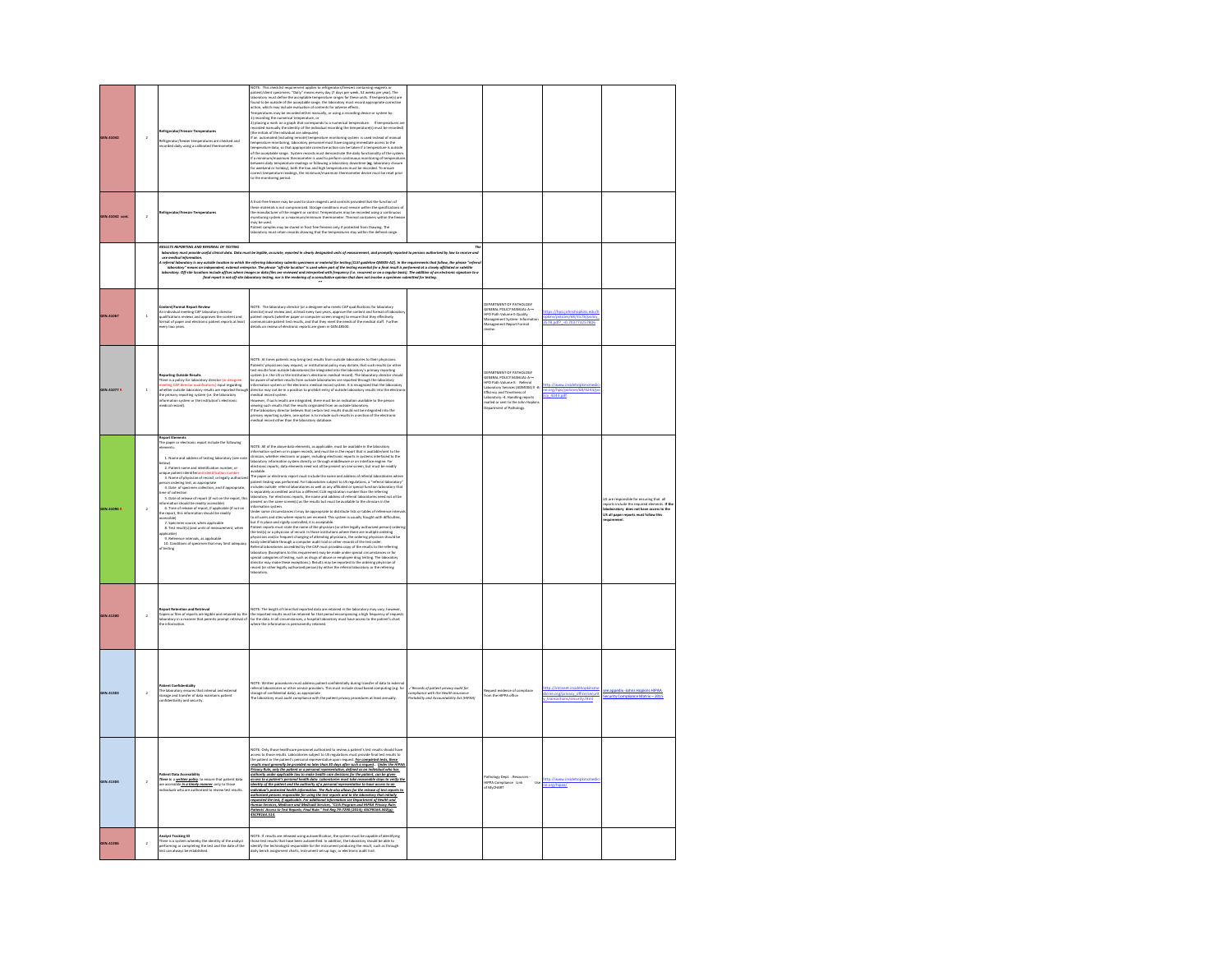| GEN.41307          | $\overline{2}$ | port Errors<br>When errors are detected in patient test reports, the<br>aboratory promptly notify responsible clinical<br>sessonnel or referring laboratory as applicable and issu<br>corrected report.                                                                                           | NOTE: Notification should include the department of health or other legal entity as required by<br>local regulations.                                                                                                                                                                                                                                                                                                                                                                                                                                                                                                                                                                                                                                                                                                                                                                                                                                                                                                                                                                                                                                                   | / Records of report error notification and<br>vrected report                                                                               |                                                                                                                                                                       |                                                                     |                                                                   |
|--------------------|----------------|---------------------------------------------------------------------------------------------------------------------------------------------------------------------------------------------------------------------------------------------------------------------------------------------------|-------------------------------------------------------------------------------------------------------------------------------------------------------------------------------------------------------------------------------------------------------------------------------------------------------------------------------------------------------------------------------------------------------------------------------------------------------------------------------------------------------------------------------------------------------------------------------------------------------------------------------------------------------------------------------------------------------------------------------------------------------------------------------------------------------------------------------------------------------------------------------------------------------------------------------------------------------------------------------------------------------------------------------------------------------------------------------------------------------------------------------------------------------------------------|--------------------------------------------------------------------------------------------------------------------------------------------|-----------------------------------------------------------------------------------------------------------------------------------------------------------------------|---------------------------------------------------------------------|-------------------------------------------------------------------|
| GEN.41310          | $\lambda$      | .<br>All corrected reports of previously reported, incorrect<br>atient results are, identified as corrected, and both<br>orrected and original data are clearly identified as                                                                                                                     | 1.As clinical decisions or actions may have been based on the previous report, it is important to<br>Let a the constant of extent may the state for the perturbation particle in the constant of the constant of the constant of the constant of the constant of the constant of the constant of the constant of the constant of t<br>insuure is in un comm.<br>4. The correction should add explanatory language if an explanation would be helpful to the use<br>can help fasme an original, insuld result.<br>2. For changes to anatomic pathology and cytopathology repor<br>CYP.06475.                                                                                                                                                                                                                                                                                                                                                                                                                                                                                                                                                                             |                                                                                                                                            | <b>ITMENT OF PATHOLOGY</b><br>SENERAL POLICY MANUAL-A-<br>Customer focus-~ HPO Path<br>/olume II:PROCEDURE FOR<br>CORRECTION OF PATIENT RECOR                         | lekins/policies/68/4471/policy<br>471.pdf? = 0.976978947023         |                                                                   |
| EN.41312           | $\bar{2}$      | Vhen there are multiple sequential corrections of a<br>ingle test result, are all corrections referenced in<br>equential order on subsequent reports.                                                                                                                                             | NOTE: When there are multiple sequential corrections of a previously reported result, it is<br>considered inappropriate to note orly the last correction made, as the clinician may have made<br>clinical decision based upon erromo                                                                                                                                                                                                                                                                                                                                                                                                                                                                                                                                                                                                                                                                                                                                                                                                                                                                                                                                    |                                                                                                                                            |                                                                                                                                                                       |                                                                     |                                                                   |
| GEN.41316          | 2              | us Disease Reporting<br>There is a policy regarding the timely communication,<br>ind documentation thereof, of diagnoses of infectious<br>diseases of particular significance (e.g., human<br>mmunodeficiency virus, <b>and</b> tuberculosis).                                                    | .<br>NOTE: The laboratory should have a policy to ensure that diagnoses of human immunodeficiens<br>inus infection, and other serious infections (for example, tuberculosis) are communicated to the<br>nsible clinician in a timely manne<br>e intent of this checklist item is NOT to require that these diagnoses be treated as critical<br>salts (this decision is up to the laboratory director); rather, the intent is that the laboratory<br>sares that its reporting syste                                                                                                                                                                                                                                                                                                                                                                                                                                                                                                                                                                                                                                                                                      |                                                                                                                                            |                                                                                                                                                                       |                                                                     |                                                                   |
| GEN.41325          | $\overline{2}$ | <b>Vewborn Screening Results</b><br>There must be a procedure for handling invalid and<br>sositive newborn screening results for samples<br>submitted to other laboratories for testing.                                                                                                          | WOTE: This requirement applies to the testing of whole blood heel stick samples from the<br>weaken after brifts on this paper collistics devices for the routies screening of comparison<br>excits resideband for a particular condi                                                                                                                                                                                                                                                                                                                                                                                                                                                                                                                                                                                                                                                                                                                                                                                                                                                                                                                                    |                                                                                                                                            |                                                                                                                                                                       |                                                                     |                                                                   |
| GEN.41345          | $\overline{2}$ | nd Time<br>Turnaround Time<br>The laboratory defined turnaround times (ie., the<br>interval between specimen receipt by laboratory<br>personnel and results reporting) for each of its tests,<br>and it has a policy for notifying the requester                                                  | NOTE: This does NOT imply that all instances of delayed reporting for all tests must lead to<br>ormal notification of clinical personnel. Rather, clinicians and laboratory must have a jointly<br>greed upon policy for when such notification is important for patient care.                                                                                                                                                                                                                                                                                                                                                                                                                                                                                                                                                                                                                                                                                                                                                                                                                                                                                          | Written policy defining test reporting<br>urnaround time and process for<br>ommunication of delays in turnors                              | DEPARTMENT OF PATHOLOGY<br>GENERAL POLICY MANUAL-A-<br>Quality Management --- HPO<br>;Quality Management System.<br>Section IX-Customer Service- Dela<br>in reporting | 78.odf                                                              | ach Laboratory should set<br>for TAT and notification of delay to |
| <b>GEN.41350 R</b> | $\overline{2}$ | te <mark>ferral Laboratory Selection</mark><br>The laboratory has a written procedure for the selecti<br>ind evaluation of laboratories to which it refers<br>pecimens or materials for testing.                                                                                                  | VOTE<br><br>I. The laboratory director, in consultation with the institutional medical staff or physician clients<br>(where appropriate), is responsible for selecting referral laboratories<br>2. Selection of referral laboratories must b<br>L'allegeure avents monumentaires particular intermediate processing such as histologic and<br>1. "Specified controller particular processing reconstructions in the state of the state of processing processing profits and the<br>this includes off-site locations where images or data files are frequently referred for review and<br>interpretation: Laboratories that are part of the Department of Defense* must meet the referral<br>imegreement, successively that are part of the Department of Delense must mean the referance policies of the celessively improvement Program (CLP). "With respect to partents on<br>particular the property of the celessions, t<br>regamation."<br>I. For non-U.S. laboratories, whenever possible, specimens and materials for testing should be<br>effered to a laboratory accredited by CAP; accredited to an established international starshed<br>rom a recognized or | / Records of the monitoring of reference<br>aboratory services (e.g. problem log, revie<br>if reports)                                     | ENERAL POLICY MANUAL-A<br>PO Path Volume II: Referral<br>boratory Services (ADM004) II                                                                                |                                                                     | tact the CQI office if you h<br>ve any                            |
| GEN.41350 cont     | $\bar{2}$      | <b>Referral Liberatory Sevection</b><br>The liaboratory has a written procedure for the i<br>ind evaluation of laboratories to which it refers<br>ipecimens or materials for testing<br>edure for the set                                                                                         | ind quality of test results received from referral laboratories<br>enseas US military laboratories only, an exception to this requirement is acceptable if both of<br>Information conditions are more<br>the following conditions are met:<br>$\Gamma$ . It applicant structure (I/AT) is required to prevent either a delay in patient<br>teatrnent/dappoisite specifical subgradient, and an acceptable TAT cannot be provided by the<br>2. De<br>Manual (11-32/81c). This asset<br>ust be recorded.                                                                                                                                                                                                                                                                                                                                                                                                                                                                                                                                                                                                                                                                  |                                                                                                                                            |                                                                                                                                                                       |                                                                     |                                                                   |
| GEN.41360          | $\overline{2}$ | Selection and Evaluation of Services - <u>Biorepositories</u><br>Only - There is a written procedure for evaluating and<br>selecting biospecimen source sites, contracted service<br>or referral laboratories, to ensure that specimens and<br>test results are managed in a quality environment. | 1. A written qualification process suitable for the process being performed is in place, eg, vendor<br>$L$ Almitted againstead probable to the procedure of the procedure of the property of the procedure of the procedure of the state of the state of the state of the state of the state of the state of the state of the state                                                                                                                                                                                                                                                                                                                                                                                                                                                                                                                                                                                                                                                                                                                                                                                                                                     | .<br>/ Records of evaluation or qualification (eg<br>hiorepository director-approved records of<br>cceptable quality)                      |                                                                                                                                                                       |                                                                     |                                                                   |
| GEN.41430          | $\overline{2}$ | Referral Laboratory Report Retention<br>For samples referred to another laboratory, the original<br>or an exact copy of the testing laboratory's report<br>stained by the referring laboratory.                                                                                                   | NOTE: The report may be retained on paper or in electronic format. Exceptions to this<br>requirement may be made under special circumstances or for special categories, such as drugs of<br>abuse or employee drug testing. The laboratory director may make these exceptions.                                                                                                                                                                                                                                                                                                                                                                                                                                                                                                                                                                                                                                                                                                                                                                                                                                                                                          | ed original referral laboratory<br>resumes organs reports superior<br>reports OR direct access to referral<br>from the referral laboratory | DEPARTMENT OF PATHOLOGY<br>GENERAL POLICY MANUAL-A-<br>IPO Path Volume II: Referral<br>aboratory Services (ADM004) II                                                 | tp://www.insidehopki<br>ne.org/hoo/policies/68/4243/<br>cy 4243.pdf |                                                                   |
| GEN.41440          | $\overline{a}$ | Referral Laboratory Results Reporting<br>The essential elements of referred test results reported<br>by the referring laboratory as received from the referral<br>boratory, without alterations that could affect clinical<br>lerpre                                                              | NOTE: If the laboratory transcribes results from the referral laboratory report, the test result(s).<br>not mean in measure y unnocentrate terms in the interpretation must be copied exactly as<br>interpretation, and information directly related to the interpretation must be copied exactly as<br>exported by the referral laboratory.<br>were your use to complete content of the referral laboratory report. Investigate and the field of the results and interpretation. Suggestions for follow-up testing may, for example, be omitted at the discretion the laborat                                                                                                                                                                                                                                                                                                                                                                                                                                                                                                                                                                                          | Patient results from the reference<br>boratory consistent with laboratory-<br>tient reports                                                | DEPARTMENT OF PATHOLOGY<br>GENERAL POLICY MANUAL-A-<br>HPO Path Volume II: Referral<br>Laboratory Services (ADMOD4)                                                   | (68/4243)<br>e.org/h<br>cv 4243.odf                                 |                                                                   |
|                    |                |                                                                                                                                                                                                                                                                                                   | <b>OUALITY OF WATER AND GLASSWARE WASHING</b>                                                                                                                                                                                                                                                                                                                                                                                                                                                                                                                                                                                                                                                                                                                                                                                                                                                                                                                                                                                                                                                                                                                           |                                                                                                                                            |                                                                                                                                                                       |                                                                     |                                                                   |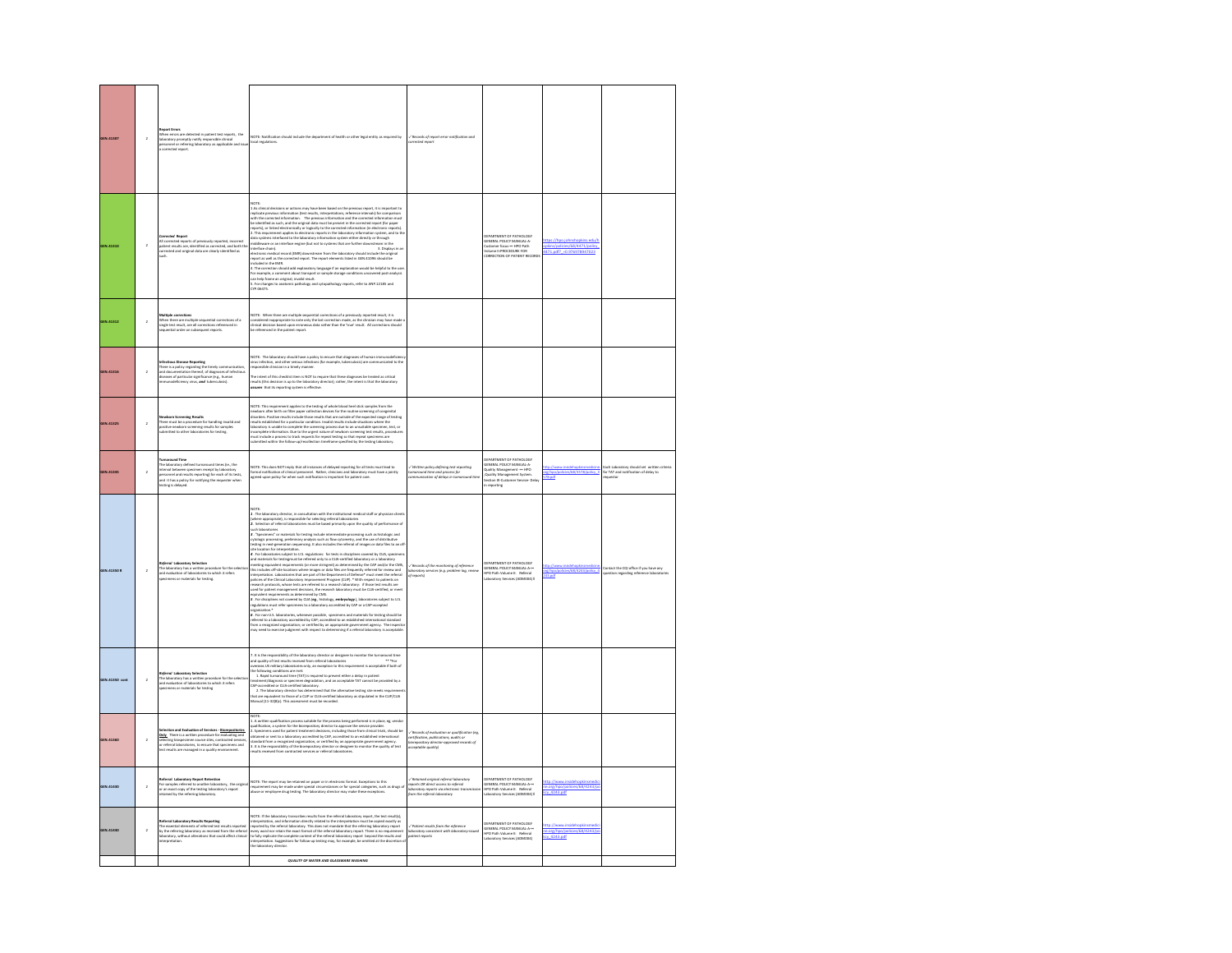| GEN.41500        | $\overline{2}$          | <b>Jefined Water Types</b><br>The laboratory defines the specific type of water<br>required for each of its testing procedures and water<br>quality is tested at least annually.                                                                                                                                                                                                                                                                       | NOTE: The inherency should define the type of water encessary for each of its procedures, and<br>holds how an energy entropy calors. The contract effects of CD optical<br>most independent of the property of the contract effects<br>The ideoxorg specification for CLRW is adapted from this guideline and should be met at time of<br>behouse production:<br>Bacteria may insclinive neagents, contribute to total regard constantation, or atter optical<br>properties of<br>"<br>The CLSI Quideline provides testing information for microbial content, and resistivity, as well as<br>total organic carbon; earlier specifications for silicates have been removed. It gives instructions<br>for the preparation o<br>ter one proparation on two warrous types of worker. It also assumes the use of purchases the effects of storing water, and the monotoring of stored water.<br>The effects of storing water, and the inhoritory water, whether pr | √ Pracedures for water quality testing AND<br>√Records of water quality testing AND<br>√Record of corrective action when water<br>plity does not meet specifications                                                                                                                                                                                          |  |                                                                                                                                                                      |
|------------------|-------------------------|--------------------------------------------------------------------------------------------------------------------------------------------------------------------------------------------------------------------------------------------------------------------------------------------------------------------------------------------------------------------------------------------------------------------------------------------------------|---------------------------------------------------------------------------------------------------------------------------------------------------------------------------------------------------------------------------------------------------------------------------------------------------------------------------------------------------------------------------------------------------------------------------------------------------------------------------------------------------------------------------------------------------------------------------------------------------------------------------------------------------------------------------------------------------------------------------------------------------------------------------------------------------------------------------------------------------------------------------------------------------------------------------------------------------------------|---------------------------------------------------------------------------------------------------------------------------------------------------------------------------------------------------------------------------------------------------------------------------------------------------------------------------------------------------------------|--|----------------------------------------------------------------------------------------------------------------------------------------------------------------------|
| GEN.41500 cont   | $\overline{a}$          | Defined Water Types                                                                                                                                                                                                                                                                                                                                                                                                                                    | does not meet acceptability criteria<br>www.source.com/mainter/second/second/second/second/second/second/second/second/second/second/second/second/second/second/second/second/second/second/second/second/second/second/second/second/second/second/second/second/sec<br>of the issues<br>interaction of the specific term includes must constraint the recording to<br>the specifical state and the specifical state of the specifical field<br>$\eta$ and the specifical state of the specifical state<br>in the s<br>or CLRW c<br>sotent:<br>nicrobial contente CFU/ml = 10; minimum resistivity meghm-cm = 10 (in line);<br>erticulate matter = 0.22 um filter                                                                                                                                                                                                                                                                                           | $\label{thm:main} \begin{array}{l} \hspace{-3mm} \sqrt{\rho_{\text{rec}}}\text{excessers for matter quality testing AND} \\ \hspace{-3mm} \sqrt{\text{Reconst}}\text{ of water quality testing AND} \\ \hspace{-3mm} \sqrt{\text{Recard of}}\text{ of concelive actions when water} \\ \hspace{-3mm} \text{quality does not meet specifications} \end{array}$ |  |                                                                                                                                                                      |
| <b>GEN.41770</b> | $\overline{a}$          | re Clean<br>There are written procedures for handling and cleaning<br>glassware, including methods for testing for detergent<br>removal and actions to be taken if detergent residue is<br>detected.                                                                                                                                                                                                                                                   | NOTE: Special instructions for micropipattes, cuvets, acid washing, etc. must be included.<br>A simple procedure to check for detergent residue uses bromcresol purple (0.1 g bromcresol<br>purple in 50 mL ethyl alcohol). Pipette a column of 5 cm distilled water into a representative,<br>washed, glassware item. Add two dr<br>detergent. A yellow color indicates satisfactory rinsing.                                                                                                                                                                                                                                                                                                                                                                                                                                                                                                                                                                | / Records of detergent residue testing                                                                                                                                                                                                                                                                                                                        |  | issware washing is performed in<br>oratory a documented procedure must<br>be available, to include how residue check is<br>performed, and records of residue testing |
|                  |                         |                                                                                                                                                                                                                                                                                                                                                                                                                                                        | <b>I AROBATORY COMPUTER SERVICES</b>                                                                                                                                                                                                                                                                                                                                                                                                                                                                                                                                                                                                                                                                                                                                                                                                                                                                                                                          |                                                                                                                                                                                                                                                                                                                                                               |  |                                                                                                                                                                      |
|                  |                         |                                                                                                                                                                                                                                                                                                                                                                                                                                                        |                                                                                                                                                                                                                                                                                                                                                                                                                                                                                                                                                                                                                                                                                                                                                                                                                                                                                                                                                               |                                                                                                                                                                                                                                                                                                                                                               |  |                                                                                                                                                                      |
|                  |                         | uussusus<br>The requi<br>L. Small p<br><i>ing colcula</i><br>L. Desktop calculators<br>1. Small programmable technical computers<br>1. Purchased services such as the Quality Assura<br>Service of the College of American Pathologists<br>.<br>I. Micro computers used solely for word processing, spreadsheets, or similar single user functions<br>I. Dedicated microprocessors or workstations that are an integral part of an analytic instrument | hpes of laboratory biformation system (LSI) anti. Traditional system have a lead "after discussion provided an<br>laboratory is the of "and the convent sensor be having the system and in laboratory. The comparison of the inte<br>e Senire or John<br>whose Adve                                                                                                                                                                                                                                                                                                                                                                                                                                                                                                                                                                                                                                                                                           |                                                                                                                                                                                                                                                                                                                                                               |  |                                                                                                                                                                      |
| GEN.42195 R      | $\overline{a}$          | <b>Remote LIS</b><br>If components of the LIS are located at a facility other<br>than the one under this CAP accreditation number,<br>there is evidence that the remote facility complies with<br>CAP requirements for host LIS functions                                                                                                                                                                                                              | NOTE: This requirement does not apply if all components of the US are under the laboratory<br>contained and product the state of the contained and the state of the state of the state of the contact of the<br>product a copy of t<br>-<br>GEN.43450 (Calculated Patient Data Verification)<br>- GEN.43837 (Downtime Result Reporting)<br>GEN.43875 (Autoverification Volidation)<br>.<br>GEN.43893 (Autoverification Suspensio<br>GEN.48500 (Interface Result Integrity)<br>.<br>These records may include studies and activities performed by the Iaboratory and/or by the<br>hast LIS site on behalf of the Iaboratory.                                                                                                                                                                                                                                                                                                                                   |                                                                                                                                                                                                                                                                                                                                                               |  |                                                                                                                                                                      |
|                  |                         |                                                                                                                                                                                                                                                                                                                                                                                                                                                        | COMPUTER FACILITY                                                                                                                                                                                                                                                                                                                                                                                                                                                                                                                                                                                                                                                                                                                                                                                                                                                                                                                                             |                                                                                                                                                                                                                                                                                                                                                               |  |                                                                                                                                                                      |
| <b>GEN.42750</b> | $\overline{1}$          | <b>Computer Facility Maintenance</b><br>computer receive real responses<br>The computer facility and equipment are clean, well-<br>maintained and adequately ventilated with appropriate<br>invironmental control.                                                                                                                                                                                                                                     | NOTE: The computer facilities should be clean, well maintained, and in a location that is<br>environmentally controlled, as required by the most restrictive vendor specifications.                                                                                                                                                                                                                                                                                                                                                                                                                                                                                                                                                                                                                                                                                                                                                                           |                                                                                                                                                                                                                                                                                                                                                               |  | rveyors will be referred to LIS                                                                                                                                      |
| <b>GEN 42800</b> | $\overline{a}$          | .<br>IS Fire Equ<br>I <b>S Fire Equipment</b><br>ire-fighting equipment (extinguishers) is appropr<br>fectrical components available.                                                                                                                                                                                                                                                                                                                  | NOTE: Acceptable fire-fighting equipment/extinguishers in areas with information technology<br>quipment may include<br>1. Automatic spriekler systems that are valved separately from other systems<br>2. Cassious close agent extraguishmic systems<br>1. Listed portable fire extinguishers of carbon disable or halogenated agent type<br>1. Listed extragu<br>and/or plastics)<br>5. Gaseous agent inside units or total flooding systems when there is critical need, e.g. to protect<br>data in process, reduce equipment damage and to facilitate a return to service<br>Dry chemical extineuishers are not recommended because of the corrosive damage they cause. In<br>way warmwaar woongesomen ame maa resusancemental waar waar waar waar waar van kantaan ama dan dan dan dan dan<br>the instance where no other extinguisher is available and there is imminent danger to personnel<br>or property how                                          |                                                                                                                                                                                                                                                                                                                                                               |  | rveyors will be referred to LIS                                                                                                                                      |
| GEN.42900        | $\,$                    | LIS Power<br>he computer system is adequately protected against<br>rectrical power interruptions and surges.                                                                                                                                                                                                                                                                                                                                           | .<br>NOTE: Protection from electrical surges and interruptions must be adequate to prevent loss of<br>data. An uninterruptible power system (UPS) or similar protective device (e.g., isolation<br>.<br>transformer) must be considered. Periodic testing of this protective equipment to ensure<br>protection of data and proper shutdown of computer equipment is considered best practice.                                                                                                                                                                                                                                                                                                                                                                                                                                                                                                                                                                 |                                                                                                                                                                                                                                                                                                                                                               |  | arveyors will be referred to LIS                                                                                                                                     |
|                  |                         |                                                                                                                                                                                                                                                                                                                                                                                                                                                        | <b>HARDWARE AND SOFTWARE</b>                                                                                                                                                                                                                                                                                                                                                                                                                                                                                                                                                                                                                                                                                                                                                                                                                                                                                                                                  |                                                                                                                                                                                                                                                                                                                                                               |  |                                                                                                                                                                      |
| GEN.43022R       | $\overline{a}$          | <b>IS Testing</b><br>There are records that programs are adequately tested<br>for proper functioning when first installed and after any<br>modifications, and that the laboratory director or<br>designee has approved the use of all new programs and<br>modif                                                                                                                                                                                        | NOTE: Computer programs must be checked for proper performance when first installed and<br>after any changes or modifications, including assessment after implementation in the line<br>(greduction) system. Any changes or modific                                                                                                                                                                                                                                                                                                                                                                                                                                                                                                                                                                                                                                                                                                                           |                                                                                                                                                                                                                                                                                                                                                               |  | rveyors will be referred to LIS                                                                                                                                      |
| GEN.43033        | $\mathbf{1}$            | custom US<br>ustomized software, and modifications to that<br>oftware, are appropriately documented and records<br>illow for tracking to identify persons that have added<br>r modified that software.                                                                                                                                                                                                                                                 | NOTE: The purpose of the computer program, the way it functions, and its interaction with oth<br>programs must be clearly stated. The level of detail should be adequate to support trouble-<br>shooting, system modifications, or a                                                                                                                                                                                                                                                                                                                                                                                                                                                                                                                                                                                                                                                                                                                          |                                                                                                                                                                                                                                                                                                                                                               |  | ryeyors will be referred to LIS                                                                                                                                      |
| <b>GEN.43035</b> | $\overline{a}$          | Software Issue Tracking and Resolution -<br>Biorepositories Only There is an adequate tracking<br>stem with usage policies to identify and report all<br>halfunctions or issues with biorepository software, an<br>o track and record their resolution                                                                                                                                                                                                 | NOTE: The tracking system should also include time-stamped reports of problems, responses to<br>reports, steps taken to resolve issues, and final resolution of issues.                                                                                                                                                                                                                                                                                                                                                                                                                                                                                                                                                                                                                                                                                                                                                                                       |                                                                                                                                                                                                                                                                                                                                                               |  |                                                                                                                                                                      |
| GEN.43037        | $\overline{\mathbf{2}}$ | Software Change Control - Biorepositories Only<br>There is a written procedure for recording all software<br>changes, including those associated with problem<br>resolution and planned upgrades. Software changes an<br>nked with issues in the biorepository software issue<br>racking system, as appropriate.                                                                                                                                       | .<br>NOTE: The record of changes may be completely derived from the software issue tracking syste<br>if routine changes, such as planned upgrades, are included in it.                                                                                                                                                                                                                                                                                                                                                                                                                                                                                                                                                                                                                                                                                                                                                                                        |                                                                                                                                                                                                                                                                                                                                                               |  |                                                                                                                                                                      |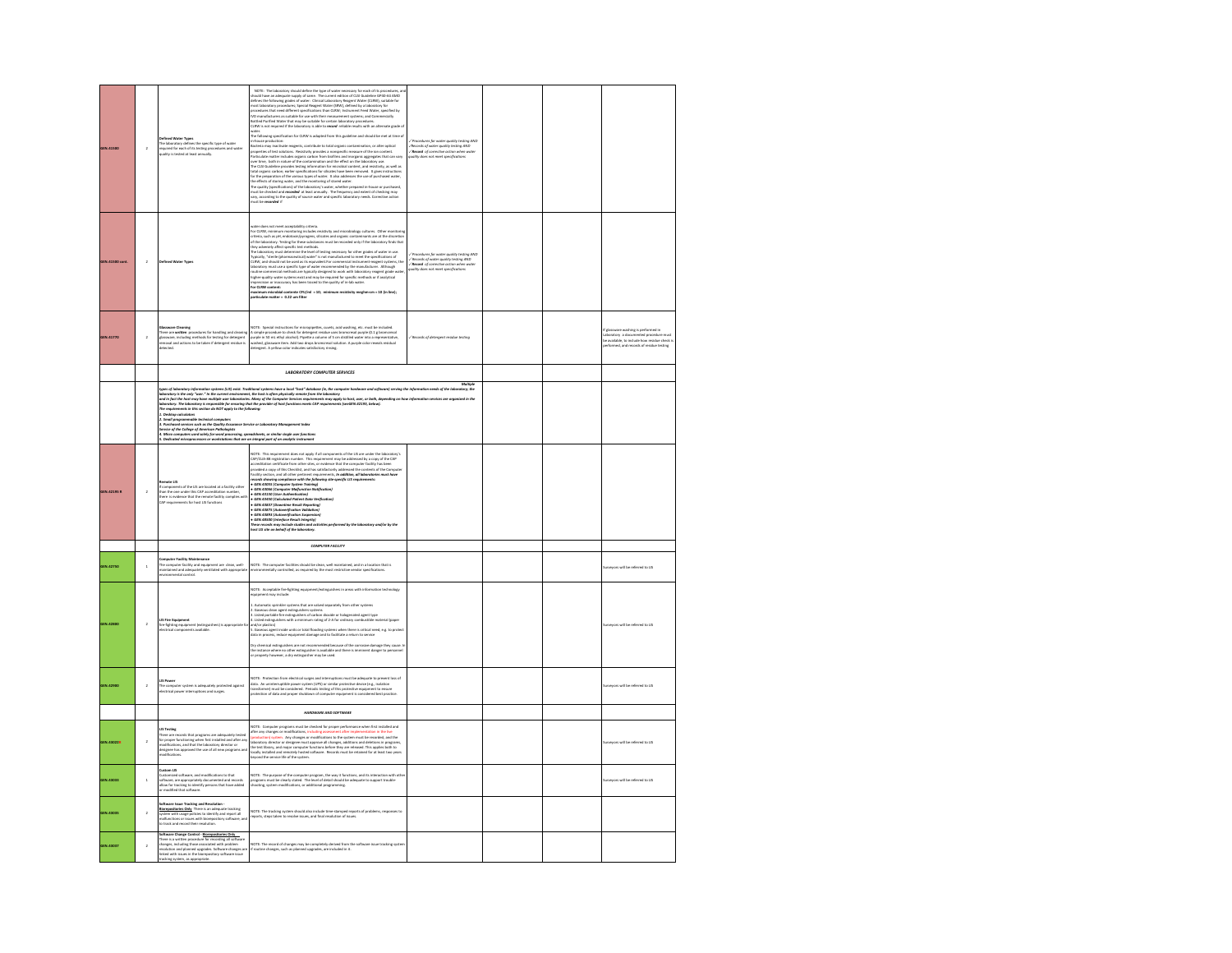| EN.43040        | $\overline{\mathbf{2}}$ | LIS Policy and Procedure Approval<br>The laboratory director or designee reviews and<br>opproves all new LIS policies and procedures, as well as<br>ubstantial changes to existing documents before<br>plementation.                                                             | NOTE: Procedures should be appropriate to the level of use of the system, and must encompass<br>the day-to-day activities of the laboratory staff as well as the daily operations of the Information<br>Technology staff.                                                                                                                                                                                                                                                                                                                                                                                                                                                                                                                                                                                                                                                                                   |                                                                                                                                                                                                  |  |                                                             |
|-----------------|-------------------------|----------------------------------------------------------------------------------------------------------------------------------------------------------------------------------------------------------------------------------------------------------------------------------|-------------------------------------------------------------------------------------------------------------------------------------------------------------------------------------------------------------------------------------------------------------------------------------------------------------------------------------------------------------------------------------------------------------------------------------------------------------------------------------------------------------------------------------------------------------------------------------------------------------------------------------------------------------------------------------------------------------------------------------------------------------------------------------------------------------------------------------------------------------------------------------------------------------|--------------------------------------------------------------------------------------------------------------------------------------------------------------------------------------------------|--|-------------------------------------------------------------|
| EN.43055        | $\overline{2}$          | Computer System Training<br>There are records for training of<br>Il users of the computer system initially, after system<br>nodification, and after installation of a new system.                                                                                                | (OTE: Review of LIS policies and procedures relevant to the scope of duties must be incorporated                                                                                                                                                                                                                                                                                                                                                                                                                                                                                                                                                                                                                                                                                                                                                                                                            |                                                                                                                                                                                                  |  |                                                             |
| EN.43066        | $\overline{a}$          | mputer Malfunction Notification<br>There is a written procedure with instructions for<br>contacting a responsible person (e.g., Computer Syste<br>Manager) in case of computer malfunction.                                                                                      |                                                                                                                                                                                                                                                                                                                                                                                                                                                                                                                                                                                                                                                                                                                                                                                                                                                                                                             |                                                                                                                                                                                                  |  | urveyors will be referred to LIS                            |
|                 |                         |                                                                                                                                                                                                                                                                                  | <b>SYSTEM SECURITY</b>                                                                                                                                                                                                                                                                                                                                                                                                                                                                                                                                                                                                                                                                                                                                                                                                                                                                                      |                                                                                                                                                                                                  |  |                                                             |
| <b>EN.43150</b> | $\overline{a}$          | User Authenticausen<br>Three are explicit written policies that specify who may<br>access the correputer system, how the access is<br>obtained, and how the security of access is maintained<br>(e.g. inactivated when personnel leave, no<br>nals).                             | NOTE: The laboratory should establish security (user) codes to permit only specifically authorize<br>individuals to access patient / climst data, or alter programs. Txamples of best practices included<br>pariodic alteration of p<br>r automass wour user courses anes a seemes manual or to use construct to promote the state of the second include physical entry to data center(s) housing the LtS, logging into<br>intro(s) operating system hosting the LtS, as                                                                                                                                                                                                                                                                                                                                                                                                                                    |                                                                                                                                                                                                  |  | ryeyors will be referred to LIS                             |
| IEN.43200       | $\,$ $\,$               | er Authorization Privileges<br>.<br>Iser Authorization Privileges accessprivileges in place<br>onfine the level of access of authenticated users to<br>eir job responsibilities.                                                                                                 | .<br>NOTE: The laboratory should establish codesuser roles and/or policies that define those who<br>may only access patient/client data and users who are authorized to enter results, change result<br>rroy uny assess paramazonano ausa uno unes amb a presentativa de mente a menos, una grande de la proprieta de<br>or alter computer tables or programs. Personnel user rights should be limited to only the level<br>in other compute<br>valicies must prevent unauthorized access to the data through the LIS to permit only specifically<br>uthorized individuals to access patient/client data or alter programs.                                                                                                                                                                                                                                                                                 |                                                                                                                                                                                                  |  | ors will be referred to LIS                                 |
| EN.43262        | $\overline{1}$          | suthorized Software Installation<br>There are written policies and procedures that govern<br>nstallation of software on any computer used by the<br>boratory.                                                                                                                    | OTE: Laboratory computers often serve multiple functions. Many of these computers are<br>mected in a network. The security of the system should be sufficient to prevent the casual<br>user from installing software. Such unauthorized installation may cause instability of the<br>operating system or introduce other unwanted consequences. Many operating systems allow<br>ocedures to restrict certain users from installing software.                                                                                                                                                                                                                                                                                                                                                                                                                                                                |                                                                                                                                                                                                  |  | rveyors will be referred to LIS                             |
| EN.43325        | $\bar{2}$               | Public Network Security<br>If the facility uses a public network, such as the Internet<br>as a data exchange medium, there are network security<br>measures in place to ensure confidentiality of patient<br>iata.                                                               | NOTE: Patient information sent over a public domain such as the Internet or stored in "the<br>elead." is comidered "potentially public". Thus it may be accessible to some unauthorized parties<br>on that network. Systems must be in place to protect network traffic, such as "fre walls' and data<br>ncryption schemes. If such storage is used for patient information, encryption at rest and<br>ncryption in transit should be implemented to ensure network and data security.                                                                                                                                                                                                                                                                                                                                                                                                                      | / Written policy defining mechanism for<br><b>Sota arotection</b>                                                                                                                                |  | urveyors will be referred to LIS                            |
| EN.43335        | $\overline{\mathbf{1}}$ | lystem Vulnerability Testing - Bioregositories Only<br>Systems are systematically tested for access, privilege<br>escalation, and other vulnerabilities that could lead to<br>advertent or unauthorized disclosure and<br>odification of data.                                   |                                                                                                                                                                                                                                                                                                                                                                                                                                                                                                                                                                                                                                                                                                                                                                                                                                                                                                             | Records and results of vulnerability tests<br>NVD<br>/ Records of corrective action if a<br>ruinerability is identified                                                                          |  |                                                             |
|                 |                         |                                                                                                                                                                                                                                                                                  | PATIENT / CLIENT DATA                                                                                                                                                                                                                                                                                                                                                                                                                                                                                                                                                                                                                                                                                                                                                                                                                                                                                       |                                                                                                                                                                                                  |  |                                                             |
| EN.43450        | $\overline{2}$          | <b>Calculated Patient Data Verification</b><br>Calculated values that reported with patient results are<br>reviewed every two years, or when a system change is<br>nade that may affect the calculations                                                                         | NOTE: This checklist requirement applies only to calculations based on formulas modifiable by<br>Errors can be inadvertently introduced into established computer programs. Calculations<br>Involving reportable patient results must be rechedued to ensure accuracy and records retained.<br>This requirement applies to laboratory<br>When calculations are performed by an LtS shared by multiple laboratories, this review only<br>needs to be done at one location and each individual laboratory must have access to copy of the<br>review records However, any calculations specific to an individual laboratory's methodology<br>must be reviewed by that laboratory and the record of that review must be available.                                                                                                                                                                              | / Records of validation of calculated test<br>dub                                                                                                                                                |  |                                                             |
| EN.43750        | $\,$ $\,$               | secimen Quality Comment<br>peament spanny community<br>The system provides for comments on specimen qualit<br>Inat might compromise the accuracy of analytic result<br> e.g., hemolyzed, lipemic).                                                                               |                                                                                                                                                                                                                                                                                                                                                                                                                                                                                                                                                                                                                                                                                                                                                                                                                                                                                                             | Patient reports                                                                                                                                                                                  |  | ryeyors will be referred to LIS                             |
| EN.43800        | $\bar{2}$               | ta Input ID<br>There is an adequate system to identify all individu<br>who have entered and/or modified patient / client data                                                                                                                                                    | NOTE: When individual tests from a single test order (e.g., multiple tests with same accessio<br>number) are performed by separate individuals and the test result is entered into the LIS, the<br>system must provide an audit trail to record each person involved. For example, a single<br>.<br>Incession number having orders for electrolytes and a ligid panel may have testing done by two<br>or more individuals. The laboratory should be able to identify the responsible personnel who<br>performed each test and posted t<br>ost result. If autoverification is used, then the audit trail should reflect that the result was<br>verified automatically at a given time.<br>With point-of-care testing, if the individual performing the test is different than the individ<br>entering test data into the LIS, both should be uniquely identified by the system and retrie<br>by audit trail. |                                                                                                                                                                                                  |  | rveyors will be referred to LIS                             |
| EN.43825        | $\bar{2}$               | tesult Verification<br>ire manual and automated result entries verified befi<br>inal acceptance and reporting by the computer.                                                                                                                                                   | VOTE: Data entered into the computer system either manually or by automated methods must<br>have concentrated in the main control of the state of the strength of the state of the state of the state of the state of the state of the state of the state of the state of the state of the state of the state of the stat                                                                                                                                                                                                                                                                                                                                                                                                                                                                                                                                                                                   |                                                                                                                                                                                                  |  |                                                             |
| EN.43837        | $\overline{a}$          | <b>Jowntime Result Reporting</b><br>There are written procedures to ensure reporting of<br>atient results in a prompt and useful fashion durin<br>rartial or complete downtime and recovery of the<br>ing                                                                        |                                                                                                                                                                                                                                                                                                                                                                                                                                                                                                                                                                                                                                                                                                                                                                                                                                                                                                             |                                                                                                                                                                                                  |  | vratories must have procedures ava<br>or computer down time |
|                 |                         |                                                                                                                                                                                                                                                                                  | <b>AUTOVERIFICATION</b>                                                                                                                                                                                                                                                                                                                                                                                                                                                                                                                                                                                                                                                                                                                                                                                                                                                                                     |                                                                                                                                                                                                  |  |                                                             |
|                 |                         |                                                                                                                                                                                                                                                                                  | utownfication is the process by which patient results are generated from interfaced instruments and sent to the LIS. and/or middlewave, where they are compared paginst laboratory-defined acceptance parameters. If the resul<br>witherity was a proceed of their planes reads of glimation for the interest of the state of the state of the state of the state of the state of the state of the state of the state of the state of the state of the state of<br>ally released to patient reporting formats <b>as a laboratory-verified result</b> without any additional laboratory staff intervention. Any data that fall autside the defined parameters as                                                                                                                                                                                                                                             |                                                                                                                                                                                                  |  |                                                             |
| EN.43875        | $\bar{2}$               | Autowerification Validation<br>The laboratory has records that the autowerification<br>process was validated initially, and whenever there is a<br>change to the system that could affect the<br>there is a<br>fication logic.                                                   | OTE: The range of results for which autoverification is acceptable must be defined for all<br>WETHE. The range of much that which actions the<br>strain fields and actions of a state of the state of the state of the<br>state of a state of the state of the state of the state of the state<br>of the state of the state of the s                                                                                                                                                                                                                                                                                                                                                                                                                                                                                                                                                                        | ds of au<br>r mecaras of autoverification validation<br>Itudies, approval AND<br>if Mecards of ongoing retesting of the<br>utoverification process at least annus<br>ud at changes to the system |  |                                                             |
| EN.43878        | $\overline{2}$          | erfication OC Samples<br>or all test results subject to autoverification, the<br>or all test results subject to autoveritication, the<br>iboratory ensures that applicable quality control<br>amples have been run within an appropriate time<br>eriod, with acceptable results. | NOTE: This requirement may be met by, 1) the computer system automatically checking quality<br>control status prior to autoverification, or, 2) manually disabling autoverification after any<br>unacceptable QC result, or when QC                                                                                                                                                                                                                                                                                                                                                                                                                                                                                                                                                                                                                                                                         | edure defining the QC process AND<br>canner any every use acc process AND<br>GC data to show that QC was performed /<br>It defined intervals                                                     |  |                                                             |
| EN.43881        | $\overline{a}$          | ouverture to compare with an appropriate range of<br>issuits are compared with an appropriate range of<br>couptable values <b>and flags or warnings reviewed</b> pri<br>o autoverification.                                                                                      | .<br>AOTE: Appropriate comparisons include checking patient results against absurd and critica<br>esults requiring manual intervention (repeat testing, dilution, telephone notification of res<br>results requiring manual intervention (repeat testing, dilution, telephone notification of results,<br>etc.)<br>This may not disqualify a result from autoverification, but any flag that is not specifically<br>recognized by the auto                                                                                                                                                                                                                                                                                                                                                                                                                                                                  | .<br>Alecards of system rules includin<br>und critical values.<br>Ind critical values.<br>.<br>Inst obsun                                                                                        |  |                                                             |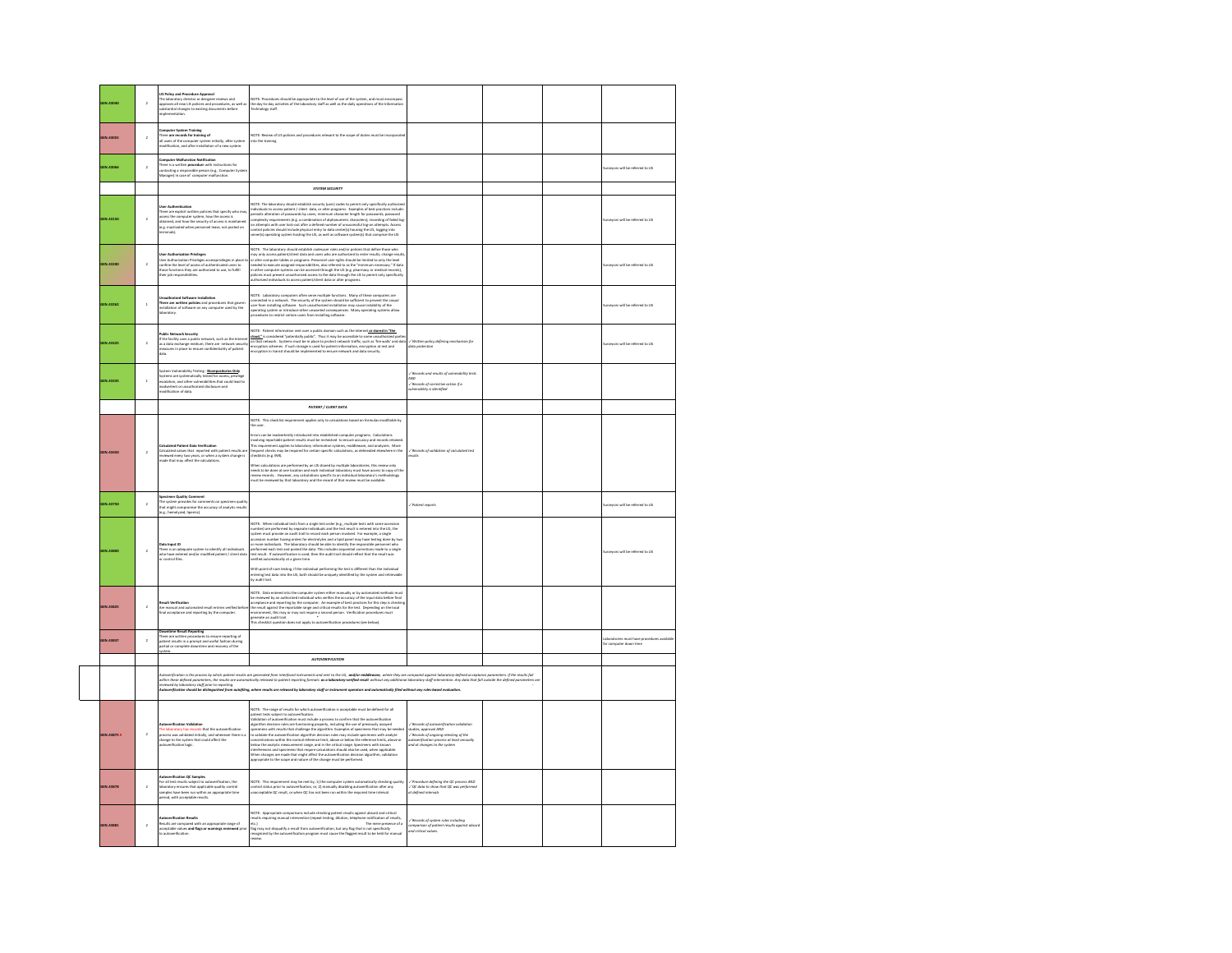| <b>GEN.43887</b>   | $\,$ 1                  | <b>Autoverification Audit Trail</b><br>The audit trail in the computer system identify all test<br>results that were autoverified, and the date/time of<br>utoverification.                                                                                                                                                                                                                                                             |                                                                                                                                                                                                                                                                                                                                                                                                                                                                                                                                                                                                                                                                                                                                                                                                          |                                                                                   |                                               |                          |                                    |
|--------------------|-------------------------|-----------------------------------------------------------------------------------------------------------------------------------------------------------------------------------------------------------------------------------------------------------------------------------------------------------------------------------------------------------------------------------------------------------------------------------------|----------------------------------------------------------------------------------------------------------------------------------------------------------------------------------------------------------------------------------------------------------------------------------------------------------------------------------------------------------------------------------------------------------------------------------------------------------------------------------------------------------------------------------------------------------------------------------------------------------------------------------------------------------------------------------------------------------------------------------------------------------------------------------------------------------|-----------------------------------------------------------------------------------|-----------------------------------------------|--------------------------|------------------------------------|
| GEN.43890          | $\overline{\mathbf{1}}$ | Autoverification Delta Checks<br>The autoverification process includes all delta checks<br>that the laboratory performs prior to manual release of<br>test results.                                                                                                                                                                                                                                                                     | NOTE: This requirement does not require delta-checking for all autoverified results, but the<br>laboratory's delta-checking procedures should be the same for manually released and<br>toverified test results.                                                                                                                                                                                                                                                                                                                                                                                                                                                                                                                                                                                          | Records of system rules including the use<br>of delta checks when appropriate     |                                               |                          |                                    |
| GEN.43893          | $\overline{a}$          | Autoverification Suspension<br>The laboratory have a procedure for rapid suspension of<br>autoverification.                                                                                                                                                                                                                                                                                                                             | NOTE: Laboratory personnel should be able to suspend autoverification in the event of a proble<br>with a test method, analytic instrument, or the autoverification program.                                                                                                                                                                                                                                                                                                                                                                                                                                                                                                                                                                                                                              |                                                                                   |                                               |                          |                                    |
|                    |                         |                                                                                                                                                                                                                                                                                                                                                                                                                                         | DATA RETRIEVAL AND PRESERVATION                                                                                                                                                                                                                                                                                                                                                                                                                                                                                                                                                                                                                                                                                                                                                                          |                                                                                   |                                               |                          |                                    |
| GEN.43900          | $\lambda$               | Archived Test Result<br>A complete copy of archived patient best results <u>can</u> be completed in<br>clusting original reference intervals and interpretive comments, including<br>any flags or footnotes:<br>that were present in the origi<br>he original report.                                                                                                                                                                   | NOTE: Stored patient result data and archival information must be easily and readily retri-<br>within a time frame consistent with patient care needs.                                                                                                                                                                                                                                                                                                                                                                                                                                                                                                                                                                                                                                                   |                                                                                   |                                               |                          |                                    |
| GEN.43910 N        | $\bar{2}$               | <b>Archived Data -</b><br><b>Archived Data - Riorepositories Only<br/>Access to archived data, including all data relevant to</b><br>the biospecimens through the original reports is readily<br>available.                                                                                                                                                                                                                             | NOTE: Stored data and archival information must be easily and readily retrievable within a time<br>frame consistent with research needs.                                                                                                                                                                                                                                                                                                                                                                                                                                                                                                                                                                                                                                                                 |                                                                                   |                                               |                          |                                    |
| GEN.43920          | $\,$ 1                  | Multiple Analyzer ID<br>.<br>Iniquely identified such that a test result may be<br>ippropriately traced back to the instrument performin<br>the test.                                                                                                                                                                                                                                                                                   | NOTE: Best practice is to store these data in the LIS.                                                                                                                                                                                                                                                                                                                                                                                                                                                                                                                                                                                                                                                                                                                                                   |                                                                                   |                                               |                          |                                    |
| GEN.43946          | $\overline{a}$          | <b>Data Preservation/Destructive Event</b><br>ower reservation procedures for the preservation of<br>there are written procedures for the preservation of<br>data and equipment in case of an unexpected<br>destructive event (eg, fire, flood, medicious incident) ,<br>oftware failure and/or hardware failure, and these<br>procedures allow for the timely restoration of service,<br>ncluding data integrity check                 | NOTE: Procedures must 1) be adequate to address scheduled and unscheduled intern<br>r or function; 2) be tested periodically for effectiveness; and 3) include systems to backup<br>.<br>programs and data;<br>These procedures can include , but are not limited to, 1) steps to limit the extent of the<br>tive event, 2) periodic backing up and storing of information, 3) off-site storage of backup<br>restoring information from backed up media. The procedures should specifically address<br>destructive www<br>data,4) restoring in<br>the recoverability of patient / Client information. Changes to hardware and software commonly<br>require review and reevaluation of these written procedures. These procedures must specifically<br>address the physical environment<br>disaster plan. |                                                                                   |                                               |                          | Surveyors will be referred to SOFT |
|                    |                         |                                                                                                                                                                                                                                                                                                                                                                                                                                         | <b>INTERPHASES</b>                                                                                                                                                                                                                                                                                                                                                                                                                                                                                                                                                                                                                                                                                                                                                                                       |                                                                                   |                                               |                          |                                    |
| GEN.46000          | $\overline{\mathbf{1}}$ | Reference Intervals /Units Transmission<br>applicable, reference intervals and units of measure for<br>every test are transmitted with thepatient result across<br>he interface.                                                                                                                                                                                                                                                        | NOTE: The reference interval , including units of measure, may be specific for a given patient<br>result, and should be attached to that result such that it will be displayed along with the patient<br>result.                                                                                                                                                                                                                                                                                                                                                                                                                                                                                                                                                                                         |                                                                                   |                                               |                          | Surveyors will be referred to PDS  |
| <b>GEN.48500 R</b> | $\overline{2}$          | rretries views meaning the state and the state of the consistent results are<br>incrustely transmitted from the point of data entry<br>interfaced instruments and manual input) to patient<br>ports (whether paper or electronic).                                                                                                                                                                                                      | NOTE: Verification must be performed:<br>• Prior to implementation of an interface (i.e., pre go-live), and<br>a Poissi in tegevention of an incident $\alpha$ , are given by the distribution of the accounts of the second complete state in the second of the second of the second control of the second of the second of the second of the se<br>eterface validation should include examples of individual results, test packages or batteries<br>abnormal flags, and results with reference intervals and comments/footnotes. Initial interface<br>validation should include verification that corrected results for clinical laboratory and anatomic<br>athology results are handled accurately in the receiving system                                                                            | -/<br>Printed screen shots or other verification<br>cords                         | nic Patient Record<br>aboratory Result Review | g/hpo/policies/68/4569/j |                                    |
| <b>GEN.48750</b>   | $\overline{2}$          | IS Interface Shutdown/Recovery<br>there are procedures for changes in laboratory<br>functions necessary during partial or complete<br>shutdown and recovery of systems that interface with                                                                                                                                                                                                                                              | .<br>10TE: These procedures must ensure integrity of patient test data. Procedures must include<br>erifying recovery of interfaced systems, and replacement or updating of data files, as necessary.                                                                                                                                                                                                                                                                                                                                                                                                                                                                                                                                                                                                     |                                                                                   |                                               |                          | urveyors will be referred to LIS   |
|                    |                         |                                                                                                                                                                                                                                                                                                                                                                                                                                         | TELEPATHOLOGY AND REMOTE DATA ASSESSMENT                                                                                                                                                                                                                                                                                                                                                                                                                                                                                                                                                                                                                                                                                                                                                                 |                                                                                   |                                               |                          |                                    |
|                    |                         | 1 nos checkitat section applies to:<br>■ Pineury diagnoses<br>■ Pineura section diagnoses<br>■ Pineura section diagnoses<br>■ Rustlingy techniques in which the pathologist participates in interpretetion of i<br>■ Rust-line evoluation of<br>This checklist section is NOT applicable to<br>rna cneckiat section a wor applicative to:<br>• Informal reviews without formal reportin<br>• Educational or research use of these syste | This water applies to legalizating in interdigund constructions and the compatible of the special of the company of the company of the company of the company of the company of the company of the company of the company of t<br>  filme cytomiety, histocompositelity and minor thanks that section may be applied to, but is not limited to the displayed<br>Basement do not apply to intellige pollmolecule and hologe and young the islandery's validated soft<br>tion of images                                                                                                                                                                                                                                                                                                                    | Telepothology modes include                                                       |                                               |                          |                                    |
| <b>GEN.50057</b>   | $\,$ 2 $\,$             | Slide/Data File Patient Identification<br>.<br>w is a method for the individual reviewing cases for<br>xlepathologist to ensure correct patient<br><br>he tel<br>dentificationfor slides/images and data file submitted<br>or review                                                                                                                                                                                                    | NOTE: There are multiple ways to accomplish positive patient identification, including verbal<br>communications, images of slide identifier, etc.                                                                                                                                                                                                                                                                                                                                                                                                                                                                                                                                                                                                                                                        | .<br>Written procedure defining mechanism to:<br>Isitively identify slides/images |                                               |                          | www.will be referred to LIS        |
| <b>GEN.50514</b>   | $\overline{1}$          | :linical Information Access<br>he individual reviewing cases has access to pertinent<br>dinical information at the time of slide/image(s) or<br>emote data file review.                                                                                                                                                                                                                                                                 | NOTE: Typically this information includes at least the information on the requisition for                                                                                                                                                                                                                                                                                                                                                                                                                                                                                                                                                                                                                                                                                                                |                                                                                   |                                               |                          | rveyors will be referred to LIS    |
| <b>GEN.50530</b>   | $\overline{1}$          | $\label{thm:main} {\bf Telspathology System Validation, systems used for the theoretical algorithms; telegraphing to form which all algorithms, including approximately the probability function, which is the following direction of the type of vertices of the type of vertices equivalent to the type of vertices equivalent to the set. The other objects is used for the intended diagnostic approach, proposed (s).$             | NOTE: The specific components of the validation study are left to the discretion of the laboratory<br>As persuri grading principles, the validation process should:<br>$\bullet$ Closely emulate the neal-world clinical environment and                                                                                                                                                                                                                                                                                                                                                                                                                                                                                                                                                                 | .<br>Necords of completed validation study<br>ith review and approval             |                                               |                          |                                    |
| GEN.51728          | $\overline{\mathbf{1}}$ | <b>Iogy Training</b><br>The lab has a procedure addressing training<br>veuirements for all users of the telepathology system.                                                                                                                                                                                                                                                                                                           | NOTE: The training procedure should be role-specific, as defined in the approved laboratory<br>procedures. Retraining may be required when significant system changes are made.                                                                                                                                                                                                                                                                                                                                                                                                                                                                                                                                                                                                                          | -/ Records for telepathology training in<br>rsonnel files                         |                                               |                          | rveyors will be referred to LIS    |
| <b>GEN.52842</b>   | $\,$ $\,$               | Patient Confidentiality - Telepathology and Remote<br><br>.<br>Data Assessment<br>There are procedures in place to ensure that sites<br>ngaging in telepathology and remote data assess:<br>rovide reasonable confidentiality and security.                                                                                                                                                                                             | NOTE: Procedures might include message security, system and user authentication, activity logs,<br>encryption, and access enstirctions. These security considerations must be particularly adhened to<br>the using mobile devices in<br>requirements.                                                                                                                                                                                                                                                                                                                                                                                                                                                                                                                                                    |                                                                                   |                                               |                          | Surveyors will be referred to LIS  |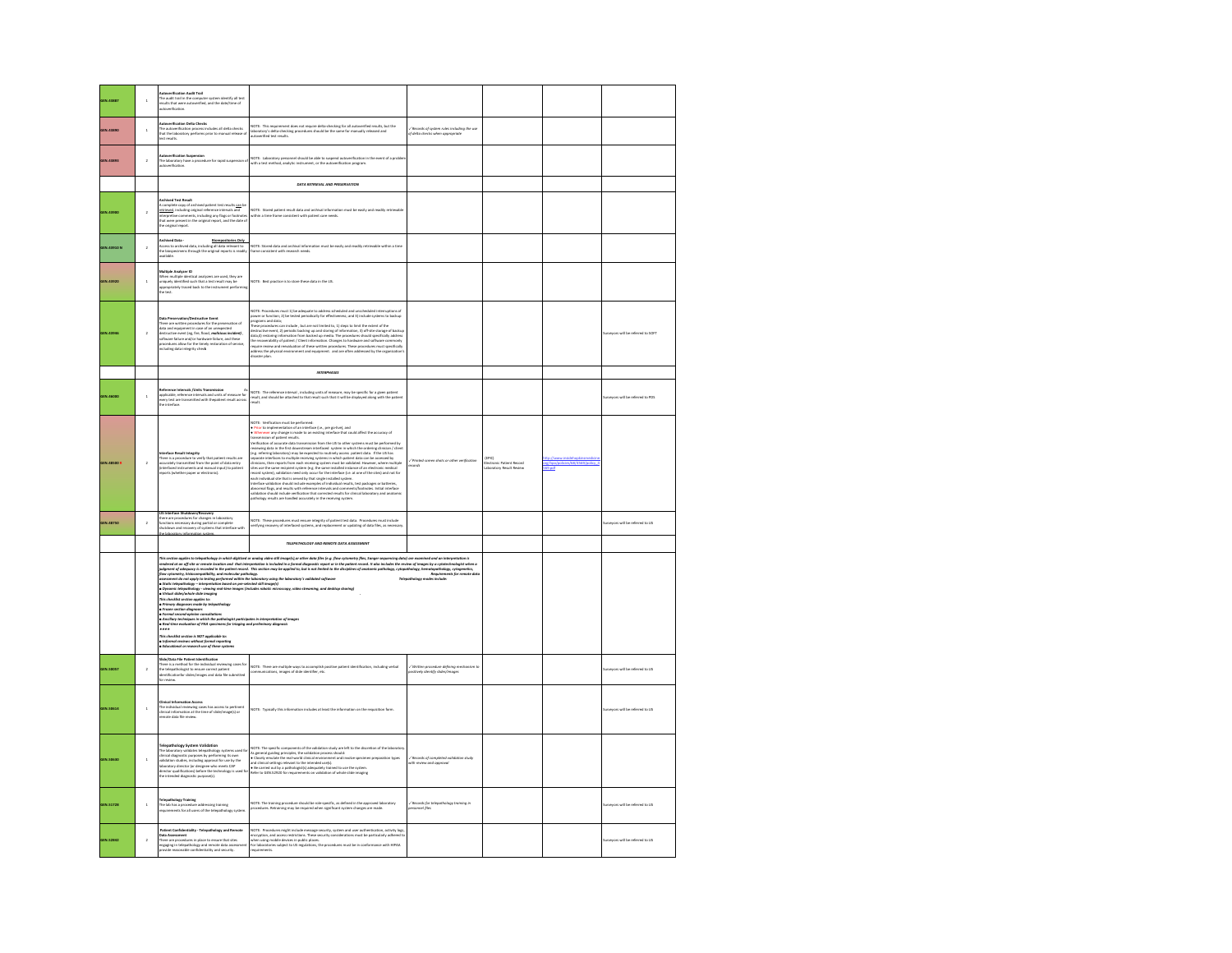| <b>OFN 52850</b> | $\mathbf{1}$            | <b>Telepathology Result Records</b><br>www.paramonton.com<br>The telepathology records include diagnoses made and<br>statements of adequacy assessment, preliminary<br>diagnosis, or recommendations for additional studies<br>provided at the time of evaluation.                                                                                                                                    |                                                                                                                                                                                                                                                                                                                                                                                                                                                                                                                                                                                                                                                                                                                                                                                                                                                                                                                                                                                                                                                                                                                                                                                                                                                                                                                                                                                                                                                                                                                                                                                                                                                                                                                                                                                                                                                                                                                                                                                                                     |                                                                                                                                                                                                                                                                        |                                                                                                                                         |                                                                                                            |                                                   |
|------------------|-------------------------|-------------------------------------------------------------------------------------------------------------------------------------------------------------------------------------------------------------------------------------------------------------------------------------------------------------------------------------------------------------------------------------------------------|---------------------------------------------------------------------------------------------------------------------------------------------------------------------------------------------------------------------------------------------------------------------------------------------------------------------------------------------------------------------------------------------------------------------------------------------------------------------------------------------------------------------------------------------------------------------------------------------------------------------------------------------------------------------------------------------------------------------------------------------------------------------------------------------------------------------------------------------------------------------------------------------------------------------------------------------------------------------------------------------------------------------------------------------------------------------------------------------------------------------------------------------------------------------------------------------------------------------------------------------------------------------------------------------------------------------------------------------------------------------------------------------------------------------------------------------------------------------------------------------------------------------------------------------------------------------------------------------------------------------------------------------------------------------------------------------------------------------------------------------------------------------------------------------------------------------------------------------------------------------------------------------------------------------------------------------------------------------------------------------------------------------|------------------------------------------------------------------------------------------------------------------------------------------------------------------------------------------------------------------------------------------------------------------------|-----------------------------------------------------------------------------------------------------------------------------------------|------------------------------------------------------------------------------------------------------------|---------------------------------------------------|
| <b>GEN.52860</b> | $\overline{1}$          | jual <b>ity Management Program</b><br>elepathology services are included in the labor<br>tory's<br>quality management program.                                                                                                                                                                                                                                                                        | NOTE: For example, the laboratory might monitor the frequency of deferral cases, comparison to<br>on-site evaluation, or consultation using traditional glass slide microscopy.                                                                                                                                                                                                                                                                                                                                                                                                                                                                                                                                                                                                                                                                                                                                                                                                                                                                                                                                                                                                                                                                                                                                                                                                                                                                                                                                                                                                                                                                                                                                                                                                                                                                                                                                                                                                                                     |                                                                                                                                                                                                                                                                        |                                                                                                                                         |                                                                                                            |                                                   |
|                  |                         |                                                                                                                                                                                                                                                                                                                                                                                                       | WHOLE SLIDE IMAGING                                                                                                                                                                                                                                                                                                                                                                                                                                                                                                                                                                                                                                                                                                                                                                                                                                                                                                                                                                                                                                                                                                                                                                                                                                                                                                                                                                                                                                                                                                                                                                                                                                                                                                                                                                                                                                                                                                                                                                                                 |                                                                                                                                                                                                                                                                        |                                                                                                                                         |                                                                                                            |                                                   |
|                  |                         |                                                                                                                                                                                                                                                                                                                                                                                                       |                                                                                                                                                                                                                                                                                                                                                                                                                                                                                                                                                                                                                                                                                                                                                                                                                                                                                                                                                                                                                                                                                                                                                                                                                                                                                                                                                                                                                                                                                                                                                                                                                                                                                                                                                                                                                                                                                                                                                                                                                     |                                                                                                                                                                                                                                                                        |                                                                                                                                         |                                                                                                            |                                                   |
|                  |                         |                                                                                                                                                                                                                                                                                                                                                                                                       | This section applies to laboratories using whate slide imaging systems for diagnostic purposes only (primary and/or consultation).<br>His section is MOT applicable to:<br>* informal reviews without formal repeting<br>. Educational or research use of these systems                                                                                                                                                                                                                                                                                                                                                                                                                                                                                                                                                                                                                                                                                                                                                                                                                                                                                                                                                                                                                                                                                                                                                                                                                                                                                                                                                                                                                                                                                                                                                                                                                                                                                                                                             |                                                                                                                                                                                                                                                                        |                                                                                                                                         |                                                                                                            |                                                   |
|                  |                         |                                                                                                                                                                                                                                                                                                                                                                                                       |                                                                                                                                                                                                                                                                                                                                                                                                                                                                                                                                                                                                                                                                                                                                                                                                                                                                                                                                                                                                                                                                                                                                                                                                                                                                                                                                                                                                                                                                                                                                                                                                                                                                                                                                                                                                                                                                                                                                                                                                                     |                                                                                                                                                                                                                                                                        |                                                                                                                                         |                                                                                                            |                                                   |
| <b>GEN.52900</b> |                         | de Slide Imaging User Trai<br>ing<br>There are records showing that all users of the whole<br>slide imaging system have been<br><b>Hanish</b>                                                                                                                                                                                                                                                         | NOTE: Users of the whole slide imaging system include individuals responsible for slide scanning<br>and digital slide quality assessment, as well as pathologists. The training procedure should<br>include role-specific training, as defined in the approved laboratory procedures. Retraining may<br>be required when significant system changes are made.                                                                                                                                                                                                                                                                                                                                                                                                                                                                                                                                                                                                                                                                                                                                                                                                                                                                                                                                                                                                                                                                                                                                                                                                                                                                                                                                                                                                                                                                                                                                                                                                                                                       | -/Records for whole slide image training in<br>ersonnel files                                                                                                                                                                                                          |                                                                                                                                         |                                                                                                            |                                                   |
| <b>SEN.52920</b> | $\overline{\mathbf{1}}$ | Whole Slide Imaging System Validation/Verification<br>The laboratory validates or werifies whole slide imagin<br>systems used for clinical diagnostic purposes by<br>performing its own studies, including approval for use<br>by the laboratory director (or designee who meets CAP<br>inector qualifications) before the technology is used fo<br>he intended diagnostic purpose(s).<br><b>Book</b> | NOTE: The specific components of validation study or verification studies are left to the<br>discretion of the laboratory. The approval or clearance of whole slide imaging system.<br>IDA does not obviote the need for individual laboratories to weify the parformance of the specific intended diagnosis<br>systems for the s<br>mance of these<br>.<br>As general guiding principles, the validation <b>or verification</b> process should:<br>• Closely emulate the real-world clinical environment and involve specimen preparation types<br>and clinical settings relevant to the intended usefs):<br>are comstan wemps reword to the internet crassing);<br>$\bullet$ Bia carried out by a pathologistic) adequately trained to use the system;<br>$\bullet$ Assess intrachancer concontance between digital and glass slides;<br>$\bullet$ Assess interac                                                                                                                                                                                                                                                                                                                                                                                                                                                                                                                                                                                                                                                                                                                                                                                                                                                                                                                                                                                                                                                                                                                                                 | / Records of completed validation or<br>mification study with review and approval                                                                                                                                                                                      |                                                                                                                                         |                                                                                                            |                                                   |
|                  |                         |                                                                                                                                                                                                                                                                                                                                                                                                       |                                                                                                                                                                                                                                                                                                                                                                                                                                                                                                                                                                                                                                                                                                                                                                                                                                                                                                                                                                                                                                                                                                                                                                                                                                                                                                                                                                                                                                                                                                                                                                                                                                                                                                                                                                                                                                                                                                                                                                                                                     |                                                                                                                                                                                                                                                                        |                                                                                                                                         |                                                                                                            |                                                   |
|                  |                         |                                                                                                                                                                                                                                                                                                                                                                                                       | PERSONNEL                                                                                                                                                                                                                                                                                                                                                                                                                                                                                                                                                                                                                                                                                                                                                                                                                                                                                                                                                                                                                                                                                                                                                                                                                                                                                                                                                                                                                                                                                                                                                                                                                                                                                                                                                                                                                                                                                                                                                                                                           |                                                                                                                                                                                                                                                                        |                                                                                                                                         |                                                                                                            |                                                   |
|                  |                         | newl Funks<br>rsonnel Evaluation Roster.<br>orepositories use the Biorepository Perso                                                                                                                                                                                                                                                                                                                 | .<br>The laburatory must bave personnel policies, and job descriptions that descriptions are allowed that the must contain records of electronical qualifications, [e.g. copies ]<br>of diplomationscripts, primary analyses and<br>and Roster. There are additional personnel requirements that are applicable only to biores<br><b>it any mersonnel in the Rings</b>                                                                                                                                                                                                                                                                                                                                                                                                                                                                                                                                                                                                                                                                                                                                                                                                                                                                                                                                                                                                                                                                                                                                                                                                                                                                                                                                                                                                                                                                                                                                                                                                                                              | naitory Dersonnel sertion                                                                                                                                                                                                                                              |                                                                                                                                         |                                                                                                            |                                                   |
|                  |                         |                                                                                                                                                                                                                                                                                                                                                                                                       | SECTION DIRECTORS/ (TECHNICAL SUPERVISOR)/ GENERAL SUPERVISORS                                                                                                                                                                                                                                                                                                                                                                                                                                                                                                                                                                                                                                                                                                                                                                                                                                                                                                                                                                                                                                                                                                                                                                                                                                                                                                                                                                                                                                                                                                                                                                                                                                                                                                                                                                                                                                                                                                                                                      |                                                                                                                                                                                                                                                                        |                                                                                                                                         |                                                                                                            |                                                   |
|                  |                         |                                                                                                                                                                                                                                                                                                                                                                                                       |                                                                                                                                                                                                                                                                                                                                                                                                                                                                                                                                                                                                                                                                                                                                                                                                                                                                                                                                                                                                                                                                                                                                                                                                                                                                                                                                                                                                                                                                                                                                                                                                                                                                                                                                                                                                                                                                                                                                                                                                                     |                                                                                                                                                                                                                                                                        |                                                                                                                                         |                                                                                                            |                                                   |
|                  |                         | The ty                                                                                                                                                                                                                                                                                                                                                                                                | This action applies the boostness preformer by the material particles (plitte plure rise) in the CM's interest production and the CM's interest of the CM's interest of the CM's interest of the CM's interest of the consider                                                                                                                                                                                                                                                                                                                                                                                                                                                                                                                                                                                                                                                                                                                                                                                                                                                                                                                                                                                                                                                                                                                                                                                                                                                                                                                                                                                                                                                                                                                                                                                                                                                                                                                                                                                      |                                                                                                                                                                                                                                                                        |                                                                                                                                         |                                                                                                            |                                                   |
| GEN.53400        | $\lambda$               | ction Director (Technical Supervisor)<br>Qualifications/Responsibilities<br>Section Directors/Technical Supervisors of high<br>complexity testing meet defined qualification<br>pecialists supervised and fulfill the expected<br>vesconsibilities.<br>.<br>ns for the                                                                                                                                | NOTE: The section director for high complexity testing, one or more individuals qualified as<br>atechnical supervisor must be identified on the CAP's Laboratory Personnel Evaluation Rosten<br>Requirements for the section directo<br>Cytogenetics, Histocompatibility, Molecular Pathology, and Transfusion Medicine Checklists,<br>espectively.<br>echnical supervisor must meet the following requirements:<br>ancoment asset was a mean one of the particular in the protection where the laboratory is located<br>1. MD or DO licensed to practice of required in the jurisdiction where the laboratory is located<br>Pathology or the American O<br>those required for certification.<br>* If responsible for anatomic pathology or cytopathology must be board certified in anatomic<br>athology or possess equivalent qualifications<br>.<br>Inithe for clinical pathology must be board certified in clinical pathology or possess<br>fresco<br>prelent qualifications.<br>equention.<br>• If responsible for anatomic pathology and/or cytopathology, and clinical pathology, must be<br>board certified in both anatomic and clinical pathology or possess equivalent qualifications Oft<br>2. For specialties o<br>qualifications of a technical supervisor providing the following qualifications are met:<br>* MD or DO licensed to practice (if required) in the jurisdiction where the laboratory is located<br>with at least one year of training and/or experience in high-complexity testing"; or<br>* Doctoral degree in chemical, physical, biological or clinical laboratory science from an<br>accredited institution with at least one year<br>re in high<br>complexity testing"; or<br>" Master's degree in a chemical, physical, biological, or clinical laboratory science or medical<br>echnology from an accredited institution with at least two years of laboratory training and/or<br>aperience in high complexity testing*; or                                                   | Records of qualifications including degree<br>mscript, equivalency evaluation, or curren<br>OWA (banised it) arms<br>icense (i) nequirea) AND<br>/ Certification/registration (if required) and<br>ork history in related field AND<br>.<br>Record of delegation of du | CLIA Resources ; CLIA Inte<br>Guidelines - Refer to HR<br>Department for Pathology - Non<br>athology areas must have<br>tion available. | sand-<br>ildance/Legislation/CLIA/Inte<br>etive Guidelines for Laborato<br>as.html                         | <b>AP Perso</b><br>mplexity                       |
| GEN.53400 cont.R |                         | <b>Section Director (Technical Supervisor)</b>                                                                                                                                                                                                                                                                                                                                                        | Bachelor's degree in a chemical, physical, or biological science or medical technology from an<br>accredited institution with at least four years of laboratory training and/or experience in high<br>complexity testing*.<br>The technical super<br>.<br>Initiats's training and everytigned must be in the de<br>us vasculatus augustus augustus paraugustus vasculatus vasculatus paraugus vasculatus paraugus vasculatus para<br>Internaciatus area of service for which the individual is responsible.<br>Iran can be found in Fed Register. 1992/<br>sev.<br>nycobacteriology, mycology, parasitology, virology, cytology, ophthalmic pathology,<br>śermatopathology, oral pathology, and radiobioassay<br>f more stringent state or local regulations are in place for supervisory qualifications, including<br>$\mu$ and a matter state increasing, they must be followed.<br>The result of the state licensum, they must be followed.<br>In laboratories subject to US regulations, credentials for all personnel trained outside of the US.<br>US be<br>CLIA requirements. The equivalency evaluations should be performed by a nationally recognized<br>organization. The following types of records may also be used to show equivalency: 1) Reenes<br>to proceive medicine issued by the<br><br>personnel license in states where laboratory personnel licensure is required. Department of<br>Defense laboratories must evaluate equivalency using a process approved by the Center fo<br><b>Celebrar laborshings must evaluate equivalency using a process approx-</b> ury six usines and<br><b>Laborstory Medicine Services.</b><br>The section director, as designed by the laborstory director, and the accessible to the<br>laborstory<br>performing and recording competency assessment for high complexity testing. The duties for<br>erforming the competency assessment may be delegated, in writing, to individuals meeting<br>meral supervisor qualifications for high complexity testing. |                                                                                                                                                                                                                                                                        |                                                                                                                                         | https://www.cms.gov/Regulati<br>s-and-<br>uidance/Legislation/CLIA/Inter<br>stive Guidelines for Laborator | CAP Personnel Requirement by Testing<br>omplexity |
| GEN.53400 cont.  |                         | <b>Section Director (Technical Supervisor)</b><br>sibilities, cont                                                                                                                                                                                                                                                                                                                                    | Other responsibilities of the technical supervisor include:<br>Lones responsances on un concrete maps vous mouses.<br>• Salestion of bost methodology<br>• Exablishment co-verification of laboratory test performance specifications<br>• Exabinemt and participation in proficiency testing<br>• Exabli<br>• Resolution of technical problems and ensuring that remedial actions are taken<br>• Ensuring that patient/client results are not reported until corrective actions are taken and test<br>* Mercification of training metal<br>Tor functions that are delegated, such as review of quality control data, assessment of<br>Tor functions that are delegated, such as review of quality control data, assessment of<br>technical su                                                                                                                                                                                                                                                                                                                                                                                                                                                                                                                                                                                                                                                                                                                                                                                                                                                                                                                                                                                                                                                                                                                                                                                                                                                                      |                                                                                                                                                                                                                                                                        |                                                                                                                                         | http://www.cms.hhs.gov/CLIA/c<br>ads/accsubm.odf                                                           |                                                   |
|                  |                         |                                                                                                                                                                                                                                                                                                                                                                                                       | GENERAL SUPERVISORS                                                                                                                                                                                                                                                                                                                                                                                                                                                                                                                                                                                                                                                                                                                                                                                                                                                                                                                                                                                                                                                                                                                                                                                                                                                                                                                                                                                                                                                                                                                                                                                                                                                                                                                                                                                                                                                                                                                                                                                                 |                                                                                                                                                                                                                                                                        |                                                                                                                                         |                                                                                                            |                                                   |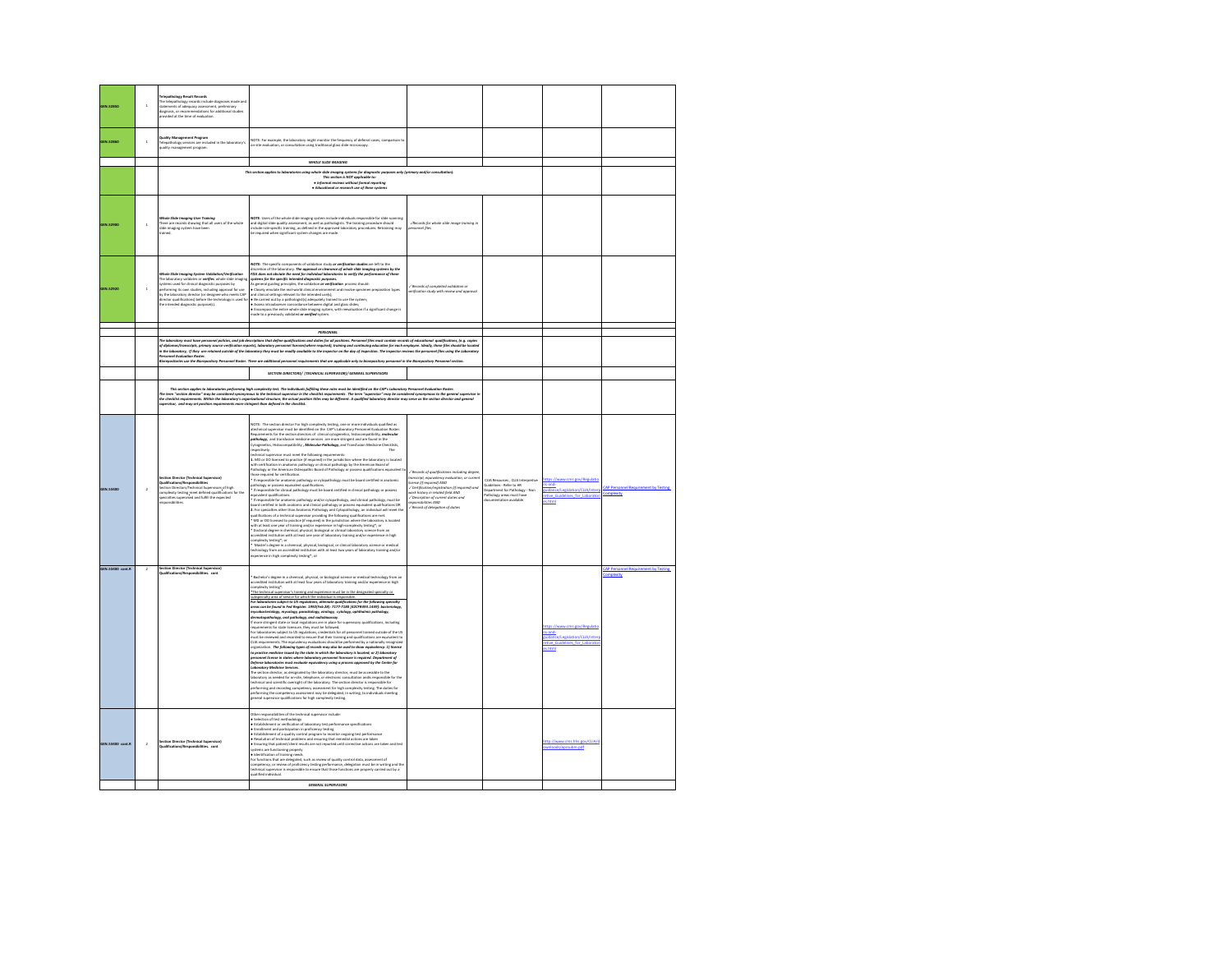| <b>JEN.53600</b> | $\overline{2}$ | pervisors / general supervisors meet defined<br>alifications and fulfill expected responsibilitie                                                                                                                                                                                                                                                                                      | NOTE: For high complexity testing, one or more individuals qualified as a general supervisor mus<br>be defined on the CAP's Laboratory Personnel Evaluation Roster.<br>uncertain on the measurement of the measurement contained in the measurement of the distribution of the distribution of the distribution of the distribution of the distribution of the distribution of the distribution of th<br>sting; or<br>2. Associate degree in a laboratory science or medical technology or equivalent education and<br>training as defined in 42CFR493.1489(b)(2)(ii), with at least two years of training and/or<br>sperience in high complexity testing; or<br>L. Have previously qualified or could have qualified as a general supervisor prior to <b>February</b> 28,<br>neral supervisor's training and experience must be in the designated discipline or area of<br>ring general superventors a construct material in the computers stated in the computer of the superventors of<br>Requirements for the supervisors/general supervisors of cytopathology and histocomp<br>more stringent and are found<br>compatibility a<br>f more stringent state or local regulations are in place for supervisory qualifications, including<br>quirements for state licensure, they must be followed<br>or laboratories subject to US regulations, credentials for all personnel trained outside of the US<br>For lakorskrives subject to US regulations, credentials for all personnel trained outside of the US<br>TLM be reviewed and recorded to ensure that their training and qualifications are equivalent to<br>CLM requirements. The poli<br>.<br>Defense laboratories must evaluate equivalency using a process approved by the Center for<br>eboratory Medicine Services.                                                                                                         | / Records of qualifications including<br>.<br>Iplama, transcript[s], primary sour<br>Inification report , equivalency eva<br>aratory personnel license (if<br>r current lat<br>equired) AND<br>/ Certification/registrat<br>on (if requ<br>eark history in related field AND<br>⁄ Description of current duties and<br>sponsibilities                  | res - Clifa Inn<br><b>STAR</b><br>Suidelines - Refer to HR<br>Department for Pathology - Non<br>Pathology areas must have<br>cumentation available. | sand<br>uidance/Legislation/CLIA/Inter<br>etive Guidelines for Laborato<br>s.html                        |  |
|------------------|----------------|----------------------------------------------------------------------------------------------------------------------------------------------------------------------------------------------------------------------------------------------------------------------------------------------------------------------------------------------------------------------------------------|--------------------------------------------------------------------------------------------------------------------------------------------------------------------------------------------------------------------------------------------------------------------------------------------------------------------------------------------------------------------------------------------------------------------------------------------------------------------------------------------------------------------------------------------------------------------------------------------------------------------------------------------------------------------------------------------------------------------------------------------------------------------------------------------------------------------------------------------------------------------------------------------------------------------------------------------------------------------------------------------------------------------------------------------------------------------------------------------------------------------------------------------------------------------------------------------------------------------------------------------------------------------------------------------------------------------------------------------------------------------------------------------------------------------------------------------------------------------------------------------------------------------------------------------------------------------------------------------------------------------------------------------------------------------------------------------------------------------------------------------------------------------------------------------------------------------------------------------------------------------------------------------|--------------------------------------------------------------------------------------------------------------------------------------------------------------------------------------------------------------------------------------------------------------------------------------------------------------------------------------------------------|-----------------------------------------------------------------------------------------------------------------------------------------------------|----------------------------------------------------------------------------------------------------------|--|
| GEN.53600 cont.  | $\,$           | General Supervisor. Cont.<br>Qualifications/Responsibilities<br>pervisors / exmeral supervisors meet defined<br>nd fulfill expected responsibilities                                                                                                                                                                                                                                   | The supervisor of high-complexity testing must be accessible to the laboratory as needed for on<br>investigations, or electronic consultation and is responsible for day-to-day supervision or the subset of the laboratory operation and is responsible for day-to-day supervision or determined proportion and is responsible<br>by the section director<br>Other responsibilities of the ceneral supervisor include<br>$\omega$ net imposes to the problems in accordance with policies and procedures established by the laboratory director of technical supervisor<br>• Macultation of technical supervisor<br>• Macultating of test parformance<br>• Ensuring<br>hed performance specifications<br>Providing orientation of testing personnel<br>TECHNICAL AND CLINICAL CONSULTANT                                                                                                                                                                                                                                                                                                                                                                                                                                                                                                                                                                                                                                                                                                                                                                                                                                                                                                                                                                                                                                                                                                  |                                                                                                                                                                                                                                                                                                                                                        |                                                                                                                                                     |                                                                                                          |  |
|                  |                |                                                                                                                                                                                                                                                                                                                                                                                        |                                                                                                                                                                                                                                                                                                                                                                                                                                                                                                                                                                                                                                                                                                                                                                                                                                                                                                                                                                                                                                                                                                                                                                                                                                                                                                                                                                                                                                                                                                                                                                                                                                                                                                                                                                                                                                                                                            |                                                                                                                                                                                                                                                                                                                                                        |                                                                                                                                                     |                                                                                                          |  |
|                  |                |                                                                                                                                                                                                                                                                                                                                                                                        | .<br>The individuals fulfilling these roles must be identified on under the CAP's Laboratory Personnel Evaluation Roster. Within the isboratory's organizational structure, the actual position titles may be<br>different. A qualif                                                                                                                                                                                                                                                                                                                                                                                                                                                                                                                                                                                                                                                                                                                                                                                                                                                                                                                                                                                                                                                                                                                                                                                                                                                                                                                                                                                                                                                                                                                                                                                                                                                       |                                                                                                                                                                                                                                                                                                                                                        |                                                                                                                                                     |                                                                                                          |  |
| GEN.53625        | $\overline{a}$ | echnical Consultant Qualifications/Reso<br>echnical consultants meet defined qualifications and<br>ufill expected responsibilities.                                                                                                                                                                                                                                                    | NOTE: This requirement applies to all laboratories that are performing any moderate complexit<br>teating, it is not applicable if the laboratory only performs high complexity testing. For<br>moderate complexity testing, one or more individuals qualified as a technical consultant must be<br>dentified on the CAP's Laboratory Personnel Evaluation Roster.<br>une union to une to explaint (including the laboratory movements).<br>The technical consultant (including the laboratory director who serves as a technical consultant)<br># MID or DO, licensed to practice medicine in the jurisdi<br>.<br>viquired), with certification in anatomic and/or clinical pathology, by the American Board of<br>Pathology or the American Osteopathic Board of Pathology, or possess qualifications equivalent<br>to those required for certification: or<br>ur unue requireur aux securities practice in the jurisdiction where the laboratory is located (if<br>required), with a least one year of training and/or experience in nonxalived testing or<br>required), with a least one year of<br>ing; or<br>.<br>• Bachelor's degree in a chemical, physical, biological, clinical laboratory science, or medical<br>technology from an accredited institution with at least two years of training and/orexperienc<br>crwaived testing.<br>The technical consultant's training and experience must be in the designated specialty or<br>ubspecialty area of service for which thendividual is responsible.                                                                                                                                                                                                                                                                                                                                                                           | Records of technical qualifications<br>icluding diploma, transcript, primary source<br>erification report, equivalency evaluation, o<br>wrent license (if required) AND<br>.<br>Certification/registration (if requ<br>vork history in related field AND<br>ired) and<br>/ Description of current duties and                                           | CAP Personnel Requires<br>ent by<br><b>Testing Complexity</b>                                                                                       | s-and-<br>uidance/Legislation/CLIA/Into<br>tive Guidelines for Laborator<br>s.html                       |  |
| <b>GEN.53625</b> | $\bar{2}$      | ont                                                                                                                                                                                                                                                                                                                                                                                    | :<br>more stringent state or local regulations are in place for supervisory qualifications, in<br>rquirements for state licensure, they must be followed. For laboratories subject to US<br>rgulations, credentials for all personnel t<br>arded to ensure that their training and qualifications are equivalent to CLIA requirements<br>requivalency evaluations should be performed by a nationally recognized organization. T<br>he equ<br>ation, The<br>wing types of records may also be used to show equivalency: 1) license to practice<br>innouring sypes by theorem may use on the construction of the constant of the constant of the matter of the state in which the laboratory is located; or 2) is borderly personnel<br>license in states where laboratory personnel<br><b>tedicine Services.</b><br>he technical consultant is responsible for the technical and scientific or<br>sight of the laborator<br>.<br>The technical consultant must be available to the laboratory as needed for telephone, electro<br>and on-site consultation. Individuals meeting the qualifications of a technical consultant may<br>issess the competency of personnel performing moderate complexity testing, testing, if this<br>duty is delegated, in writing, by the laboratory director. Other responsibilities of the technical<br>consultant include:<br>Establishment or verification of laboratory test performance specification<br>Selection of test methodology<br>Enrolment and participation in proficiency testing<br>Establishment of a quality control program to monitor orgoing test performance<br>.<br>• Resolution of technical problems and ensuring that remedial actions are taken<br>• Ensuring that patient / client results are not reported until corrective actions are taken and test<br>stems are functioning properly<br>Identification of training needs |                                                                                                                                                                                                                                                                                                                                                        |                                                                                                                                                     |                                                                                                          |  |
| GEN.53650        | $\overline{a}$ | :<br>linical consultants meet defined qualif<br>ulfill expected responsibilities.                                                                                                                                                                                                                                                                                                      | IOTE: This requirement applies to laboratories performing moderate complexity testing and/o<br>igh complexity testing. One or more individuals qualified as a clinical consultant must be<br>lentified on the CAP's Laboratory Perso<br>igh comple<br>where the laboratory is located (if required) or doctoral scientist certified by an HHS-approved<br>.<br>If more stringent state or local regulations<br>are in place for clinical consultant qualifications, including requirements for state licensure, they<br>in to pune are summarized and produced in the system of the followed and the following and the state of the US must be reviewed and recorded to ensure that<br>sined outside of the US must be reviewed and recorded to ensure th<br>.<br>ons, credentials for all personne<br><b>nsure that their to</b><br>r personnur<br>training ans<br>ns should b<br>ing types of records may also be<br>used to show equivalency:<br>1) license to practice medicine issued by the state in which the laboratory is located; or<br>$J$ ) distinct as powers related on independent and the state of the constant of the constant of the constant of the constant of the constant of the constant of the constant of the constant of the constant of the constant<br>atient/ client reports include pertinent information required for interpretation. See DRA<br>0440, DRA .10500 and DRA .10700.<br>ALL INVESTINGES                                                                                                                                                                                                                                                                                                                                                                                                                                                        | Records of clinical consultant<br>alifications (i.e. a valid medical licens<br>$\overline{M}$<br>Written job description or contract AND<br>Records of activities performed by the<br>assultant during visits consistent with the<br>ob description<br>.<br>le.g. meeting minutes, activity logs, signed<br>ismmaries or data with evidence of review) | <b>CAP Perso</b><br>nnel Reguir<br><b>Testing Complexity</b>                                                                                        | tne //www.rmc.enu/Rozulatin<br>uidance/Legislation/CLIA/Inter<br>etive Guidelines for Laborato<br>s.html |  |
|                  |                |                                                                                                                                                                                                                                                                                                                                                                                        |                                                                                                                                                                                                                                                                                                                                                                                                                                                                                                                                                                                                                                                                                                                                                                                                                                                                                                                                                                                                                                                                                                                                                                                                                                                                                                                                                                                                                                                                                                                                                                                                                                                                                                                                                                                                                                                                                            |                                                                                                                                                                                                                                                                                                                                                        |                                                                                                                                                     |                                                                                                          |  |
| <b>VIN SADDO</b> | $\overline{ }$ | Organizational Chart<br>.<br>here is an organizational chart for the laboratory, or a<br>arrative description that describes the reporting<br>tive beachpron that beachbes the report<br>onships among the laboratory's owner or<br>gement, the laboratory<br>rector, technical supervisor(s), t<br>consultant(s), clinical consultant(s), and general<br>pervisor(s), as appropriate. |                                                                                                                                                                                                                                                                                                                                                                                                                                                                                                                                                                                                                                                                                                                                                                                                                                                                                                                                                                                                                                                                                                                                                                                                                                                                                                                                                                                                                                                                                                                                                                                                                                                                                                                                                                                                                                                                                            |                                                                                                                                                                                                                                                                                                                                                        | DERARTMENT OF PATHOLOGY<br><b>DEPREMENT OF PAIROLOGY</b><br>Management -- Quality<br>Management program (QM002)                                     | //hnn inhnd<br>kins/policies/68/3577/policy<br>577.pdf? - 0.516445170157                                 |  |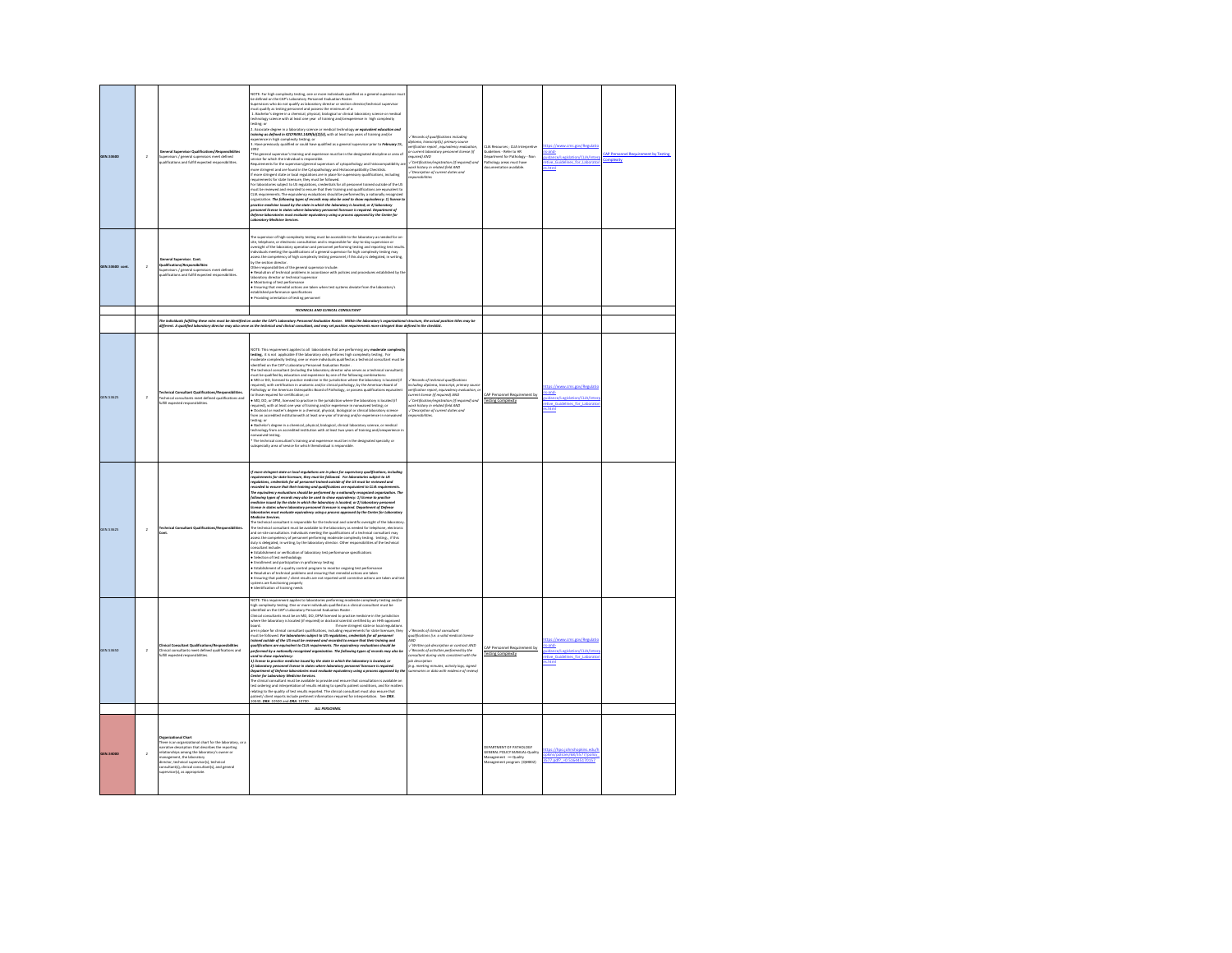| <b>GEN.54025</b>        | $\lambda$      | el Evalu<br>Laureauxy Personnel Evaluation Roster is current<br>and accurate and is audited by the laboratory direct<br>or designee at least annually for nonwaived testing<br>personnel and personnel fulfilling supervisor roles.                                                                                                                                                                                                                                                                                                                                                                                                                                                                                                                                                                                                                                                                                                                                                                                                                                                                                                                                                                                                                                                                                                                                                                                      | VOTE: The laboratory's audit of the laboratory personnel evaluation roster must include a revi<br>f a mixture of the following types of personn<br>All nonwaived testing personnel hired within the last 12 months (laboratory and non-<br>iboratory)<br>anonwory<br>• Laboratory and non-laboratory (POC, PPT, Radiology, Respiratory, etc.) personnel<br>• Full and part-time nonwaived testing personnel on all shifts and throughout all departm<br>• Personnel fulfilling supervisory roles<br>athologist<br>ersonnel performing any CLIA-defined duty must be listed on the roster. Personnel performing<br>vaived testing only or whose duties are limited to phiebotomy, clerical work or specimen<br>rocessing are not required to be listed on the Laboratory Personnel Evaluation Roster, Histology<br>bensomed that do not perform high-complexity testing are also excluded. All grossing perform<br>in histology is considered high-complexity testing.                                                                                                                                                                                                                                                                                                                                                                                                                                                                                                                                                                                                                                                        | ,<br>flecting personnel AND<br>flecting personnel AND<br>flecards of annual audits performed<br>ed by the<br>oratory director or designee                                                                                                                           |                                                                                                                          |                                                                                          |                                                                                                   |
|-------------------------|----------------|--------------------------------------------------------------------------------------------------------------------------------------------------------------------------------------------------------------------------------------------------------------------------------------------------------------------------------------------------------------------------------------------------------------------------------------------------------------------------------------------------------------------------------------------------------------------------------------------------------------------------------------------------------------------------------------------------------------------------------------------------------------------------------------------------------------------------------------------------------------------------------------------------------------------------------------------------------------------------------------------------------------------------------------------------------------------------------------------------------------------------------------------------------------------------------------------------------------------------------------------------------------------------------------------------------------------------------------------------------------------------------------------------------------------------|------------------------------------------------------------------------------------------------------------------------------------------------------------------------------------------------------------------------------------------------------------------------------------------------------------------------------------------------------------------------------------------------------------------------------------------------------------------------------------------------------------------------------------------------------------------------------------------------------------------------------------------------------------------------------------------------------------------------------------------------------------------------------------------------------------------------------------------------------------------------------------------------------------------------------------------------------------------------------------------------------------------------------------------------------------------------------------------------------------------------------------------------------------------------------------------------------------------------------------------------------------------------------------------------------------------------------------------------------------------------------------------------------------------------------------------------------------------------------------------------------------------------------------------------------------------------------------------------------------------------------|---------------------------------------------------------------------------------------------------------------------------------------------------------------------------------------------------------------------------------------------------------------------|--------------------------------------------------------------------------------------------------------------------------|------------------------------------------------------------------------------------------|---------------------------------------------------------------------------------------------------|
| <b>GEN.54200</b>        |                | ing Education<br>here is a functional continuing laboratory education<br>rozram adequate to meet the needs of all personnel.                                                                                                                                                                                                                                                                                                                                                                                                                                                                                                                                                                                                                                                                                                                                                                                                                                                                                                                                                                                                                                                                                                                                                                                                                                                                                             |                                                                                                                                                                                                                                                                                                                                                                                                                                                                                                                                                                                                                                                                                                                                                                                                                                                                                                                                                                                                                                                                                                                                                                                                                                                                                                                                                                                                                                                                                                                                                                                                                              | Written policy for continuing loboratory                                                                                                                                                                                                                            | DEPARTMENT OF PATHOLOGY<br>GENERAL POLICY MANUAL-A-<br>ersonnel - HPO;<br>ersonnel:Continuine Education<br>olicy (HROO4) | tps://hpo.johnshopkins.edu/<br>kins/policies/68/7274/policy<br>274.pdf? = 0.578881680735 |                                                                                                   |
| <b>GEN.5440</b>         |                | r <mark>sonnel Records</mark><br>rsonnel records are <b>retained</b> (in electronic or paper<br>mat) and readily available for all testing personnel,<br>upervisory personnel, and other laboratory personnel<br>ncluding all of the following as applicable:<br>1. For normalived testing and supervisory personnel.<br>var i normane venerag ann normane proton protonentalis<br>opy of academic diploma, transcription or or primary<br>curce verification (PSV) report confirming credentials<br>1. Laboratory personnel license, if required by state,<br>source with taking personnel license, if required by state,<br>$2$ . Laboratory personnel license, if required by state,<br>province, or country<br>3. Summary of training and experience<br>$3$ . Summary of training and experience<br><br>pecified by the laboratory director: al Procedures the<br>dividual is authorized to perform. b) Whether<br>pervision is required for specimen processing, test<br>rformance or result reporting, c) Whether so<br>r section director review is required to report patient<br>st results.<br>una resura.<br>6. Records of continuing education<br>7. Records of radiation exposure where applicable<br>(such as with in vivo radiation testing), but not required<br>.<br>for low exposure levels such as certain in-vitro testing<br>8. Work-related incident and/or accident records<br>Dates of employment | <b>AOTE 1:</b> All, items, #1-9 above, apply to nonwalved testing personnel and supervisory person<br>including both laboratory and non-laboratory personnell, as applicable to assigned duties.<br>Ior other types of laboratory personn<br>personnel), items #2-9 apply, as applicable to their assigned duties. These personnel must meet<br>he institution's defined qualifications at the positions held and have appropriate state licensure<br>there applicable.<br>where applicable.<br>WOTE 2-For inborderies subject to US regulations:<br>romanaived testing and supervisory personnel records must demonstrate that each individual<br>meets the required educational qualifications for the position<br>equires laboratory personnel licensure (licensure for other disciplines, such as nursing, radiology<br>rrespiratory therapy are not acceptable). If a diploma orprimary source verification (PSV) report<br>loes not specify one of the required areas of study (biology, chemistry, etc.) or are for training<br>doise not specify ease of the required areas of the<br>original promints of the straining of the results of the results of<br>material properties are not using the control of the results of the<br>property evolution in the results<br>.<br>Ivaluators, Inc. (AICE) (http://www.aice-eval.org). The following types of records may olso be<br>and to show equivalency: 1) license to practice medicine issued by the state in which the<br>interactory is located; or 2) indeventry personnel iteration is instead by the state in which the<br>incense is property. Department of | ies of diale<br>y evaluati<br>are (if required) accessible at the<br>ratory Of<br>.<br>/ Policy for use of primary source verificatio<br>eports, with criteria for acceptance, if used<br>wo<br>.<br>/ Primary source verification reports with<br>equired elements | (NACES) http://www.naces.org/ (AICE) http://aice-eval.org/                                                               |                                                                                          |                                                                                                   |
| <b>IEN.54400 R cont</b> |                | nnel Records (cont.)                                                                                                                                                                                                                                                                                                                                                                                                                                                                                                                                                                                                                                                                                                                                                                                                                                                                                                                                                                                                                                                                                                                                                                                                                                                                                                                                                                                                     | FPSV reports are used the laboratory must have a defined system for reviewing the reports, with<br>$1$ rev response to a<br>section of the complete of the system of the system of the system of the system of the system of the system of<br>directions (not acceptance, PSV is typically particle and the party agent or company<br>dip<br>The credentialing systems used by the Department of Veterans Affairs (i.e. VetPro Credentialing<br>lystem) and Department of Defense may be used to document educational qualifications<br>econds must be available upon request.<br><b>White</b><br>ertification of testing personnel by a professional organization, such as ASCP or AMT, is highly<br>esirable, records of the certification alone are not considered adequate to demonstrate that<br>nal qualifications have been met.<br><b>NOTE 3:</b> For laboratories not subject to US regulations, laboratories may authenticate<br>educational achievement according to prevailing governmental rules.                                                                                                                                                                                                                                                                                                                                                                                                                                                                                                                                                                                                               |                                                                                                                                                                                                                                                                     |                                                                                                                          |                                                                                          |                                                                                                   |
| <b>GEN.54750</b>        |                | waived Testing Personnel Qualit<br><i><b>Ill nomme</b></i><br>ting personnel meet the fall<br><b>Vise</b><br>1. Personnel performing high complexity testing must<br>we a minimum of one of the following<br>neer a monotam or one or the ranowing:<br>• Bachelor'sdegree in a chemical, biological, or clinical<br>laboratory science or medical technology from an<br>accordited institution- or<br>credited institution; or<br>Associate degree in a laboratory science (chemical or<br>Associate degree in a laboratory technology<br>slogical science) ormedical laboratory technology<br>sm an accredited institution, or equivalent laboratory<br>raining and experience meeting the requirements<br>lefined in the CLIA regulation 42CFR493.1489. (see<br>≀CITE 2). ● Meet other provisions defined in<br><b>APCERGES TARONAUSURIES</b><br>*42/19493.1*449 6  4  6  4  6 <br> 42CFR493.1489 b  2  8  5  i) for personnel<br> 24. 1995 (refer to the CLIA regulations for more<br>details)<br>. Personnel performing moderate complexity testing<br>ncluding non-laboratory personnel, must have a<br>ninimum one of the following:<br>chool graduate or equivalent and have successfully<br>completed an official military medical laboratory<br>procedures course and have held the military enlisted<br>cupational specialty of Medical Laboratory Specialist                                                  | <b>NOTE 1:</b> Laboratory and non-laboratory (eg. nurses, respiratory therapists, radiologic<br>technologistic, and medical assistantly testing personnel must meet the qualifications appropriate<br>to the complainty of testing perfor<br>ent by Testing Comp<br>For high complexity testing, equivalent laboratory training and experience includes the<br>'ng<br>emester hours of chemistry, biology or medical laboratory technology in any combination; AND<br>• Laboratory training including either completion of a clinical laboratory training program<br>r accounting to accredited by the ABHES, NAACLS, or other organization approved by HHS (note that<br>his training may be included in the 60 semester hours listed above), Oft at least three months<br>documented laboratory trainin<br>omplexity testing.<br><b>AOTE 3</b> : For US Department of Defense laboratories, effective May 29, 2014, newly hired high<br>omplexity testing personnel must have either<br>tinimum of an associate degree in a biological or chemical science or medical laboratory<br>tchnology from an accredited institution AND be certified by the ASCP, AMT or other<br>on deemed comparable by OASD(HA) or their designee (CCLM) as an MLT or MT/MLS;<br>reanisat<br>Luc.<br>• Successfully completed an official U.S. military medical laboratory procedures training course<br>of at least 50 weeks duration and currently hold the military enlisted occupational specialty of<br>medical laboratory spec                                                                                                           | /Records of qualifications including<br>slama, transcript, equivalency<br>evoluation, or current<br>boratory personnel license (if required)<br><b>AND</b><br>/ Work history in related field                                                                       |                                                                                                                          |                                                                                          |                                                                                                   |
| ont. GEN.54750          |                | ng Personnel Qualificati<br>All testing personnel meet the fol<br>ing req<br>. High school diploma or equivalent and have a record<br>ning defined in the CLIA regulation<br>of tra<br>42CFR493.1423 (see NOTE 4)High school diploma or<br>SCPINIAL and tecord of training defined in the CLIA<br>quivalent and record of training defined in the CLIA<br>egulation 42CFR493.1423 (see NOTE 4)                                                                                                                                                                                                                                                                                                                                                                                                                                                                                                                                                                                                                                                                                                                                                                                                                                                                                                                                                                                                                           | NOTE 4: For moderate complexity testing personnel qualifying with a high school dipli<br>r equivalent qualifications only, training records must demonstrate skills for the<br>allowing:<br>rocessing, transportation, and storage of specimens, as applicable;<br>Implementation of all laboratory procedures:<br>r mynementation to an moderatory procedures,<br>Performance of each test method and for proper instrument use;<br>• Preventive maintenance, troubleshooting and calibration procedures for each test<br>serformed:<br>Norking kno<br>wledge of reagent stability and storage;<br>mplementation of quality control policies and procedures;<br>$\bullet$ An<br>wareness of interferences and other factors that influence test results: and<br>Assessment and verification of the validity oftest results, including the performance of<br>quality control prior to reporting results.<br>.<br>NOTE 5: Students gaining experience in the field must work under the direct supervision<br>of a qualified individual.<br>NOTE 6: If more<br>stringent state or local regulations are in place for personnel qualifications, including<br>rements for state licensure, they must be followed                                                                                                                                                                                                                                                                                                                                                                                                                 |                                                                                                                                                                                                                                                                     |                                                                                                                          |                                                                                          |                                                                                                   |
| GEN.55400               | $\mathbf{1}$   | ual Color Discrin<br>echnical personnel are tested for visual color                                                                                                                                                                                                                                                                                                                                                                                                                                                                                                                                                                                                                                                                                                                                                                                                                                                                                                                                                                                                                                                                                                                                                                                                                                                                                                                                                      | VOTE: Technologists performing testing or other tasks that require color discrimination should<br>ae evaluated for difficulty with visual color discrimination. Evaluation is not required for<br>ersonnel who do not perform such functions. Evaluation limited to discrimination of the state of the state of the state of the state of the state of the state of the state of the state of the state of the state of the stat<br>ation of those                                                                                                                                                                                                                                                                                                                                                                                                                                                                                                                                                                                                                                                                                                                                                                                                                                                                                                                                                                                                                                                                                                                                                                           | / Record of color discrin<br>90 grittet rollon<br>sessment, if indicated                                                                                                                                                                                            | Occupational Health Dept.<br>erforms testing                                                                             | to://www.hookins                                                                         | Il color blind testing is performed at Pre-<br>employment screening. Occupatis<br>@ 410-614-2485. |
| GEN.55450               | $\overline{a}$ | nel Trait<br>There are records that all laboratory personnel have<br>satisfactorily completed training on all tasks performe<br>as well as instruments/methods applicable to their<br>esignated job.                                                                                                                                                                                                                                                                                                                                                                                                                                                                                                                                                                                                                                                                                                                                                                                                                                                                                                                                                                                                                                                                                                                                                                                                                     | .<br>NOTE: For testing personnel, prior to starting patient testing and prior to reporting patient resul<br>for new methods or instruments, each individual must have training and be evaluated for prope<br>test performance. The reco<br>ecords must be retolned for a minimum of two years (five years for transfusion medicine). After<br>the initial two-year (or five-year) period, records of successful ongoing competency assessment<br>hay be used in lieu of trainin                                                                                                                                                                                                                                                                                                                                                                                                                                                                                                                                                                                                                                                                                                                                                                                                                                                                                                                                                                                                                                                                                                                                              |                                                                                                                                                                                                                                                                     |                                                                                                                          |                                                                                          |                                                                                                   |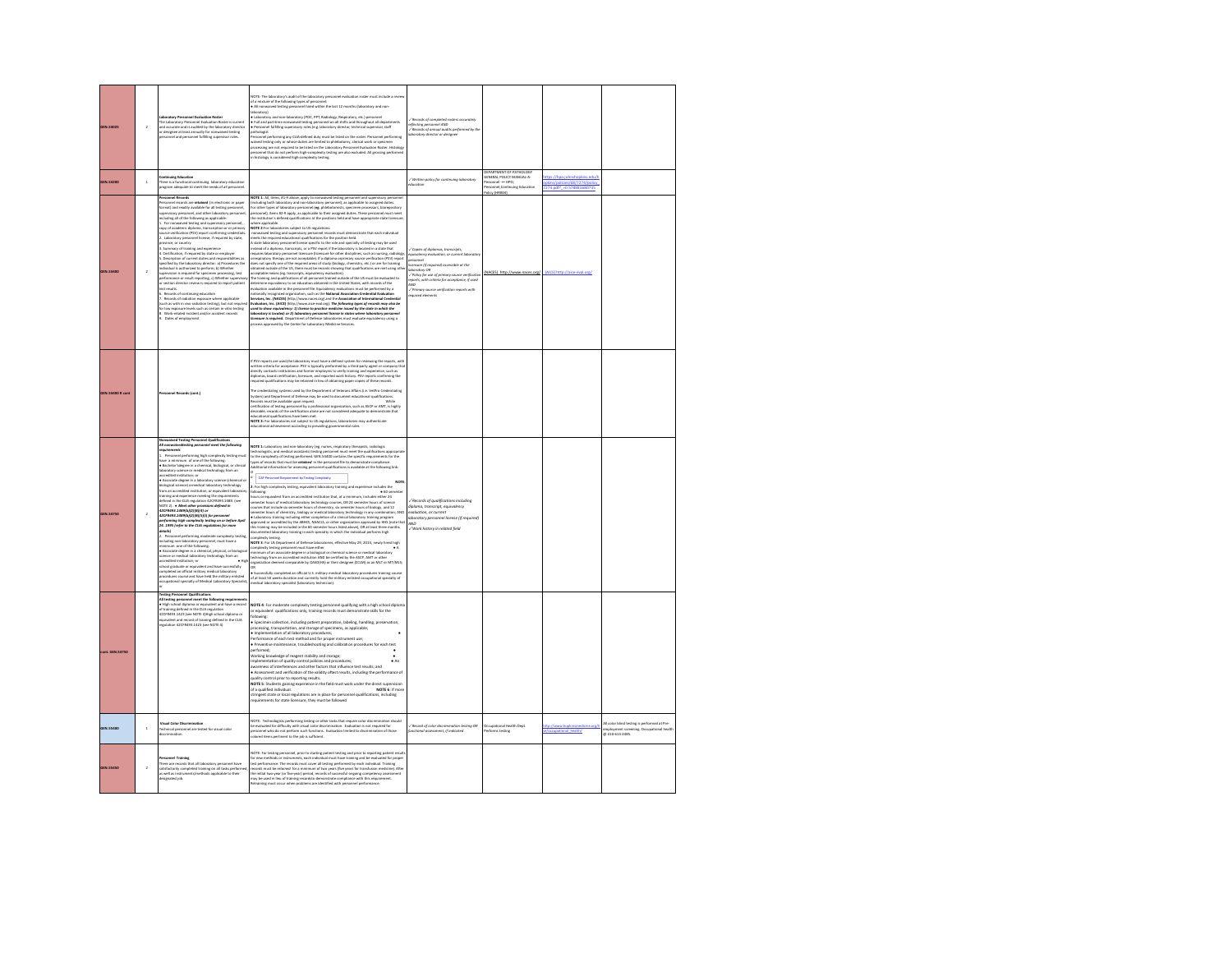| <b>IEN.55499</b> | $\overline{a}$ | Competency Assessment - Waived Testing<br>The competency of personnel performing v<br>Inting is assessed at the required frequenc                                                                                        | VOTE: Prior to starting patient / client testing and prior to reporting results for new methods or<br>NOTE: have the simulate parameterized process and process of the supersystem and the state and the state parameterized process are the stated of the state of the state of the state of the state of the state of the state o                                                                                                                                                                                                                                                                                                                                                                                                                                                                                                                                                                                                                                                                                                                                                                                                                                                                                     | ten procedure defining the mi<br>versum processes and property and the particle of the assisting competency AND<br>$\sqrt{k}$ Records of competency assessment for<br>new and ensisting testing personnel reflecting<br>new and ensisting testing personnel reflecting<br>t | SEPARTMENT OF PATHOLOGY<br> ENERAL POLICY MANUAL-A-<br> ersonnel ---- HPO; Competens<br> ssessment Policy (HRDD6)                                  | ies/68/8986/pc<br>986.pdf? = 0.93542245367                             |  |
|------------------|----------------|--------------------------------------------------------------------------------------------------------------------------------------------------------------------------------------------------------------------------|-------------------------------------------------------------------------------------------------------------------------------------------------------------------------------------------------------------------------------------------------------------------------------------------------------------------------------------------------------------------------------------------------------------------------------------------------------------------------------------------------------------------------------------------------------------------------------------------------------------------------------------------------------------------------------------------------------------------------------------------------------------------------------------------------------------------------------------------------------------------------------------------------------------------------------------------------------------------------------------------------------------------------------------------------------------------------------------------------------------------------------------------------------------------------------------------------------------------------|-----------------------------------------------------------------------------------------------------------------------------------------------------------------------------------------------------------------------------------------------------------------------------|----------------------------------------------------------------------------------------------------------------------------------------------------|------------------------------------------------------------------------|--|
| <b>GEN.55499</b> | $\overline{a}$ | ent (co                                                                                                                                                                                                                  | of intermediate test results or worksheets, quality control represented in<br>Its, and o<br>ervation of performance of instrument maintenance and function checks, as<br>Direct obs<br>Litted:<br>Louis Callentine of the typerformance through testing previously analyzed specimens, int<br>Litt besting samples or external proficiency testing samples; and<br>int besting samples or external proficiency testing samples<br>more stringent state or local regulations are in place for competency assessment of waived<br>sting, they must be followed.                                                                                                                                                                                                                                                                                                                                                                                                                                                                                                                                                                                                                                                           |                                                                                                                                                                                                                                                                             | DEPARTMENT OF PATHOLOGY<br>SENERAL POLICY MANUAL-A<br>Nirionnel -- HPO; Compete<br>Nisesiment Policy (HRDO6)                                       | s://hpo.iohnshopkins.edu/<br>phins/policies/68/8986/policy             |  |
| <b>EN.55500</b>  | $\overline{a}$ | <b>Competency Assessment -</b> Nonwalved Testing – The<br>ompetency of personnel performing nonwalved bestin<br>v assessed at the required frequency at the laboratory<br>249/CLIA number) where testing is performed    | <b>NOTE:</b> Prior to starting patient/client testing and prior to reporting results for new methods or<br>nstruments, each individual must have training and be evaluated for proper test performance a<br>veguined in GEN.55450<br>Competency must be assessed at the following frequency:<br>During the first year of an individual's duties, competency must be assessed at least<br>semiannually;<br>• After an individual has performed his/her duties for one year, competency must be a<br>$\bullet$ Million and the mass and computers of million and this cocor when problems are identified with the individual part reasons met of computers, may be an individual part reasons of computers and computers are individual                                                                                                                                                                                                                                                                                                                                                                                                                                                                                   | / Records of competency assessm<br>.<br>vecific skills assessed and the method of<br>ivaluation at the required frequency AND<br>Written pracedure defining the method and<br>Irequency for assessing competency                                                            | EPARTMENT OF PATHOLOGY<br>ENERAL POLICY MANUAL A-<br>Virsonnel --- HPO; Compete<br>Issessment Policy (HRDD6)                                       | opy.<br>/policies/905/44267<br>licy 44267.pdf? -0.33888669<br>97 -0.93 |  |
| <b>GEN.5550</b>  | $\overline{a}$ | waived Testing-cont.<br>ment - No                                                                                                                                                                                        | mpetency assessment records must include all six elements described below for each<br>individual on each test system during each assessment period, unless an element is not<br>applicable to the test system. Elements of competency assessment include but are not limited to<br>1.Direct observations of routine test p<br>dentification and preparation; and specimen collection, handling, processing and testing<br>2. Monitoring the recording and reporting of test results, including, as applicable, reporting critical state of intermediate test<br>esults or worksheets, quality control records, proficiency testing results, and preventive<br>4. Direct observation of performance of instrument<br>aintenance records<br>aintenance and function checks<br>S. Assessment of test performance through testing previously analyzed specimens, internal blind<br>testing samples or external proficiency testing samples; and<br>6. Evaluation of problem-solving skills<br>La fundación of problem colonia difínica en la regiona che la següente de una proporción de la regional de la regional de la regional de la regional de la regional de la regional de la regional de la regional de la region |                                                                                                                                                                                                                                                                             |                                                                                                                                                    |                                                                        |  |
| <b>IEN.55500</b> | $\bar{2}$      | <b>Impetency Assessment - Nonwaived Testing-cont.</b>                                                                                                                                                                    | Many of the elements of competency assessment are performed during routine review of<br>nel throughout the year. Records of these elements, including adherence to laboratory<br>,<br>policies and procedures, observation of test performance, results reporting, instrument<br>maintenance, review of worksheets, recording QC, performance of PT, and demonstration of<br>taking appropriate corrective actions are examples of daily activities that can be used to<br>ompetency assessment during routine review may be recorded using a checklist                                                                                                                                                                                                                                                                                                                                                                                                                                                                                                                                                                                                                                                                 |                                                                                                                                                                                                                                                                             |                                                                                                                                                    |                                                                        |  |
| GEN.55510        | $\overline{a}$ | .<br>Qualifications of Individuals Assessing Competency<br>Individuals responsible for competency assessments<br>have the education and experience to evaluate the<br>molesity of the testing being assessed             | <b>NOTE:</b> The laboratory director must delegate, in writing, the performance of competency<br>assessment to qualified personnel. The required qualifications for the assessor vary by the<br>complexity of the testing.<br>For laborate<br>les subject to US regulations, the following include the minim<br>assessors<br>assessors<br>complexity testing: Section director (technical supervisor) or individual meeting general<br>supervisor qualifications.<br>Moderate communities<br>pervisor quaincausers<br>oderate complexity testing: Technical consultant or individual meeting those qualifications<br>• Walved testing: May be determined by the laboratory director<br>for laboratories not subject to US regulations, individuals assessing competency must, at<br>minimum, meet the parsonnel qualifications to perform the test and be                                                                                                                                                                                                                                                                                                                                                               | Policy or statement signed by the<br>.<br>aboratory director authorizing individuals by<br>same or job title to perform competency<br><b>AND</b><br>/ Records of competency assessments<br>erformed by qualified individuals                                                |                                                                                                                                                    |                                                                        |  |
| <b>GEN.55525</b> | $\overline{2}$ | terformance Assessment of Supervisors/Consu<br>he performance of section directors/technical<br>sors, general supervisors, technical consultant<br>ticol consultonts is assessed and satisfactory.                       | VOTE: All responsibilities of section directors, technical supervisors, technical consultants<br>general supervisors, and clinical consultants peneral supervisors, and clinical consultants must b<br>delegated by the laboratory director in writing.<br>assessments must be defined in laboratory policy and be appropriate to the<br>mplexity of the facility.<br>composery to summarry.<br>The assessment may take the form of a checklist or otherrecord of performance of<br>responsibilities, as defined by the individual's job description. <b>Unsotisfoctory perform</b><br>.<br>De addressed in a corrective action plan.<br>If assessment of these individuals is not performed or there are inadequate or inconsistent<br>records, a deficiency should also be cited for DNA .11415 (Director Responsibility - D<br>Functions) in the Direcoter Assessment Checklist.<br>If the individuals in these roles are also performing nonwaived patient texting, competency<br>assessment requirements for testing personnel (QDK-55500) also apply, including                                                                                                                                                   | / Job descriptions that list regulatory<br>espansibilities AND<br>esponsibilities AND<br>/ Records of perfort<br>itten palicy for performance assessment                                                                                                                    | DEPARTMENT OF PATHOLOGY<br>ENERAL POLICY MANUAL-A<br>ersonnel -- HPO; Competency<br>ssessment Policy (HRDO6)                                       | pkins/policies/68/8986/policy<br>86.odf? - 0.93542245367               |  |
| <b>GEN.57000</b> | $\overline{a}$ | <b>texting personnel foll</b> to demonstrate satisfacter<br>erformance on the competency assessment, the<br>boratory <b>follows</b> a plan of corrective action to n<br>of reassess competency.<br>factory               | NOTE: If it is determined that there are goint in the infusional's horoningles, the arrangeous about<br>List overlocated and allowed to create the portions of the assessment that fell below the<br>Listonbory's politician. If, al                                                                                                                                                                                                                                                                                                                                                                                                                                                                                                                                                                                                                                                                                                                                                                                                                                                                                                                                                                                    | informer of retraining woodt to mousik<br>indence of retraining and reassessment of<br>Competency<br>Visitssment corrective action<br>issessment corrective action                                                                                                          | <b>CEPARTMENT OF PATHOLOGY</b><br>EPARTMENT OF PATROLOGY<br>ENERAL POLICY MANUAL-A-<br>Virsonnel ---- HPO; Compitency<br>issessment Policy (HRDD6) | //hpo.johr<br>pkins/policies/68/8986/policy<br>986.pdf? =0.93542245367 |  |
|                  |                |                                                                                                                                                                                                                          | <b>BIOREPOSITORY PERSONNEL</b><br>This section contains requirements that only apply to biorepositories. These requirements are in addition to the other<br>applicable requirements in the All Personnel section.                                                                                                                                                                                                                                                                                                                                                                                                                                                                                                                                                                                                                                                                                                                                                                                                                                                                                                                                                                                                       |                                                                                                                                                                                                                                                                             |                                                                                                                                                    |                                                                        |  |
| GEN.57010        | $\bar{2}$      | eadership/Management Qualifications -<br>tories Only<br>ent have qualifications sufficient<br>eadership/management have qualification<br>or the level of service of the biorepository.                                   |                                                                                                                                                                                                                                                                                                                                                                                                                                                                                                                                                                                                                                                                                                                                                                                                                                                                                                                                                                                                                                                                                                                                                                                                                         |                                                                                                                                                                                                                                                                             |                                                                                                                                                    |                                                                        |  |
| GEN.57020        | $\mathbf{1}$   | Description of Duties - Biorepositories Only<br>Duties for all staff are described in writing so that it is<br>clear who is responsible for consent, banking, transpor<br>ventory, triage, and release on any siyen day. |                                                                                                                                                                                                                                                                                                                                                                                                                                                                                                                                                                                                                                                                                                                                                                                                                                                                                                                                                                                                                                                                                                                                                                                                                         |                                                                                                                                                                                                                                                                             |                                                                                                                                                    |                                                                        |  |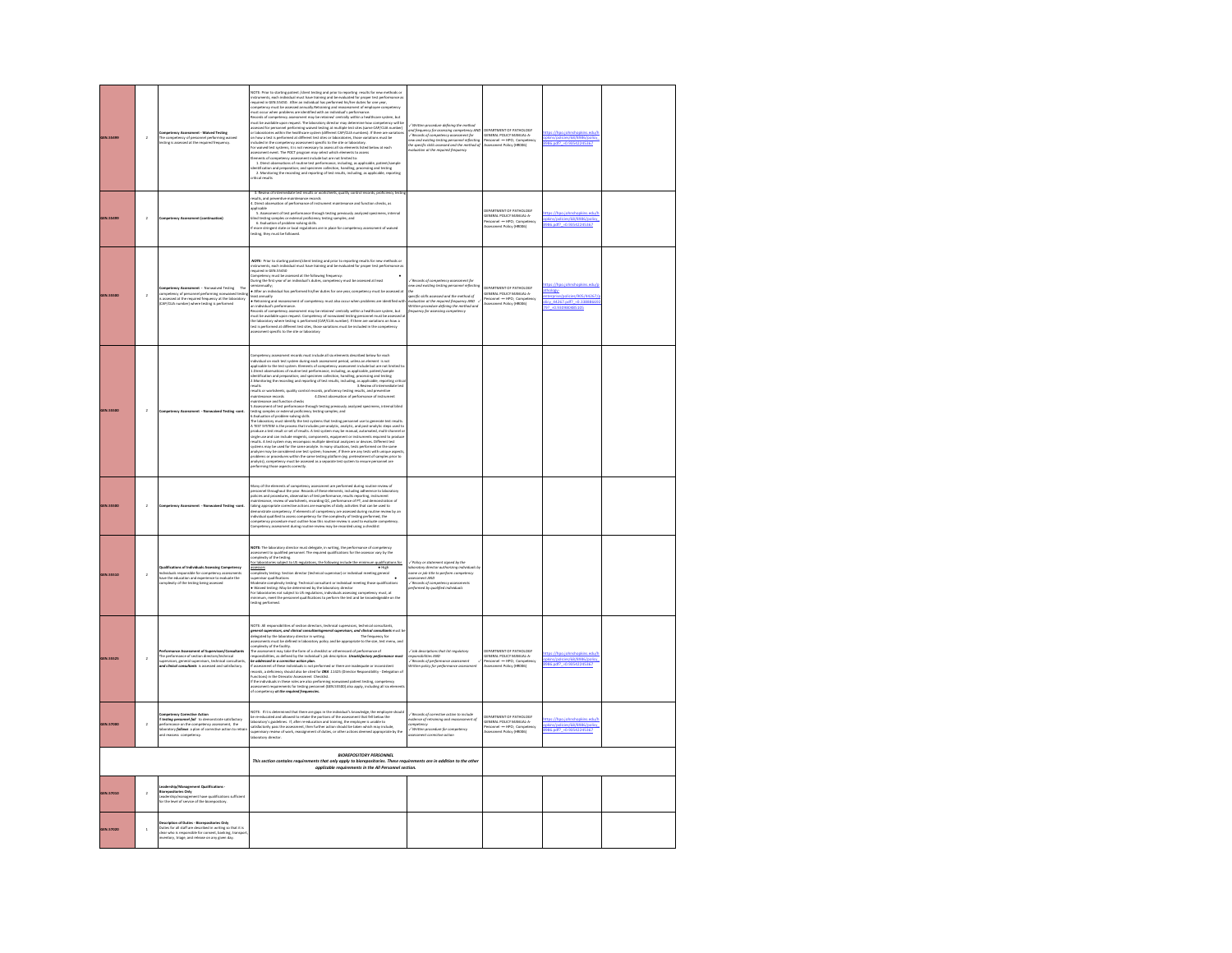| GEN.57030   | $\overline{a}$ | <b>Etaff Qualifications - Biorepositories Only</b><br>biorepository director must define the minimum<br>qualifications for each role in the biorepository based<br>on the level of service of the biorepository.                                                                                                                                                                                                                                                   |                                                                                                                                                                                                                                                                                                                                                                                                                                                                                                                                                                                                                                                                                                                                                                                                                                                                                                                                                             | / Written description of mini<br> valifications                                                                                                                                                                                                                                                                                            |                        |                                                                                            |                                                              |
|-------------|----------------|--------------------------------------------------------------------------------------------------------------------------------------------------------------------------------------------------------------------------------------------------------------------------------------------------------------------------------------------------------------------------------------------------------------------------------------------------------------------|-------------------------------------------------------------------------------------------------------------------------------------------------------------------------------------------------------------------------------------------------------------------------------------------------------------------------------------------------------------------------------------------------------------------------------------------------------------------------------------------------------------------------------------------------------------------------------------------------------------------------------------------------------------------------------------------------------------------------------------------------------------------------------------------------------------------------------------------------------------------------------------------------------------------------------------------------------------|--------------------------------------------------------------------------------------------------------------------------------------------------------------------------------------------------------------------------------------------------------------------------------------------------------------------------------------------|------------------------|--------------------------------------------------------------------------------------------|--------------------------------------------------------------|
| GEN.57040   | $\,$ $\,$      | nnel Evaluation Ros<br>tory Per<br>Biorepositories Only<br>The Biorepository Personnel Evaluation Roster is can<br>and accurate and is audited by the biorepository<br>director or designee at least annually.                                                                                                                                                                                                                                                     |                                                                                                                                                                                                                                                                                                                                                                                                                                                                                                                                                                                                                                                                                                                                                                                                                                                                                                                                                             | -/ Records of completed rosters accurately<br>reflecting personnel AND<br>-/ Records of annual audits performed by the<br>biorepository director or designee                                                                                                                                                                               |                        |                                                                                            |                                                              |
| GEN.57050   | $\,$ $\,$      | Competency Assessment - Biorepositories Only - The<br>competency of personnel to perform their assigned<br>daties is assessed.                                                                                                                                                                                                                                                                                                                                     | NOTE: Prior to the initiation of job duties and the performance of new duties, each individual and the translation of proper performance of duties are regired as determined in GRA ARES and the model of the state of the st<br>mited to:<br>1. Direct observations of routine process and procedure performance, including as applicable.<br>participant identification and preparation; and specimen collection, handling, processing<br>• 2. Neview of results or worksheets, quality control records, and preventive maintenance<br>ards<br>. 3. Direct observation of performance of instrument maintenance and function checks, as<br>icable, and<br>. 4. Evaluation of problem-solving skills<br>$\bullet \bullet \bullet$ .<br>Changes the construction of probability and the construction of the construction of the distribution of the distribution of the construction of the construction of the construction of the construction of the con | $\label{thm:main} \begin{small} \sqrt{N} & \textit{eccords} & \textit{of} & \textit{component} & \textit{for} \\ \textit{new} & \textit{and} & \textit{existing} & \textit{presentel} & \textit{reflecting} & \textit{the} \\ \textit{specifccskills} & \textit{assertised}, & \textit{the method} & \textit{of} \end{small}$<br>nalastion |                        |                                                                                            |                                                              |
|             |                |                                                                                                                                                                                                                                                                                                                                                                                                                                                                    | PHYSICAL FACILITIES                                                                                                                                                                                                                                                                                                                                                                                                                                                                                                                                                                                                                                                                                                                                                                                                                                                                                                                                         |                                                                                                                                                                                                                                                                                                                                            |                        |                                                                                            |                                                              |
|             |                |                                                                                                                                                                                                                                                                                                                                                                                                                                                                    | <b>SPACE</b>                                                                                                                                                                                                                                                                                                                                                                                                                                                                                                                                                                                                                                                                                                                                                                                                                                                                                                                                                |                                                                                                                                                                                                                                                                                                                                            |                        |                                                                                            |                                                              |
| GEN.59980   | $\overline{1}$ | -<br>Restricted Loboratory Access<br>aboratory has a written policy for restricting access to<br>the laboratory to authorized individuals.                                                                                                                                                                                                                                                                                                                         | AOTE: This may be accomplished through the use of access codes (security codes, user codes), lecks, or other processes (eg, policies and procedures) that limit access to authorized presented access and<br>because the maintai<br>· How non-laboratory personnel (eg, visitors, vendors, contractors) can obtain access on a<br>nporary basis                                                                                                                                                                                                                                                                                                                                                                                                                                                                                                                                                                                                             |                                                                                                                                                                                                                                                                                                                                            |                        |                                                                                            |                                                              |
| GEN.60000   | $\,$ $\,$      | Adequate Space<br>The general laboratory has adequate, conveniently<br>located space so the quality of work,<br>safety of personnel, and patient care services are not<br>compromised                                                                                                                                                                                                                                                                              |                                                                                                                                                                                                                                                                                                                                                                                                                                                                                                                                                                                                                                                                                                                                                                                                                                                                                                                                                             |                                                                                                                                                                                                                                                                                                                                            |                        |                                                                                            |                                                              |
| GEN.60100   | $\,$ 1         | Adequate Space<br>All of the following areas have sufficient space and are<br>located so there is no hindrance to the work.<br>caled to there is no hindrates to the work.<br>1. Liaboratory director<br>2. Suiff pathdogatis and residents<br>3. Cierical superiors<br>4. Section superiors<br>4. Section superiors<br>5. Outpatient/armodulatory waiting and reception                                                                                           |                                                                                                                                                                                                                                                                                                                                                                                                                                                                                                                                                                                                                                                                                                                                                                                                                                                                                                                                                             |                                                                                                                                                                                                                                                                                                                                            |                        |                                                                                            |                                                              |
| GEN.60150   | $\mathbf{1}$   | .<br>Adequate Space<br>There is adequate space for:<br>1. Technical (bench) work<br>1. Technical (bench) were<br>2. Instruments and equipment<br>3. Storage (records, slides, tissue, etc.)<br>4. Refrigerator/freezer storage<br>5. Media preparation, as applicable<br>6. Accessioning of potentially bishazers<br>6. Accessioning<br>us speci<br>s applicable<br>Sapplicable<br>Radionuclide storage, as applicable<br>8. Microscopy and imaging, as applicable |                                                                                                                                                                                                                                                                                                                                                                                                                                                                                                                                                                                                                                                                                                                                                                                                                                                                                                                                                             |                                                                                                                                                                                                                                                                                                                                            |                        |                                                                                            |                                                              |
|             |                | mbient or room temperature and humidity must be controlled to min<br>nd not to interfere with the performance of electronic instruments.                                                                                                                                                                                                                                                                                                                           | <b>ENVIRONMENT</b><br>ts, to provide proper prowth condit<br>n of spec                                                                                                                                                                                                                                                                                                                                                                                                                                                                                                                                                                                                                                                                                                                                                                                                                                                                                      | ins for room temperature incubation of cultures,                                                                                                                                                                                                                                                                                           |                        |                                                                                            |                                                              |
| GEN.60250   | $\,$ 1         | Working Environment<br>The following are adequate for the facility.<br>1. Lighting<br>2. Water taps, sinks, drains<br>3. Electrical outlets<br>L. Ventilation<br>.<br>Gas and suction, when applicable                                                                                                                                                                                                                                                             |                                                                                                                                                                                                                                                                                                                                                                                                                                                                                                                                                                                                                                                                                                                                                                                                                                                                                                                                                             |                                                                                                                                                                                                                                                                                                                                            |                        |                                                                                            |                                                              |
| GEN.60275   |                | HVAC - Biorepositories Orly<br>HVAC units, if present, are properly serviced and<br>functioning to maintain appropriate compressor<br>activity.                                                                                                                                                                                                                                                                                                                    |                                                                                                                                                                                                                                                                                                                                                                                                                                                                                                                                                                                                                                                                                                                                                                                                                                                                                                                                                             | / Records of maintenance                                                                                                                                                                                                                                                                                                                   |                        |                                                                                            |                                                              |
| GEN.61300   | $\overline{1}$ | <b>Imate Control</b><br>.<br>The room temperature and humidity are adequately<br>ontrolled in all seasons.                                                                                                                                                                                                                                                                                                                                                         |                                                                                                                                                                                                                                                                                                                                                                                                                                                                                                                                                                                                                                                                                                                                                                                                                                                                                                                                                             | -/ Temperature and humidity records, if<br>specific ranges are required for instrumen<br>and/or reagent use                                                                                                                                                                                                                                |                        |                                                                                            |                                                              |
| GEN.61350   | $\overline{1}$ | i <b>rect Sunlight</b><br>xposure to direct sunlight is minimized.                                                                                                                                                                                                                                                                                                                                                                                                 | NOTE: Direct sunlight should be avoided because of its extreme variability and the need for low<br>light levels necessary to observe various computer consoles, etc. Lighting control should be<br>sectionalized so general levels o                                                                                                                                                                                                                                                                                                                                                                                                                                                                                                                                                                                                                                                                                                                        |                                                                                                                                                                                                                                                                                                                                            |                        |                                                                                            |                                                              |
| GEN.61400 R | $\,$ $\,$      | tallway Obstructions<br>Passageways are unobstructed.                                                                                                                                                                                                                                                                                                                                                                                                              |                                                                                                                                                                                                                                                                                                                                                                                                                                                                                                                                                                                                                                                                                                                                                                                                                                                                                                                                                             |                                                                                                                                                                                                                                                                                                                                            | porting Policy HSE 026 | https://hpo.johnshopkins.edu/h<br>/policies/156/10920/policy 10<br>20.odf?_+0.146458360713 |                                                              |
| GEN.61500   | $\,$           | .<br>Invironment Maintenance<br>Ioors, walls and cellings are clean and well-ma                                                                                                                                                                                                                                                                                                                                                                                    |                                                                                                                                                                                                                                                                                                                                                                                                                                                                                                                                                                                                                                                                                                                                                                                                                                                                                                                                                             |                                                                                                                                                                                                                                                                                                                                            |                        |                                                                                            | Lab staff are able to contact EVS when<br>seeded at 955-8300 |
| GEN.61600   | $\overline{1}$ | Environment Maintenance<br>Bench tops, cupboards, drawers and sinks are-clean<br>ind well-maintained.                                                                                                                                                                                                                                                                                                                                                              |                                                                                                                                                                                                                                                                                                                                                                                                                                                                                                                                                                                                                                                                                                                                                                                                                                                                                                                                                             |                                                                                                                                                                                                                                                                                                                                            |                        |                                                                                            |                                                              |
|             |                |                                                                                                                                                                                                                                                                                                                                                                                                                                                                    | COMMUNICATION<br>communications within the laboratory should be appropriate for the<br>boratory. Messages should be transferred efficiently to all sections.<br>te for the size and scope of the                                                                                                                                                                                                                                                                                                                                                                                                                                                                                                                                                                                                                                                                                                                                                            |                                                                                                                                                                                                                                                                                                                                            |                        |                                                                                            |                                                              |
| GEN.61750   | $\overline{1}$ | <b>Hand-Off Communication</b><br>The laboratory implements a written procedure for<br>effective "hand-off" communication.                                                                                                                                                                                                                                                                                                                                          | NOTE: The laboratory <b>must</b> have a written procedure for communicating information about<br>pending specimens, sesta und paleert care stours when responsibility is "handed off" form one payable.<br>Jeansen to another, such as at                                                                                                                                                                                                                                                                                                                                                                                                                                                                                                                                                                                                                                                                                                                   | .<br>Logs or message baards show<br>communication between shifts<br>sing                                                                                                                                                                                                                                                                   |                        |                                                                                            | ories to follow their hand off<br>rication policy            |
| GEN.61800   | $\mathbf{1}$   | <b>Telephone/Computer Locations</b><br>Telephones and computer terminals are conveniently<br>located.                                                                                                                                                                                                                                                                                                                                                              |                                                                                                                                                                                                                                                                                                                                                                                                                                                                                                                                                                                                                                                                                                                                                                                                                                                                                                                                                             |                                                                                                                                                                                                                                                                                                                                            |                        |                                                                                            |                                                              |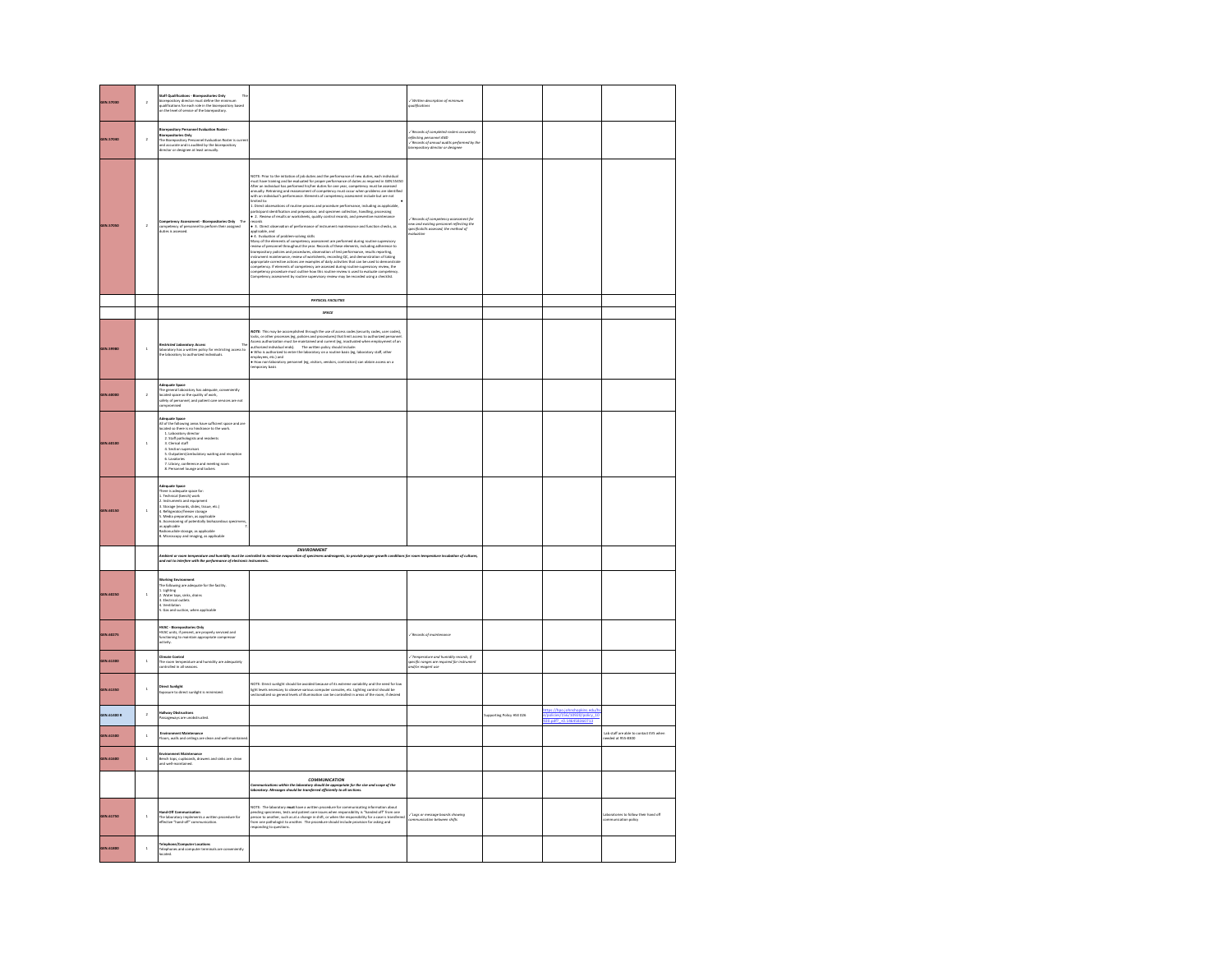|             |                |                                                                                                                                                                                                                                                                                                                    | <b>INVENTORY AND STORAGE OF SUPPLIES</b>                                                                                                                                                                                                                                                                                                                                                                                                                                                                                                                                                                                                                                                                                                                                                                                                                                                                                                                                                                                                                                                                                                                                                                                                                                 |                                                                                                                                                                  |                                                                                                                                                                                                                                                                                     |                                                                                            |                                                                                            |
|-------------|----------------|--------------------------------------------------------------------------------------------------------------------------------------------------------------------------------------------------------------------------------------------------------------------------------------------------------------------|--------------------------------------------------------------------------------------------------------------------------------------------------------------------------------------------------------------------------------------------------------------------------------------------------------------------------------------------------------------------------------------------------------------------------------------------------------------------------------------------------------------------------------------------------------------------------------------------------------------------------------------------------------------------------------------------------------------------------------------------------------------------------------------------------------------------------------------------------------------------------------------------------------------------------------------------------------------------------------------------------------------------------------------------------------------------------------------------------------------------------------------------------------------------------------------------------------------------------------------------------------------------------|------------------------------------------------------------------------------------------------------------------------------------------------------------------|-------------------------------------------------------------------------------------------------------------------------------------------------------------------------------------------------------------------------------------------------------------------------------------|--------------------------------------------------------------------------------------------|--------------------------------------------------------------------------------------------|
| GEN.61900   | $\overline{1}$ | here is an effective                                                                                                                                                                                                                                                                                               | NOTE: An effective inventory control system minimizes emergency requisitions and shortages of                                                                                                                                                                                                                                                                                                                                                                                                                                                                                                                                                                                                                                                                                                                                                                                                                                                                                                                                                                                                                                                                                                                                                                            |                                                                                                                                                                  |                                                                                                                                                                                                                                                                                     |                                                                                            |                                                                                            |
| GEN.62000   | $\mathbf{1}$   | ntralaboratory Storage<br>The intralaboratory storage area sufficient and free of<br>lutter.                                                                                                                                                                                                                       |                                                                                                                                                                                                                                                                                                                                                                                                                                                                                                                                                                                                                                                                                                                                                                                                                                                                                                                                                                                                                                                                                                                                                                                                                                                                          |                                                                                                                                                                  |                                                                                                                                                                                                                                                                                     |                                                                                            |                                                                                            |
| GEN.62020   | $\overline{2}$ | entralized Reagent and Supply Storage<br>If reagents and supplies are stored in a centralized area<br>outside of the laboratory, they are stored and handled<br>in accordance with the manufacturer's instructions, and<br>temperatures are checked and recorded daily using a<br>librated thermometer.            | NOTE: If the manufacturer defines a required storage temperature range, the temperature of the<br>storage area must be monitored daily. "Daily" means every day (seven days per week, 52 weeks<br>$\label{thm:main} \begin{minipage}[t]{. \emph{The input set} \emph{of} \emph{inif} \emph{inif} \emph{inif} \emph{inif} \emph{inif} \emph{inif} \emph{inif} \emph{inif} \emph{inif} \emph{inif} \emph{inif} \emph{inif} \emph{inif} \emph{inif} \emph{inif} \emph{inif} \emph{inif} \emph{inif} \emph{inif} \emph{inif} \emph{inif} \emph{inif} \emph{inif} \emph{inif} \emph{inif} \emph{inif} \emph{inif$<br>merical temperature. If temperatures are recorded manually, the identity of the individual<br>membres interpretation and proposition are freedome interpretations of our derivative of the membres of the state of the state of the state of the state of the state of the state of the state of the state of the state of<br>temperaturesbetween daily temperature readings or following a laboratory downtime (e.g.<br>laboratory closure for weekend or holiday), both the low and high temperatures must be<br>ecorded. To ensure correct temperature readings, the minimum/ma<br>rust be reset prior to the monitoring period.<br>num thermometer d | / Temperature lag or records with defined<br>icceptable range including appropriate<br>rective                                                                   |                                                                                                                                                                                                                                                                                     |                                                                                            |                                                                                            |
|             |                |                                                                                                                                                                                                                                                                                                                    | POWER                                                                                                                                                                                                                                                                                                                                                                                                                                                                                                                                                                                                                                                                                                                                                                                                                                                                                                                                                                                                                                                                                                                                                                                                                                                                    |                                                                                                                                                                  |                                                                                                                                                                                                                                                                                     |                                                                                            |                                                                                            |
| GEN.66100   | $\mathbf{2}$   | mergency Power<br>mergency power is adequate for the functioning of th<br>boratory                                                                                                                                                                                                                                 | VOTE: Emergency power supply must be adequate for refrigerators, freezers, incubators, etc., to<br>insure preservation of patient specimens. Depending on the type of testing performed in the<br>aboratory, emergency power may also be required for the preservation of reagents, the<br>peration of laboratory instruments, and the functioning of the data processing system.                                                                                                                                                                                                                                                                                                                                                                                                                                                                                                                                                                                                                                                                                                                                                                                                                                                                                        |                                                                                                                                                                  | orporate and Administrative<br>.<br>Policy manual Emergency<br>Preparedness -Facility: Electric<br>ower outane (EPODS)                                                                                                                                                              | distant PC271920/molinu 1<br>20.001                                                        |                                                                                            |
| GEN.66110   | $\lambda$      | ergency Power Load Testing - Biorepo<br>itories Only<br>cad testing is performed to ensure that emergency<br>ower is adequate for the functioning<br>f the biorepository.                                                                                                                                          | .<br>NOTE: Emergency power supply must be adequate for refrigerators, freezers, incubators, etc. to<br>insure preservation of specimens.                                                                                                                                                                                                                                                                                                                                                                                                                                                                                                                                                                                                                                                                                                                                                                                                                                                                                                                                                                                                                                                                                                                                 |                                                                                                                                                                  | rporate and Administrat<br><b>holicy manual Emergency<br/>heparedness -Facility: Electric<br/>nower outage (EP005)</b>                                                                                                                                                              | 0.601                                                                                      |                                                                                            |
| GEN.66120   | $\overline{a}$ | <b>Contingency Plans - Biorepositories Only</b><br>Contingency plans are in place in the ever<br>nt that the<br>ack-up generator is not operational and if there is not<br>ough fuel present to operate the generator                                                                                              |                                                                                                                                                                                                                                                                                                                                                                                                                                                                                                                                                                                                                                                                                                                                                                                                                                                                                                                                                                                                                                                                                                                                                                                                                                                                          | √ Written contingency plan AND<br>√ Schedule of fuel deliveries                                                                                                  |                                                                                                                                                                                                                                                                                     |                                                                                            |                                                                                            |
|             |                |                                                                                                                                                                                                                                                                                                                    | Laboratory Safety                                                                                                                                                                                                                                                                                                                                                                                                                                                                                                                                                                                                                                                                                                                                                                                                                                                                                                                                                                                                                                                                                                                                                                                                                                                        |                                                                                                                                                                  |                                                                                                                                                                                                                                                                                     |                                                                                            |                                                                                            |
|             |                |                                                                                                                                                                                                                                                                                                                    | SAFETY POLICIES, PROCEDURES, AND RECORDS<br>hepimman inthi sutton core the governing lefty program for the entity behavior party activation of the intermal technical states of the state of the construction of the state of the construction in the construction of the                                                                                                                                                                                                                                                                                                                                                                                                                                                                                                                                                                                                                                                                                                                                                                                                                                                                                                                                                                                                | tis in any one                                                                                                                                                   |                                                                                                                                                                                                                                                                                     |                                                                                            |                                                                                            |
| GEN.73200   | $\lambda$      | afety Policy and Procedure Approval<br>Advisor of the less provides and a<br>, roosy was recedure approval<br>The director or designee review and approv<br>to the safety policies and procedures before<br>implementation.<br>ive all chang                                                                       |                                                                                                                                                                                                                                                                                                                                                                                                                                                                                                                                                                                                                                                                                                                                                                                                                                                                                                                                                                                                                                                                                                                                                                                                                                                                          |                                                                                                                                                                  | DEPARTMENT OF PATHOLOGY<br>GENERAL POLICY MANUAL-A-<br>Personnel ---- HPO;Safety and<br>Facilities; Johns Hopkins Medical<br>Liaboratories Safety Manual<br>(LESO04)<br>DEPARTMENT OF PATHOLOGY                                                                                     | tes://hon.inhoshookins.edu/l<br>pkins/policies/68/6687/policy<br>87.pdf? = 0.696635108775  |                                                                                            |
| GEN. 73300  | $\overline{a}$ | <b>Safety Policy and Procedure Training</b><br>There are records for the training of all personnel in<br>lafety policies and procedures.                                                                                                                                                                           | NOTE-A system to ensure that all personnel have read the policies and procedures is required<br>and must form a portion of the orientation program for new personnel. Posting of specific<br>warnings or hazards as appropriate is urged.                                                                                                                                                                                                                                                                                                                                                                                                                                                                                                                                                                                                                                                                                                                                                                                                                                                                                                                                                                                                                                | / Records of personnel review of safety<br>pondures                                                                                                              | GENERAL POLICY MANUAL-<br>HPO; Safety and Facilities; Johns<br>Hopkins Medical Laboratories<br>February Manual RESODAT                                                                                                                                                              | tps://hpo.john<br>pkins.edu/l<br>pkins/policies/68/6687/policy<br>25301259999.0e.5999.0e   | s://hpo.johnshopk<br>cies/68/6687/policy 6687.pdf? -0.6<br>6635108775                      |
| GEN.73400   | $\bar{2}$      | iafe Work Practices Review<br>There are <b>records of</b> periodic review (at least an<br>of safe work practices to reduce hazards.                                                                                                                                                                                | NOTE: Review must include bloodborne hazard control and chemical hygiene. If the review<br>identifies a problem, the laboratory must investigate the cause and consider if modifications are<br>needed to the safety policies and pr                                                                                                                                                                                                                                                                                                                                                                                                                                                                                                                                                                                                                                                                                                                                                                                                                                                                                                                                                                                                                                     | Sofety committee minutes OR records of<br>egular safety impections Oft incident report<br>ind statistics Oft another method defined by<br>he laboratory director |                                                                                                                                                                                                                                                                                     | opkins.edu/h<br>pkins/policies/68/6687/policy<br>687.pdf? - 0.696635108775                 | lafety records will be made available by CQI<br>office.                                    |
| GEN 23500   | $\lambda$      | and Accidents<br>There are written policies and procedures for the<br>reporting and recording of all laboratory accidents<br>resulting in property damage or involving spillage of<br>hazardous substances.                                                                                                        |                                                                                                                                                                                                                                                                                                                                                                                                                                                                                                                                                                                                                                                                                                                                                                                                                                                                                                                                                                                                                                                                                                                                                                                                                                                                          |                                                                                                                                                                  | DERARTMENT OF RATHOLOGY<br>DEPARTMENT OF PATROLOGY<br>GENERAL POLICY MANUAL-<br>HPO;Safety and Facilities; Johns<br>Hopkins Medical Laboratories<br>afety Manual (LESOD4)                                                                                                           | ttps://hpo.johnshopkins.edu/h<br>pkins/policies/68/6687/policy<br>87.pdf? - 0.696635108775 | ttps://hpo.johnshopkins.edu/hopkins/<br>licies/68/6687/policy 6687.pdf? = 0.65<br>35108775 |
| GEN.73600   | $\overline{2}$ | <b>upational Injuries</b><br>w are written policies and procedures for the<br>orting of all occupational injuries or illnesses ti<br>zire medical treatment (except first aid).<br>hana ana w<br>$\tilde{t}$                                                                                                       | VOTE:for U.S. laboratories subject to OSHA regulations, all workplace fiatalities must be re<br>to the Occupational Safety and Health Administration (OSHA) within eight hours and work-<br>viated in-patient hospitalizations, ampu<br>to the Occupational S<br>related in-patient hos                                                                                                                                                                                                                                                                                                                                                                                                                                                                                                                                                                                                                                                                                                                                                                                                                                                                                                                                                                                  |                                                                                                                                                                  | <b>DEPARTMENT OF PATHOLOGY</b><br>GENERAL POLICY MANUAL-A-<br>Parsonnel — HPO;Safety and<br>Facilities; Johns Hopkins Medical<br>Laboratories Safety Manual<br>Manual: Incident and Injury<br>Manual: Incident and Injury<br>Navoulso - ME-OA                                       | pkins/policies/68/6687/policy<br>687.pdf? = 0.696635108775                                 | s/156/10901/policy 10901.pdf? +0.18<br>870701895                                           |
| EN.73700    | $\bar{2}$      | al Injury Evalu<br>ution of laboratory accident and occupa<br>in ev<br>.<br>njury/lihess reports is incorporated into the<br>aboratory's quality management program to avoid                                                                                                                                       |                                                                                                                                                                                                                                                                                                                                                                                                                                                                                                                                                                                                                                                                                                                                                                                                                                                                                                                                                                                                                                                                                                                                                                                                                                                                          | / Records of report evaluation OR<br>committee minutes with records of<br>liscussion                                                                             | DEPARTMENT OF PATHOLOGY<br>GENERAL POLICY MANUAL-A-<br>Personnel ---- HPO;Safety and<br>Facilities; Johns Hopkins Medical<br>Laboratories Safety Manual<br>A-Freneri                                                                                                                | opkins.edu/h<br>pkins/policies/68/6687/policy<br>687.pdf? =0.696635108775                  | s/156/10901/policy_10901.pdf?_+0.11<br>70701895                                            |
| GEN.73800   | $\overline{a}$ | gency vrepairedness<br>There are written policies and procedures defining the<br>tole and responsibilities of the laboratory in  emergenc<br>Ireparedness for harmful or destructive events or<br>Iisasters.                                                                                                       | <b>MOTE:</b> The specific elements to be included in the energoncy proporedness plan must be based as a ride assessment using an "Al-haused" approach to couple and correlate the couple of the couple of the couple of the couple<br>.<br>preparedness plan rather than an individual laboratory plan, but must ensure that pol<br>procedures for the plan are clearly defined and address the relevant site-specific risks.<br>processes are un pass and the addressed in the emergency preparedness plus include situation<br>Examples of events that may be addressed in the emergency preparedness plus include situation<br>such as unexpected system failures<br>threats, cyber-attacks, terrorist events, or workplace violence                                                                                                                                                                                                                                                                                                                                                                                                                                                                                                                                  |                                                                                                                                                                  | .<br>Nathology Diaster Plan EM001, and<br>Imergency Preparedness,                                                                                                                                                                                                                   | tps://hpo.johnshopkins.edu/l<br>407.pdf? - 0.328493517417                                  |                                                                                            |
| GEN.73900   | $\overline{2}$ | lvacuation Plan<br>here is a written comprehensive,and workable<br>wacuation plan  specific  for the laboratory.                                                                                                                                                                                                   | with<br>nust cover all personnel, patients and visitors, and must address the special needs of<br>disabilities. Evacuation routes must be clearly marked (Posting evacuation routes is<br>This plan #<br>aersons with disabilities. Evacuation routes must be clearly marked (Pos<br>sptional). /<br>L. Emergency lighting is adequate for safe evacuation of the laboratory/                                                                                                                                                                                                                                                                                                                                                                                                                                                                                                                                                                                                                                                                                                                                                                                                                                                                                            |                                                                                                                                                                  | DEPARTMENT OF PATHOLOGY<br>GENERAL POLICY MANUAL-A-<br>Parsonnel ---- HPO;Safety and<br>Facilities; - Johns Hopkins Medical<br>Laboratories Safety Manual<br>(LESD04) , HSE408 Evacuation Plan<br>Islo                                                                              | //hon.ich<br>pkins/policies/68/6687/policy<br>687.odf? - 0.696635108775                    | <b>C/Man inh</b><br>s/156/10957/policy_1095<br>66035919                                    |
| GEN.74000 R | $\overline{a}$ | The laboratory follows written policies and procedure<br>for infection control that comply with national, <b>federa</b><br>state, (or provincial), and local guidelines on<br>counctional exposure to blood<br>ome pathogens and<br>her infectiou<br>s pathogen, and to the institution's<br>oposure control plan. | <b>Infection Prevention and Control</b><br>.<br>NOTE: Universal or standard precautions must be used when handling all blood and potential<br>nfectious, such as body fluid specimens and unfixed tissues. The term 'universal precautions<br>whes to a concept of bloodborne disease control requiring all human blood and other potentially<br>nfectious materials to be treated as if infectious for HIV, HBV, HCV or other bloodborne<br>sathogens, regardless of the perceived 'low risk' status of a patient or patient population.<br>Uternative concepts in infection control are called Body Substance Isolation (BSI) and Standard<br>.<br>Precautions. These latter terms define all body fluids and substances as infectious. All personne<br>must routinely use appropriate barrier precautions to prevent skin and mucous membrane<br>exposure when contact with blood or other body fluids is anticipated. For laboratories subject to<br>US regulations, policies and procedures must comply with the OSHA Standard on Bloodborne<br>Pathogens. The institution's exposure control plan must address potential hazards that laborator<br>isitors may encounter.                                                                                          | Sofety monual AND<br>/ Records of universal precoution training<br>for all personnel expected to have contact<br>with infectious materials                       | DEPARTMENT OF PATHOLOGY<br>GENERAL POLICY MANUAL-A<br>Nirsonnel -- HPO:Safety and<br>acilities: Johns Hookins Medical<br>Laborato<br>es Safety Manual<br>(LESDD4) pg. 9 // JHH Safety<br>anual- Bloor<br>a Pathogen<br>Exposure Control Plan HSE 501,<br>raining in personnel files | ttps://hpo.johnshopkins.edu/h<br>pkins/policies/68/6687/policy<br>687.pdf? =0.696635108775 | tos://hoo.johnshookins.edu/<br>10072-04                                                    |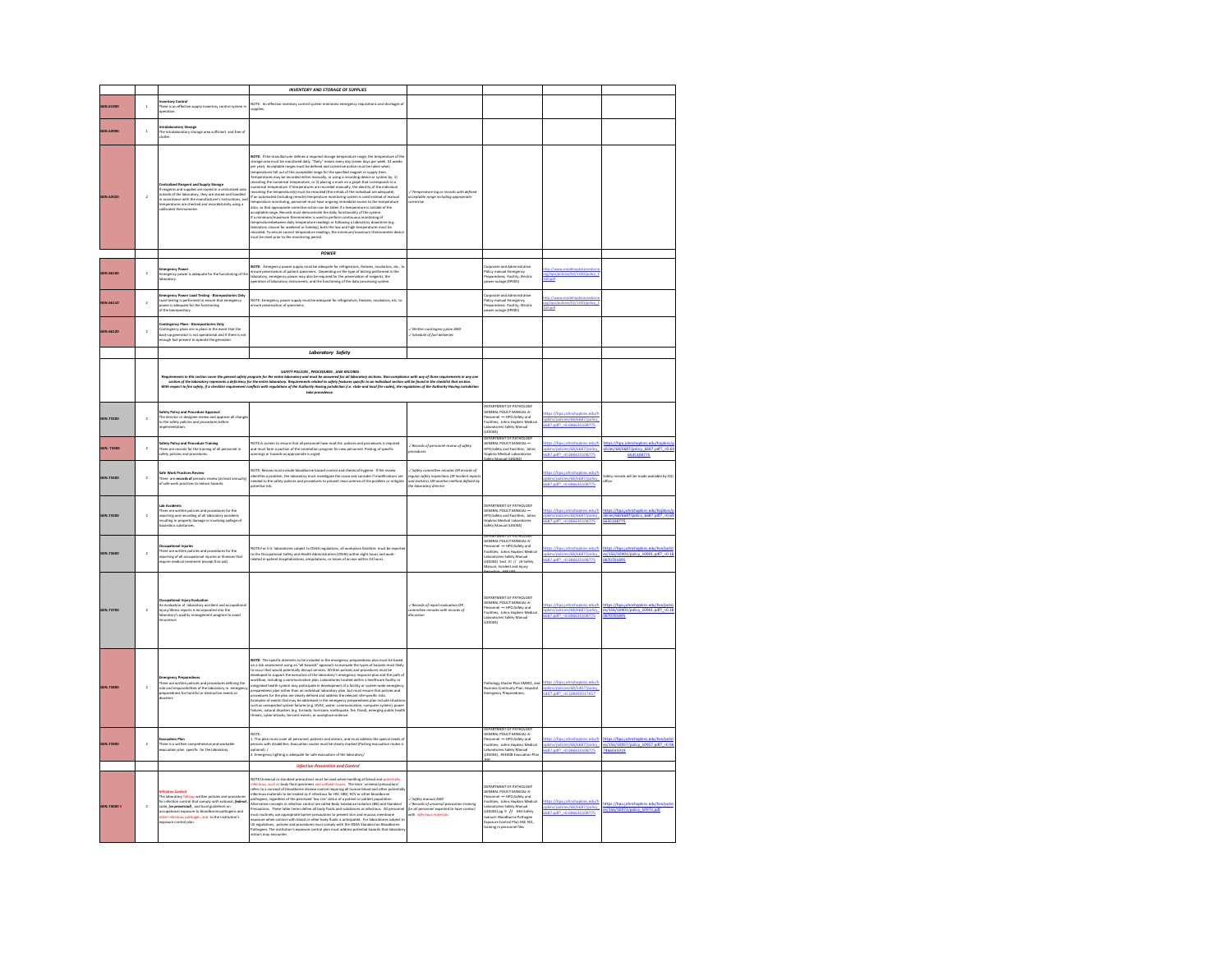|                 |                | ntain highly infectious pathogene                                                                                                                                                                                                                                                                                                                                                                                                             | boratories should review national, federal, state (or provincial), and local guidelines for<br>ling of samples from patients suspected to have high risk pathogens such as avian<br>nza, MERS coronavirus, SARS coronavirus, or COVID-19 coronavirus                                                                                                                                                                                                                                                                                                                                                                                                                                                                                                                                                                                                                                                                                                                                                                                                                                                                                                                                                                                                                                                                                                                                                                                                                                                  |                                                                                                                 |                                                                                                                                                                                                                                                                                                       |                                                                                            |                                                                                             |
|-----------------|----------------|-----------------------------------------------------------------------------------------------------------------------------------------------------------------------------------------------------------------------------------------------------------------------------------------------------------------------------------------------------------------------------------------------------------------------------------------------|-------------------------------------------------------------------------------------------------------------------------------------------------------------------------------------------------------------------------------------------------------------------------------------------------------------------------------------------------------------------------------------------------------------------------------------------------------------------------------------------------------------------------------------------------------------------------------------------------------------------------------------------------------------------------------------------------------------------------------------------------------------------------------------------------------------------------------------------------------------------------------------------------------------------------------------------------------------------------------------------------------------------------------------------------------------------------------------------------------------------------------------------------------------------------------------------------------------------------------------------------------------------------------------------------------------------------------------------------------------------------------------------------------------------------------------------------------------------------------------------------------|-----------------------------------------------------------------------------------------------------------------|-------------------------------------------------------------------------------------------------------------------------------------------------------------------------------------------------------------------------------------------------------------------------------------------------------|--------------------------------------------------------------------------------------------|---------------------------------------------------------------------------------------------|
| GEN.74100 R     | $\lambda$      | <b>PPE</b> Provision and Usage<br>Appropriate personal probabilitie equipment (gloves, approximate and one protectors, etc.)<br>is provided and maintained in a samilary and reliable condition in all work areas whenever blood and oth                                                                                                                                                                                                      | NOTE:<br>nt (PPE) are items that do not permit bli<br>.<br>opropriate perso<br>mal protective equipm<br>Agencytics proceed posterior mappiness (PPI) are leaves that do not permit binds of other depends pointing pointing the system of the system of the system of the system of the system of the system of the system of the sys<br>nes of body<br>ors / Hand                                                                                                                                                                                                                                                                                                                                                                                                                                                                                                                                                                                                                                                                                                                                                                                                                                                                                                                                                                                                                                                                                                                                    | tns://hnn.inhnshnnki<br>edu/hse/nolic<br>s/156/10903/policy 10903.pdf? = 0.0115<br>1503812                      | DEPARTMENT OF PATHOLOGY<br>GENERAL POLICY MANUAL: A-John<br>Hopkins Medical Laboratories<br>Safety Manual (LESOPA) Section IV.<br>Pronctive Device for Health Care<br>Worker-HSEODG.Use of Protective<br>Eye and Face Equipment-HSEOD7                                                                | pkins/policies/68/6687/policy                                                              | $100 -$<br>es/156/10902/policy_10902.pdf?_+0.50<br>182483881                                |
| GEN.74200       | $\,$ 2 $\,$    | PPE Instruction<br>Personnel are instructed in the proper use of personal<br>protective clothing/equipment eg. gloves, gowns,<br>mateix, eye protectors, footwear, etc.), and records are<br>reteined                                                                                                                                                                                                                                         | NOTE:<br>The respired elements of training in the use of gloves include (a) Proper fitting of gloves; (b)<br>Replacing gloves inrmediately when tom or contaminated; (c) Not washing or disirfecting gloves<br>for reuse; (d) Using hyp<br>story; (e) Deconta<br>athori                                                                                                                                                                                                                                                                                                                                                                                                                                                                                                                                                                                                                                                                                                                                                                                                                                                                                                                                                                                                                                                                                                                                                                                                                               | Written policy for the use of PPE for<br>ecific tosks AND<br>/ Records of personnel training for PPE            | Training forms are m<br>aboratory                                                                                                                                                                                                                                                                     | ttps://hpo.johnshopkins.edu/h<br>let 1719-1816-1816-1816<br> ekins/golicies/68/6687/golicy | ash training.pdf                                                                            |
| GEN 74250 B     | $\overline{z}$ | land Hygiene<br>nane regument<br>Ill personnel remove gloves and clean hands using an<br>effective antimicrobial method following contact with<br>sidod or other potentially infectious materials or after<br>each patient contact.                                                                                                                                                                                                           |                                                                                                                                                                                                                                                                                                                                                                                                                                                                                                                                                                                                                                                                                                                                                                                                                                                                                                                                                                                                                                                                                                                                                                                                                                                                                                                                                                                                                                                                                                       |                                                                                                                 |                                                                                                                                                                                                                                                                                                       |                                                                                            |                                                                                             |
| GEN.74300       | $\overline{a}$ | Manual Manipulation Needles<br>There is a written policy that prohibits the recapping,<br>surposeful bending, breaking, removing from<br>disposable syringes, or other manual manipulations of<br><b>Address</b>                                                                                                                                                                                                                              | <b>VOTF-Bauly</b><br>ay be used to prevent recap<br>ing of<br>redles by hand.                                                                                                                                                                                                                                                                                                                                                                                                                                                                                                                                                                                                                                                                                                                                                                                                                                                                                                                                                                                                                                                                                                                                                                                                                                                                                                                                                                                                                         |                                                                                                                 | HSE 501 Bloodborne Pathoeer<br>re Plan, and HSE801<br>aboratory Waste Disposal- sec                                                                                                                                                                                                                   | ttps://hpo.johnshopkins.edu/t<br>phins/policies/68/6687/policy                             | tos://hoo.johnshookins.edu/hse/polic<br>es/156/10973/policy 10973.pdf? = 0.01<br>9430069011 |
| GEN.74400 R     | $\lambda$      | Eating/Mouth Pipeting<br>There is a written policy policy that prohibits smoking,<br>vaping, eating, gern chewing, drinking, application of<br>cormetics and lip balm, manipulation of contact lenses<br>and mouth pipetting in all techni                                                                                                                                                                                                    |                                                                                                                                                                                                                                                                                                                                                                                                                                                                                                                                                                                                                                                                                                                                                                                                                                                                                                                                                                                                                                                                                                                                                                                                                                                                                                                                                                                                                                                                                                       |                                                                                                                 | DEPARTMENT OF PATHOLOGY<br>GENERAL POLICY MANUAL-A-<br>Parsonnel ---- HPO;Safety and<br>Facilities; Johns Hopkins Medical<br>Laboratories Safety Manual<br>(LESDD4) General Safety                                                                                                                    | tec//hon inhoshookins edu<br>pkins/policies/68/6687/policy<br>687.pdf? - 0.696635108775    |                                                                                             |
| GEN.74500 R     | $\overline{2}$ | <b>Specimen Transport Procedures</b><br>The laboratory receives handles, and transport specimens (blood, and other potentially indections materials) in appropriately labeled and well-constructed<br>conditions in the propriately labeled and well-constructed<br>conditi                                                                                                                                                                   | NOTE:Specimens sent through prerumatic tube systems must be sealed in fluid-tight bags. If<br>presumatic tube systems are used for transporting specimens, the laboratory must have<br>procedures to respond to a splil within the t<br>asures.                                                                                                                                                                                                                                                                                                                                                                                                                                                                                                                                                                                                                                                                                                                                                                                                                                                                                                                                                                                                                                                                                                                                                                                                                                                       |                                                                                                                 | ities procedures for Pre<br>ube spills are located HPO-ICPM,<br>neumatic Tube System PAS006                                                                                                                                                                                                           | //hpo.johnshopkins.edu/l<br>pkins/policies/39/103/policy 1<br>3.odf? +0.885348414636       |                                                                                             |
| GEN.74600 R     | $\overline{2}$ | .<br>The Laboratory follows written procedures for has<br>pills of blood and other potentially infectious                                                                                                                                                                                                                                                                                                                                     |                                                                                                                                                                                                                                                                                                                                                                                                                                                                                                                                                                                                                                                                                                                                                                                                                                                                                                                                                                                                                                                                                                                                                                                                                                                                                                                                                                                                                                                                                                       |                                                                                                                 | .<br>DEPARTMENT OF PATHOLOGY<br>GENERAL POLICY MANUAL-A-<br>.<br>Nersonnel -- HPO;Safety and<br>lacilities; Johns Hopkins Medical<br>Jaboratories Safety Manual<br>(LESDD4) < Appendix D, Spill                                                                                                       | <b>Thomas Links</b><br>pkins/policies/68/6687/policies<br>pkins/policies/68/6687/policies  |                                                                                             |
| GEN.74700       | $\bar{2}$      | Mepatitis B Vaccinations<br>Personnel reasonably expected to have direct contact<br>with blood and other potentially infectious materials<br>are identified offered hepatitis B vaccinations free of<br>charge. Personnel that decline the<br>stion form.                                                                                                                                                                                     |                                                                                                                                                                                                                                                                                                                                                                                                                                                                                                                                                                                                                                                                                                                                                                                                                                                                                                                                                                                                                                                                                                                                                                                                                                                                                                                                                                                                                                                                                                       | policy offering the hepotitis &<br>t pia<br>10 dia pe                                                           | DERARTMENT OF PATHOLOGY<br>GENERALMENT OF PATROLOGY<br>GENERAL POLICY MANUAL-A-<br>Personnel --- HPO;Safety and<br>Facilities; Johns Hopkins Medical<br>es Safatu Manual<br>aborat<br>(LESDD4) General Safety, pg. .4,<br><b>HSE 003 Immunization co</b><br>.<br>ned by<br><b>Occupational Health</b> | tec://hon.inhoshookins.edu/<br>let 1577 168/68/687/2010                                    | nkins orlufty<br>licy 10900.pdf? +0.6<br>7398478388                                         |
| GEN.74800       | $\overline{a}$ | rical Exp<br>here is a policy for follow-up after possible and kne<br>percutan<br>us, mucous membrane or abraded skin<br>opposure to HIV, HBV or HCV that includes the followis<br>ilements.<br>1. HIV, HBV and HCV testing of the source patient<br>fter consent is obtained<br>2. Appropriate clinical and serologic evaluation of<br>3. Consideration of appropriate prophylaxis for                                                       |                                                                                                                                                                                                                                                                                                                                                                                                                                                                                                                                                                                                                                                                                                                                                                                                                                                                                                                                                                                                                                                                                                                                                                                                                                                                                                                                                                                                                                                                                                       | Records of expasure follow-up com<br>with policy                                                                | DEPARTMENT OF PATHOLOGY<br>GENERAL POLICY MANUAL-A-<br>Personnel ---- HPO;Safety and<br>Facilities; Johns Hopkins Medical<br>Laboratories Safety Manual<br>(LESOD4)                                                                                                                                   | tps://hpo.jof<br>pkins/policies/68/6687/policy<br><b>GR7</b> off2 +0                       |                                                                                             |
| GEN.74900 R     | $\overline{2}$ | serculosis (TB) Exposure Plan<br><b>The laboratory follows written tuberculosis exposure</b><br>The laboratory follows written tuberculosis exposure<br>control plan that includes the following:<br><b>• TB</b><br>exposure screening at defined intervals for all persons<br>.<br>Ho may have occupational exposure to tuberculosis.<br>Use of engineering and practice controls for<br>izardous activities that may potentially aerosolize | NOTE: This requirement does not apply to isboratories that have no patient exposure or<br>handle potentially infectious specimens (e.g., Mohs or pathology interpretation only). T<br>must define when exposure screen will be perfo<br>we ar da er<br>to tuberculosis. The CAP r <b>epart of the CAP relationship of the Section</b><br>for tuberculosis screening, while <b>SEC treatment times ma</b> nth care personnel published in<br>ebidity and Mortality Weekh<br>when developing their plan. At minimum, the laboratory m<br>power screening at the following intervals for personnel who may have occupational<br>+ Baseline<br>ining and individual preplacement TB risk assessment<br>st exposure screening (known exposure to a person or specimen(s) with potentially infectious<br>disease without use of adequate engineering controls and/or personal protection as defined<br>laboratory policy)<br>erial screening, as applicable<br>is required by state and/or local regulations<br>Serial<br>As required by take analytic local regulations<br>verifying the main state of the property of the state of the state of<br>the state of the state of the state of the state of the state of the<br>state of the state of the state of t<br>anposce nist.<br>unof practice controls are required for heardcox activities that potentially may arenosize<br>Myrochacterium tuberculois, such as the hardfree of unfeat tissues in surgical pathology or<br>untopies, and processing |                                                                                                                 | DEPARTMENT OF PATHOLOGY<br>GENERAL POLICY MANUAL-A-<br>Personnel -- HPO;Safety and<br>Facilities; Johns Hopkins Medical<br>Laboratories Safety Manual<br>(LESDD4) - Next link-Hospital<br>ifety manual: Airborne Pathog<br>ontrol Program- HSE-601                                                    | tps://hpo.jof<br>pkins/policies/68/6687/policy<br>687.pdf? +0.696635108775                 | es/156/10979/policy_10979.pdf? = 0.68<br>159305152                                          |
| GEN.74900 cont. | $\bar{2}$      | losis (TB) Exposure Plan (cont.)                                                                                                                                                                                                                                                                                                                                                                                                              | If respiratory protection is needed because of potential exposere to an infectious agent by aer<br>or dropiet, personnel must use either a properly fit-tested fliter respirator (N-DS or higher) or a<br>powered air-purifying resp                                                                                                                                                                                                                                                                                                                                                                                                                                                                                                                                                                                                                                                                                                                                                                                                                                                                                                                                                                                                                                                                                                                                                                                                                                                                  |                                                                                                                 |                                                                                                                                                                                                                                                                                                       |                                                                                            |                                                                                             |
| GEN.75000       | $\overline{a}$ | rilizing Device Monitoring<br>All sterilizing devices are monitored periodically with a<br>.<br>biologic indicator (or chemical equivalent) for<br>effectiveness of sterility under conditions that sim<br>actual use.                                                                                                                                                                                                                        | VOTE: Each sterilizing device must be monitored periodically with a biologic indicator to<br>vocal Saam memmarg serves music so manuscus personality who is associated the effectiveness of sterlity. Chemical indicators that reflect sporicidal condition<br>the used. The test must be performed under conditions that s<br>mi miw<br>packaging identical to that used for a production run, and to include the test package with an<br>actual sterilization procedure. Weekly monitorine is recom-<br>mended.                                                                                                                                                                                                                                                                                                                                                                                                                                                                                                                                                                                                                                                                                                                                                                                                                                                                                                                                                                                     | Written arocedure for monitoring<br>sterilizing devices AND<br>-/ Records of manitoring at defined<br>frequency | erdisciplinary Clinical Practice<br><b>Manual: Sterilization and<br/>Disinfection of products-HEIC-</b><br><b>IFC038</b>                                                                                                                                                                              | ttps://hpo.johnshopkins.edu/<br>phins/policies/39/9527/policy<br>IS27.pdf? =0.960836124117 |                                                                                             |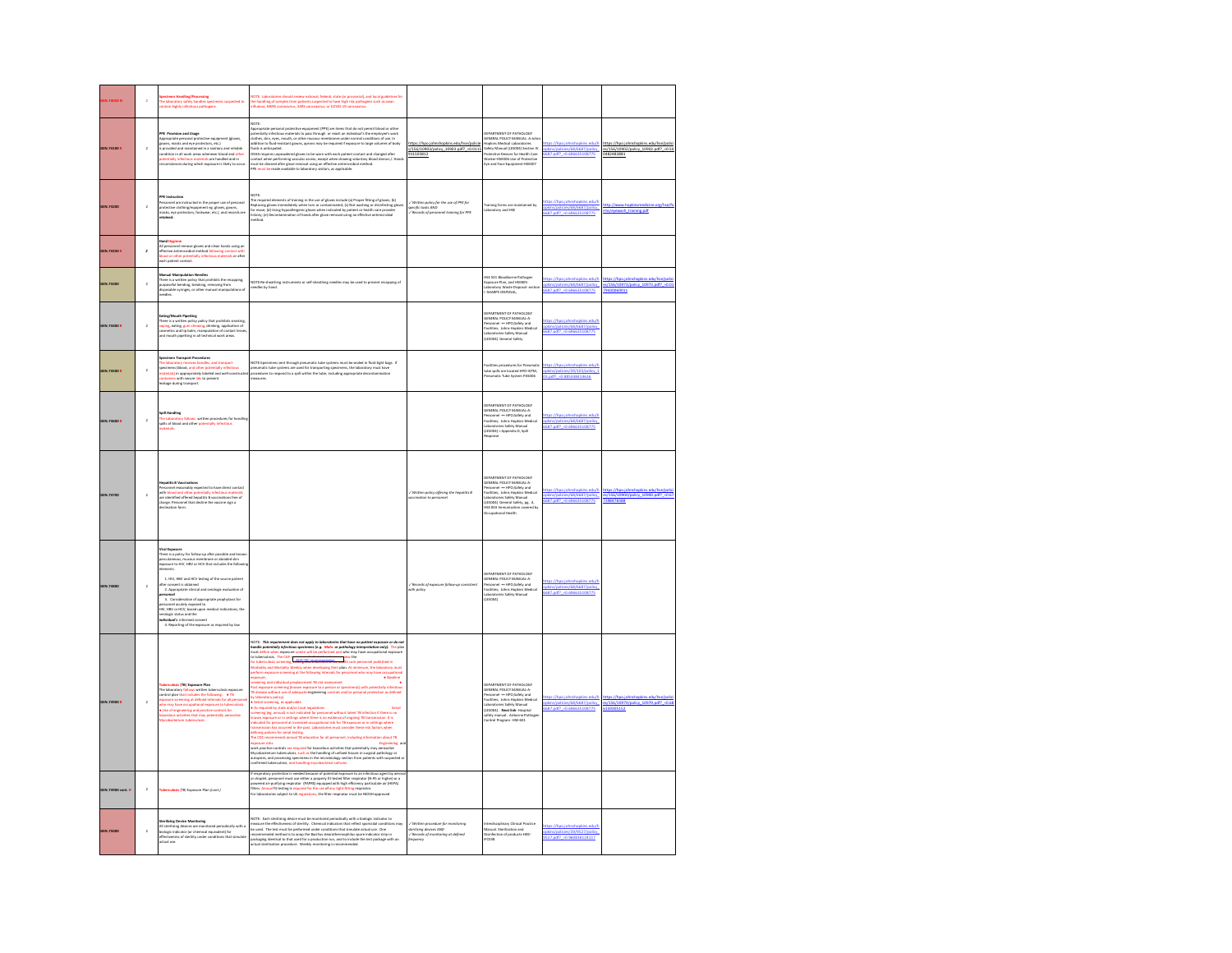|                  |                         |                                                                                                                                                                                                                                           | FIRE PREVENTION AND PROTECTION<br>Fire codes are based on a number of variables, such as the type of accupancy, its architecturi<br>and the materials for its construction. The local fire authority is ultimately responsible for fire<br>ratection and prevention. Any site-specific arrangements that vary from what is defined in th<br>and Detection requ<br>ints below must be approved by that auth<br>ne creates and a securition requirements above must are approved by that authority, with<br>records for the approval retained by the Isboratory. These records may be presented to an<br>records for the paymeter to demonstrate co                                                                                                                                                                                                                                                                                                                                                                                                                                                                                                                                                                                                                                                                                                                                                                                                                                                                                                                                                                                                                                                                                                                                                                                                                                                                                  |                                                                                                                                                                                                                                           |                                                                                                                                                                                                                                                                          |                                                                                            |                                                                          |
|------------------|-------------------------|-------------------------------------------------------------------------------------------------------------------------------------------------------------------------------------------------------------------------------------------|------------------------------------------------------------------------------------------------------------------------------------------------------------------------------------------------------------------------------------------------------------------------------------------------------------------------------------------------------------------------------------------------------------------------------------------------------------------------------------------------------------------------------------------------------------------------------------------------------------------------------------------------------------------------------------------------------------------------------------------------------------------------------------------------------------------------------------------------------------------------------------------------------------------------------------------------------------------------------------------------------------------------------------------------------------------------------------------------------------------------------------------------------------------------------------------------------------------------------------------------------------------------------------------------------------------------------------------------------------------------------------------------------------------------------------------------------------------------------------------------------------------------------------------------------------------------------------------------------------------------------------------------------------------------------------------------------------------------------------------------------------------------------------------------------------------------------------------------------------------------------------------------------------------------------------|-------------------------------------------------------------------------------------------------------------------------------------------------------------------------------------------------------------------------------------------|--------------------------------------------------------------------------------------------------------------------------------------------------------------------------------------------------------------------------------------------------------------------------|--------------------------------------------------------------------------------------------|--------------------------------------------------------------------------|
| GEN.75100        | $\overline{2}$          | ire Prevention Policies and Procedure<br>nd procedures are written and adequate for fire<br>revention and control.                                                                                                                        | <b>COTE:</b> Fire safety plans must include the use of alarms, response to alarms, isolation of the fire,<br>on we we was assuming propose to alarms, isolation of the fire, and the fire, and the responsibilities of personnel for those emers.                                                                                                                                                                                                                                                                                                                                                                                                                                                                                                                                                                                                                                                                                                                                                                                                                                                                                                                                                                                                                                                                                                                                                                                                                                                                                                                                                                                                                                                                                                                                                                                                                                                                                  |                                                                                                                                                                                                                                           | DEPARTMENT OF PATHOLOGY<br>GENERAL POLICY MANUAL-A<br>encome Poince Woodwin<br>Senomel — HPO;Safety and<br>Aboratories Safety Manual<br>(LESODA) // JM Safety<br>Manual HSE401                                                                                           | pkins/policies/68/6687/policy<br>687.pdf? = 0.696635108775                                 | es/156/10951/policy_10951.pdf? = 0.7<br>258718608                        |
| GEN.75200        | $\overline{2}$          | ire Separation<br>The laboratory is properly separated from inpatient<br>areas and/or provided with automatic fire extinguishing<br>(AFE) systems                                                                                         | <b>AOTE:</b> For those facilities with inpatients, where the laboratory is separated by two-hour<br>onstruction (rated at 1.5 hours) and Class B self-closing doors (SCD), no AFE system is required.<br>.<br>In AFE system is required for those laboratories separated from inpatient areas by one-hour<br>onstruction and class C SCD if flammable and combustible liquids are stored in bulk. An AFE<br>consumerant and cases of the main mean and consumer regions in the number of the main of the constant is absolute the constant of the constant of the constant of the constant of the constant of the constant of the constan<br>ontainers. The following are the definitions of these Classes<br>Jass I flammable: any liquid that has a closed-cup flash point below 37.8°C and a Reid vapor<br>re not exceeding 2068.6 mm Hg at 37.8°C as determined by ASTM D 323<br>lass II combustible: any liquid that has a flash point at or above 37.8°C and below 60°C<br>Class IIA combustible: any liquid that has a flash point at or above 60°C but below 93°C                                                                                                                                                                                                                                                                                                                                                                                                                                                                                                                                                                                                                                                                                                                                                                                                                                                          |                                                                                                                                                                                                                                           | DERARTMENT OF PATHOLOGY<br><b>GENERAL POLICY MANUAL A-</b><br>Personnel -- HPO;Safety and<br>Facilities; Johns Hopkins Medical<br>Laboratories Safety Manual<br>(LESOD4) ; // JH Safety manual HSE<br>401-413                                                            | /?event-section&sectionid-Al<br>CF180EE3636D77BD88243F49<br>F40                            | ttos://hpo.johnshopkins.edu.                                             |
| GEN.75300        | $\overline{2}$          | ire Exit<br>Each room larger than 1000 ft <sup>p</sup> (92.9 m <sup>2</sup> ), or in which<br>najor fire hazards exist, has at least two exit access<br>loors remote from each other, one of which opens<br>irectly into an exit route.   |                                                                                                                                                                                                                                                                                                                                                                                                                                                                                                                                                                                                                                                                                                                                                                                                                                                                                                                                                                                                                                                                                                                                                                                                                                                                                                                                                                                                                                                                                                                                                                                                                                                                                                                                                                                                                                                                                                                                    |                                                                                                                                                                                                                                           | <b>CEPARTMENT OF PATHOLOGY</b><br>GENERAL POLICY MANUAL: A-<br>idministrative; 6a Laboratory<br>afety manual -sections IV // JH<br>Safety manual HSE-401-413                                                                                                             | /?event=section&sectionid=AE<br>CF180EE3636D77BD88243F49<br>40.                            |                                                                          |
| GEN.75400        | $\overline{a}$          | Fire Safety Training<br>New personnel ore troined on fire safety with a fire<br>safety review conducted at least annually.                                                                                                                | .<br>AOTE: There must be records of fire safety training for all personnel to show that they have<br>seen instructed on use and response to fire alarms and to execute duties as outlined in the fire<br>awar manuscau un was anno response to the australian since the basic state of the escape routes must<br>usefy plan. While fire exit drills are not required, physical evaluation of the escape routes must<br>be performed annually<br>of an individual's fire safety knowledge on the fire safety plan is acceptable; all personnel must<br>articipate at least once a year.                                                                                                                                                                                                                                                                                                                                                                                                                                                                                                                                                                                                                                                                                                                                                                                                                                                                                                                                                                                                                                                                                                                                                                                                                                                                                                                                             | Records of participation for all employees<br>n fire safety plan review at least a<br>(e.g. personnel roster with dates of<br>participation)                                                                                              | mual training required                                                                                                                                                                                                                                                   | <b>Prse/training/</b>                                                                      |                                                                          |
| GEN.75500        | $\overline{2}$          | Fire Detection/Alarm<br>There is an automatic fire detection and alarm system                                                                                                                                                             | NOTE: 1. The system must connect to the facility's overall system, where such a system exists. It<br>ust sound an immediate alarm in the event of smoke or fire. 2. The fire alarm is audible in all<br>arts of the laboratory, including storage areas, lavatories, and darkrooms. 3. Laboratories<br>mploying hearing-impaired persons must have other means to alert these individuals, such as a<br>ying hi<br>sual alarm system.                                                                                                                                                                                                                                                                                                                                                                                                                                                                                                                                                                                                                                                                                                                                                                                                                                                                                                                                                                                                                                                                                                                                                                                                                                                                                                                                                                                                                                                                                              |                                                                                                                                                                                                                                           | DEPARTMENT OF PATHOLOGY<br>GENERAL POLICY MANUAL-A-<br>acoscovic PSLIST INVIRUAL-A-<br>Nesonnel --- HPO;Safety and<br>facilities; Johns Hopkins Medica<br>boratories Safety Manual<br>(LESO04)<br><b>CPARTMENT OF PATHOLOGY</b>                                          | s://hpo.iohnshopkins.edu/l<br>s/policies/68/6687/po<br>687.pdf? = 0.696635108775           |                                                                          |
| GEN.75600        | $\overline{2}$          | Fire Alann Station<br>here is a fire alarm station in or near the laboratory.                                                                                                                                                             | VOTE: Alarm stations must be visible, unobstructed, and accessible.                                                                                                                                                                                                                                                                                                                                                                                                                                                                                                                                                                                                                                                                                                                                                                                                                                                                                                                                                                                                                                                                                                                                                                                                                                                                                                                                                                                                                                                                                                                                                                                                                                                                                                                                                                                                                                                                |                                                                                                                                                                                                                                           | GENERAL POLICY MANUAL-A<br>Nissannel – HPO;Safety and<br>lacilities; Johns Hopkins Medical<br>aboratories Safety Manual<br>(LESDO4) // JHH Safety manual<br>KE 401.411<br>JEPARTMENT OF PATHOLOGY                                                                        | tps://hpo.johnshopkins.edu/t<br>pkins/policies/68/6687/policy<br>687.pdf? +0.696635108775  |                                                                          |
| GEN.75700        | $\overline{2}$          | Fire Extinguishers<br>Appropriate portable fire extinguishers are provided for<br>all areas in which flammable and combustible liquids<br>e stored or handled.                                                                            | NOTE: If gallon bottles of such materials are used, the minimum rating for Class & extinguishers i<br>10-8 or higher. These are best located near or outside of doors leading to the area having solvent<br>fire hazards.                                                                                                                                                                                                                                                                                                                                                                                                                                                                                                                                                                                                                                                                                                                                                                                                                                                                                                                                                                                                                                                                                                                                                                                                                                                                                                                                                                                                                                                                                                                                                                                                                                                                                                          |                                                                                                                                                                                                                                           | GENERAL POLICY MANUAL-A-<br>-<br>Nesonnel -- HPO;Safety and<br>Facilities; Johns Hopkins Medical<br>ries Safety Manual<br>aborato<br>Fichhall                                                                                                                            | tos://hoo.johnshookins.edu/l<br>pláns/policies/68/6687/policy<br>687.pdf? = 0.696635108775 |                                                                          |
| GEN.75800        | $\lambda$               | f <b>ire Extinguishers</b><br>f the fire safety plan includes use of fire extinguishers,<br>esonnel are instructed in the use of portable fire<br>Singuishers                                                                             | NOTE: It is strongly recommended that instruction include actual operation of extinguishers that<br>night be used in the event of a fire, unless prohibited by the local fire authority                                                                                                                                                                                                                                                                                                                                                                                                                                                                                                                                                                                                                                                                                                                                                                                                                                                                                                                                                                                                                                                                                                                                                                                                                                                                                                                                                                                                                                                                                                                                                                                                                                                                                                                                            | / Records for fire extinguisher training                                                                                                                                                                                                  | ncipient Fire Response Team for<br>ncipeus rive response veam co<br>Iohns Hopkins Institutions, prohib<br>Policy HSE 409                                                                                                                                                 | as://hao.johnshookins.edu/<br>policies/156/10958/policy 10<br>58.pdf? +0.932282017263      |                                                                          |
| <b>JEN.75900</b> | $\overline{\mathbf{2}}$ | <b>Christian Con</b><br>here are records that all laboratory instruments and<br>appliances are adequately grounded and checked for<br>urrent leakage before initial use, after repair or<br>odification, and when a problem is suspected. | <b>ELECTRICAL SAFETY</b><br>UIE: Exceptions to these requirements are as follows<br>1. Devices protected by an approved system of double insulation or its equivalent. Such devices<br>ust be distinctively marked<br>. Devices connected to wall receptacles or circuit breakers with eround-fault circuit interrupte<br>. Devices commetee to was receptates or criticis consenses with ground-leat circuit memory<br>OCPI) protection built-in need not be checked for current leakage. <b>OCPI interrupters must be</b><br>Alliand in annos where weder may pos<br>lerification of electrical safety is required whenever the electrical/electronic systems of a<br>iowered device has been removed or altered. Hospital laboratories may follow ground checks<br>ind current leakage checks as performed in patient locations.<br>addition, the U.S. Occupational Safety and Health Administration (OSHA) requires that po<br>ords of portable electrical equipment be visually inspected for external defects whenever<br>ilocated.  Grounding configurations may not be bypassed by, for example, an adapter that                                                                                                                                                                                                                                                                                                                                                                                                                                                                                                                                                                                                                                                                                                                                                                                                           |                                                                                                                                                                                                                                           | <b>DEBARTMENT OF BATHOLOGY</b><br><b>DEPARTMENT OF PATRULUS</b><br>GENERAL POLICY MANUAL-A-<br>Personnel ---- HPO;Safety and<br>Facilities; Johns Hopkins Medical<br>Laboratories Safety Manual<br>(LESDD4) Section IX, Electrical<br>afety, Clinical<br>ving/Facilities | tps://hpo.jol<br>pkins/policies/68/6687/policy<br>687.pdf? - 0.696635108775                | ttp://facilities.ihmi.edu/Faci<br>otFneineering/Servires assygn?         |
|                  |                         |                                                                                                                                                                                                                                           | terrupts the continuity of the grounding. If manufacturer's recommendations for grounding an                                                                                                                                                                                                                                                                                                                                                                                                                                                                                                                                                                                                                                                                                                                                                                                                                                                                                                                                                                                                                                                                                                                                                                                                                                                                                                                                                                                                                                                                                                                                                                                                                                                                                                                                                                                                                                       |                                                                                                                                                                                                                                           |                                                                                                                                                                                                                                                                          |                                                                                            |                                                                          |
| GEN.76000        | $\overline{2}$          | mical Hygiene Plan<br>The laboratory has a Chemical Hygiene Plan (CHP) that<br>efines the safety policies and procedures for all<br>azardous chemicals used in the laboratory.                                                            | CHEMICAL SAFETY<br><b>ADTE</b> 1: The laboratory director or designee must ensure that the laboratory has a written<br>hemical hygiene plan (CHP) that defines the safety policies for all chemicals used in the<br>aboratory. The plan must include evaluation of carcinogenic potential, reproductive toxicity, and<br>icute toxicity. The plan must include specific handling requirements for all hazardous chemicals<br>ICUM Rowwyr. The Manusters<br>The purpose of the OSHA regulations is to ensure that the hazards of all chemicals are evaluated<br>The purpose of the OSHA regulations is to ensure that the hazards of employers and personnel. This<br>transmittal of information is to be accomplished by means of comprehensive hazard<br>ommunication programs, which are to include container labeling and other forms of warning,<br>afety data sheets and training of personnel. An acceptable CHP contains the following eler<br>$\alpha$ , but a metallities of the laboratory director and supervisors.<br>Designation of a qualified chemical hygiene officer and supervisors<br>Policies for all operations that involve chemicals<br>. Criteria for the use of personal protective equipment and control devices<br>Criteria for exposure monitoring when permissible levels are exceeded<br>Provisions for medical consultations and examinations<br>Provision for training personnel on the elements of the CHP<br>- Fruenous not construct person on the measurement of the Care<br>I. A copy of the OSHA Laboratory Standard<br>I. Evaluation of the carcinogenic potential, reproductive toxicity and acute toxicity for all<br>hemicals used in the la<br>purchased prior to June 1, 2015 with no appropriate SDS, records of investigation by the safety<br>.<br>officer may be used for this evaluation<br>10. Specific handling requirements for all hazardous chemicals used in the laboratory | Written evaluation of chemicals used in<br>he laboratory for card<br>sogenic potential<br>productive taxicity and acute taxicity.<br><sup>/</sup> Written procedure for chemical fume<br>anction verification AND<br>/ Records of testing | DEPARTMENT OF PATHOLOGY<br>GENERAL POLICY MANUAL-A-<br>และเลาะแ PULILT ทรรชนคโลโะ<br>\ersonnel -∞ HPO;Safety and<br>'acilities; Johns Hopkins Medical<br>boratories Safety Manual<br>(LESDD4) Section X, and defaults to<br>ISE 706 Chemical Hygiene Plan                | ://hpo.johnsh<br>pkins/policies/68/6687/policy<br>587.pdf? = 0.696635108775                | os://hoo.johnsho<br>akins.edu/hse/<br>s/156/10999/policy_10999.pdf?_+0.5 |
| GEN.76000 Cont.  | $\overline{2}$          | mical Hygiene Plan<br>he laborat<br>ry has a Chamiral Hydene Plan (CHP) that<br>defines the safety procedures for all hazard<br>befines the safety procedures for all hazard<br>chemicals used in the laboratory.                         | NOTE 2: For laboratories subject to US regulations, chemicals that must be handled as potentia<br>arcinogens include those defined by OSHA as "select carcinogens." OSHA defines select<br>arcinogens as any substance that is::<br>.<br>L. Regulated as a carcinogen by OSHA, has been classified as "known to be carcinogenic" by the<br>VTP, or listed as a group I carcinogen by the IARC<br>group 2A or 2B carcinogen by the IARC if it meets the toxicological criteria listed in the January<br>31, 1990 Fed Register, pages 3319-3320<br>OSHA also requires special containment procedures for substances that are reproductive to:<br>re acutely hazardous<br>authoritative sources include (but are not limited to) OSHA (Code of Federal Regulations. Title 29<br>Part 1910.1200 and, 1450); NIOSH (Registry of Toxic Effects of Chemical Substances); the<br>National Toxicology Program; the International Agency for Research on Cancer, and Safety Data                                                                                                                                                                                                                                                                                                                                                                                                                                                                                                                                                                                                                                                                                                                                                                                                                                                                                                                                                             |                                                                                                                                                                                                                                           |                                                                                                                                                                                                                                                                          |                                                                                            |                                                                          |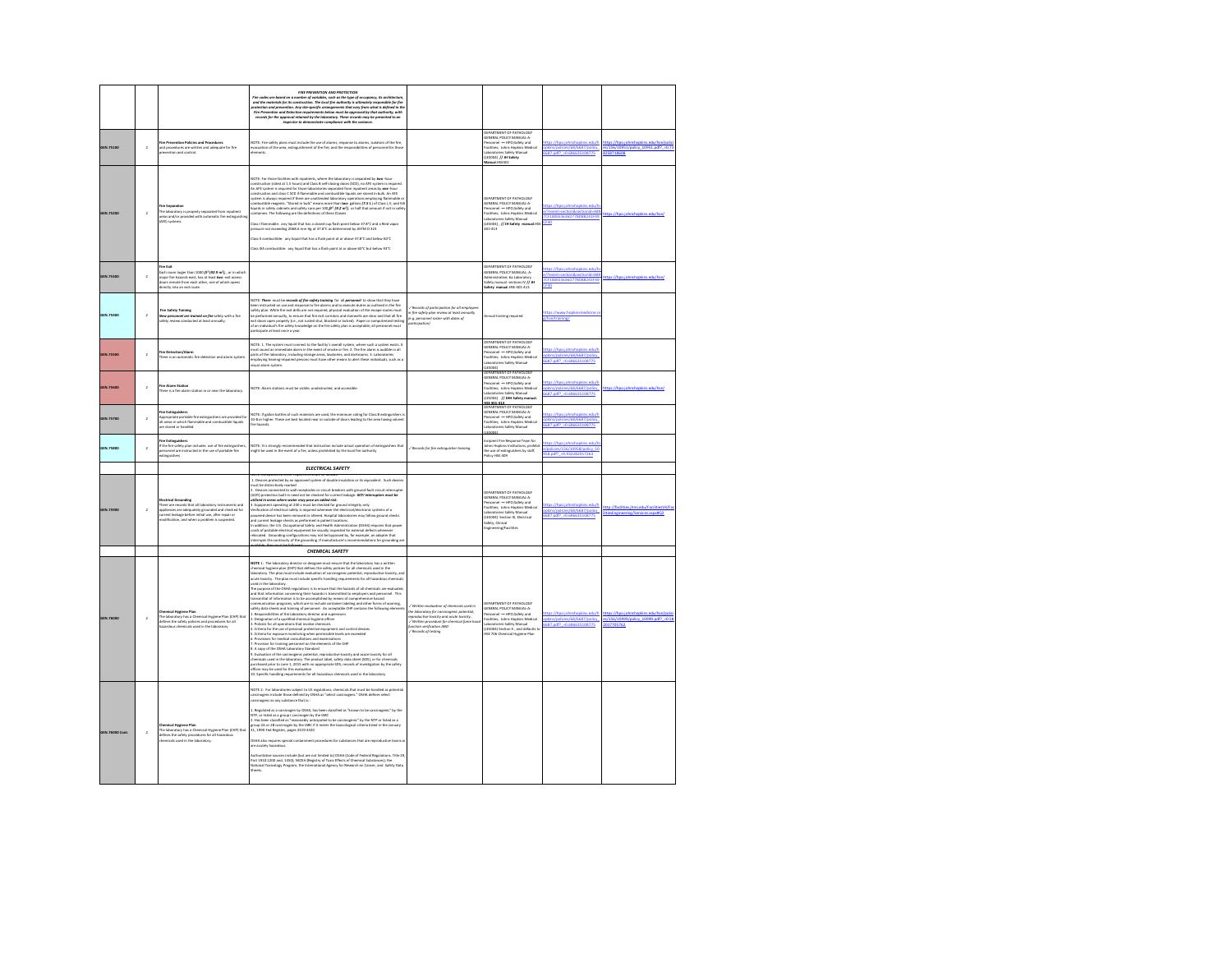| <b>GEN 76100</b> | $\overline{2}$ | <b>Chemical Safety Document Access</b><br>Personnel have access to all of the follow<br>documents.<br>1. Currents.<br>19 hr references that list the details of hazards and the<br>19 hr references that list the details of hazards and the<br>10. Chemical Hygiene Plan of the laboratory<br>8. Code of Federal Regulations, Title<br>end its appendices (laboratories subject to US<br>regulations only) | NOTE: It is acceptable for SDS information to be electronically available to personnel, rather<br>than in book format; there is no requirement for paper-based information. Indeed, electronic<br>manuals have the advantage of mor                                                                                                                                                                                                                                                                                                                                                                                                                                                                                                           |                                                                                                                                                                                                                                                | FRASTMENT OF RATHOLOGY<br>GENERAL POLICY MANUAL:<br>Laboratory Safety manual<br>section:X. GENERAL PRINCIPLES<br>FOR SAFE HANDUNG OF CHEMICA<br>AZARDS. // HSE Page to SDS<br>(MSDS) lin                                       | phins/policies/68/6687/policy<br>687.pdf? -0.696635108775                                  | s/index.html                                   |
|------------------|----------------|-------------------------------------------------------------------------------------------------------------------------------------------------------------------------------------------------------------------------------------------------------------------------------------------------------------------------------------------------------------------------------------------------------------|-----------------------------------------------------------------------------------------------------------------------------------------------------------------------------------------------------------------------------------------------------------------------------------------------------------------------------------------------------------------------------------------------------------------------------------------------------------------------------------------------------------------------------------------------------------------------------------------------------------------------------------------------------------------------------------------------------------------------------------------------|------------------------------------------------------------------------------------------------------------------------------------------------------------------------------------------------------------------------------------------------|--------------------------------------------------------------------------------------------------------------------------------------------------------------------------------------------------------------------------------|--------------------------------------------------------------------------------------------|------------------------------------------------|
| GEN.76200        | $\overline{2}$ | mary Labels<br>.<br>Precautionary labels are present on the containers of al<br>hazardous chemicals,  indicating type of hazard and<br>what to do if accidental contact occurs.                                                                                                                                                                                                                             | NOTE: The laboratory may use signs, placards process sheets, batch tickets, operating procedure<br>or other such written materials in lieu of affixing labels to individual stationary process<br>containers, as long as the altern<br>verys une<br>elson otherwise required to be on a label. The written materials shall be readily acce<br>ensonnel in their work area throughout each work shift. It is not required to label p<br>ens into which hazardous chemicals are<br>are<br>anothed only for the immediate use of the individual who performs the transfer. Ensing labels<br>containing inmediately franchised with final containers of orders of the<br>containing inmediately marked with the required in                       |                                                                                                                                                                                                                                                | emical Labeling Policy LESODS                                                                                                                                                                                                  | ikins/policies/68/9303/polici<br>303.pdf? = 0.870036781011                                 |                                                |
| GEN.76300        | $\overline{a}$ | PE And Hazarosus materiais<br>tersonnel use the proper personal protective devices<br>ehen handling corrosive, flammable,<br>iohazardous, and carcinogeric substances.                                                                                                                                                                                                                                      | NOTE: Such devices may include gloves of appropriate composition, aprons, and eye prote<br>Shoes or shoe covers must protect the entire foot in areas where splashing is expected.                                                                                                                                                                                                                                                                                                                                                                                                                                                                                                                                                            |                                                                                                                                                                                                                                                | <b>DEPARTMENT OF PATHOLOGY</b><br>SENERAL POLICY MANUAL A-<br>SENERAL PULICT MANUHL-A-<br>Versonnel ---- HPO;Safety and<br>Vacilities; Johns Hopkins Medical<br>LESOD4) /HRD03 Appearance and<br>LESOD4) /HRD03 Appearance and | plons/policies/68/6687/policy<br>687.pdf? = 0.696635108775                                 | icy 6626<br><u>{cies/68/6626</u><br>6005865973 |
| GEN.76400        | $\bar{2}$      | <b>Chemical Hazard Emergencies</b><br>Commise meanw commigneses<br>Explicit instructions are posted, and appropriate<br>supplies available, for the emergency<br>treatment of chemical splits wherever<br>control of chemical splits wherever<br>major chemical bazards exist.                                                                                                                              | NOTE: Spill kits must be handkid in accordance with monufecturer's instructions. If no<br>expiration date is assigned, the spill kit must indicate the date it was put into service and the<br>expirati<br>laboratory director must periodically assess its usability.                                                                                                                                                                                                                                                                                                                                                                                                                                                                        |                                                                                                                                                                                                                                                | <b>CEPARTMENT OF PATHOLOGY</b><br>LEPPRIMENT UP PAINUALIA<br>GENERAL POLICY MANUAL-A-<br>Parsonnel — HPO;Safety and<br>Facilities; Johns Hopkins Medical<br>Laboratories Safety Manual<br>(LES004)                             | pkins/policies/68/6687/policy<br>5687.pdf? = 0.696635108775                                |                                                |
| GEN.76500        | $\,$ 2 $\,$    | upplies of flat<br>easonable for<br>ies of flammable and combustible liquids are<br>nable for the laboratory's needs, and are prop<br>.<br>nati<br>tored                                                                                                                                                                                                                                                    | NOTE: 1. In each laboratory area, up to one gallen $[37.11]$ of Class 1.1 and IIA liquids may be described on the execution Collectors. Up to the gallent pole and subject to the section of the control of the control of th<br>nat and 20<br>2. Safety<br>.<br>Jans should be used for bulk storage of flammable and combustible liquid (National Fire<br>Protection Association classes I and II). Metal or DOT-approved plastic containers provid<br>rviews our conserver chansen i arm ps. Western cruci - approvemp punist containeir provide ain<br>thermediate level of hazard containment between glass and safety cars. One pint ( <b>B.41</b> ) of a<br>highly volution solvent such as                                            |                                                                                                                                                                                                                                                |                                                                                                                                                                                                                                |                                                                                            |                                                |
| GEN.76600        | $\mathbf{2}$   | .<br>//datile Solvent Ventilation<br>/torage areas and/or rooms where volatile solvents are<br>sed are adequately ventilated.                                                                                                                                                                                                                                                                               | NOTE: Areas where flammable liquids are used must be ventilated for protection of personnel, as<br>no cu means weren transmission. Areas where filamenable liquids are stoned should be vertilated primarised<br>well as fire prevention. Areas where filamenable liquids are stoned should be vertilated primari<br>Spritem must be<br>suld be ventilated primarily                                                                                                                                                                                                                                                                                                                                                                          |                                                                                                                                                                                                                                                |                                                                                                                                                                                                                                |                                                                                            |                                                |
| GEN.76700        | $\overline{a}$ | Acid/Base Storage<br>Supplies of concentrated acids and bases are stored<br>safely.                                                                                                                                                                                                                                                                                                                         | NOTIC:<br>1. Storage must be below eye level. Storage near the floor is recommended.<br>2. Storage introduce and season wast not be toned under with where contamination by moisture may<br>chemic integrate containers of acids and ba                                                                                                                                                                                                                                                                                                                                                                                                                                                                                                       |                                                                                                                                                                                                                                                |                                                                                                                                                                                                                                |                                                                                            |                                                |
| GEN.76720        | $\overline{a}$ | comunicative and Ayama Savery<br>formaldehyde and sylene vapor concentrations are<br>monitored at the required intervals, and are maintain<br>selow all of the following maxima expressed as parts<br>permillion, in all areas of the labo<br>ne are used. (see tab. labeled:<br>sistatuate nr vole<br>FORMALDEHYDE and XYLENE)                                                                             | NOTE: Formal<br>delingées and spires upper conservations must be monitored in all resume<br>than many conservations of the conservation of the conservation of the<br>spire of the conservation of the conservation of the conservatio                                                                                                                                                                                                                                                                                                                                                                                                                                                                                                        | .<br>Avitten policy for formalin and xylene<br>liscontinuation<br>liscontinuation<br>iscommuation<br>{ manitaring and criteria for resu<br>nanitaring AND<br>dicoted AND<br>/ Records of corrective action when<br>sposure limits are exceeded | FRASTMENT OF RATHOLOGY<br>DEPAkintenti UT reunasau.<br>GENERAL POLICY MANUAL-A-<br>Personnel -== HPO;Safety and<br>Facilities; Johns Hopkins Medical<br>lacilities; Johns Hopkins M<br>Jaboratories Safety Manual<br>(ACCES)   | tec://hon.inhode<br>plons/policies/68/6687/policy<br>587.pdf? -0.696635108775              |                                                |
| GEN.76720 R      |                | .<br>Formaldehyde and Xylene Safety                                                                                                                                                                                                                                                                                                                                                                         | if exposure levels are at or above the action level or STEL, the laboratory must institute may be expected to the control of the state of the state of the state of the state of the state of the state of the state of the s<br>cludes:<br>Repeat monitoring of the personnel at least every six months if the results are at or above the<br>Repeat<br>onitoring of the personnel at least once a year under worst conditions if the last monitoring<br>sults are at or above the STEL<br>.<br>Neriodic monitoring of personnel may be discordinued if results from two consecutive sampling<br>seriods taken at least seven days apart show that personnel exposure is below the action level<br>and the STEL.<br>Xylene must be monitored |                                                                                                                                                                                                                                                |                                                                                                                                                                                                                                |                                                                                            |                                                |
|                  |                |                                                                                                                                                                                                                                                                                                                                                                                                             | <b>COMPRESSED GASES</b>                                                                                                                                                                                                                                                                                                                                                                                                                                                                                                                                                                                                                                                                                                                       |                                                                                                                                                                                                                                                |                                                                                                                                                                                                                                |                                                                                            |                                                |
| GEN.76800        | $\,2\,$        | <b>Sas Cylinder Storage</b><br>Compressed gas cylinders are secured to prevent<br>accidental falling and damage to the valve or regulator                                                                                                                                                                                                                                                                   |                                                                                                                                                                                                                                                                                                                                                                                                                                                                                                                                                                                                                                                                                                                                               |                                                                                                                                                                                                                                                | alth Safety and Enviro<br>tanual Safety Policy: <i>Compress</i><br>los Cylinders (HSEO18)                                                                                                                                      | stos://hpo.johnshopkins.edu/l<br>es/156/10916/c<br>$\sqrt{10}$<br>916.pdf? +0.660474628708 |                                                |
| GEN.76900        | $\,2\,$        | nmable Gas Cylinder<br>-<br>llammable gas cylinders, if inside a health care facility<br>ire stored properly.                                                                                                                                                                                                                                                                                               | NOTE: Proper storage practices include:<br>1 Storage in a separate, vertilated room or enclosure,<br>2 Cylinders are positioned well away from open flame or other heat sources, not in corridors and<br>not within enhaust canopies.                                                                                                                                                                                                                                                                                                                                                                                                                                                                                                         |                                                                                                                                                                                                                                                |                                                                                                                                                                                                                                |                                                                                            |                                                |
|                  |                |                                                                                                                                                                                                                                                                                                                                                                                                             | <b>RADIATION SAFETY</b>                                                                                                                                                                                                                                                                                                                                                                                                                                                                                                                                                                                                                                                                                                                       |                                                                                                                                                                                                                                                |                                                                                                                                                                                                                                |                                                                                            |                                                |
| GEN.77100        | $\overline{2}$ | Radioactive Material Handling - Specimens<br>There are specific policies and procedures for the safe<br>handling of speci <del>mens</del> that may contain<br>radioactive material (e.g. sentinel lymph nodes, breast<br>biopsies, prostate "seeds",                                                                                                                                                        | NOTE: These policies and procedures should be developed in conjunction with the institutional<br>radiation salety officer, and must comply with any state regulations for the sale hunding of<br>specifierent containing radionactib<br>.<br>NOTE TO INSPECTOR: The following requirement applies to laboratories that do not perform anatomic pathology or-site, and for whom the Anatomic Pathology checklist is not used.                                                                                                                                                                                                                                                                                                                  |                                                                                                                                                                                                                                                | DEPARTMENT OF PATHOLOGY<br>GENERAL POLICY MANUAL-A-<br>Personnel ---- HPO;Safety and<br>Facilities; Johns Hopkins Medical<br>Laboratories Safety Manual<br>Finney                                                              | 25/68/6687/ps                                                                              |                                                |
|                  |                |                                                                                                                                                                                                                                                                                                                                                                                                             |                                                                                                                                                                                                                                                                                                                                                                                                                                                                                                                                                                                                                                                                                                                                               |                                                                                                                                                                                                                                                |                                                                                                                                                                                                                                |                                                                                            |                                                |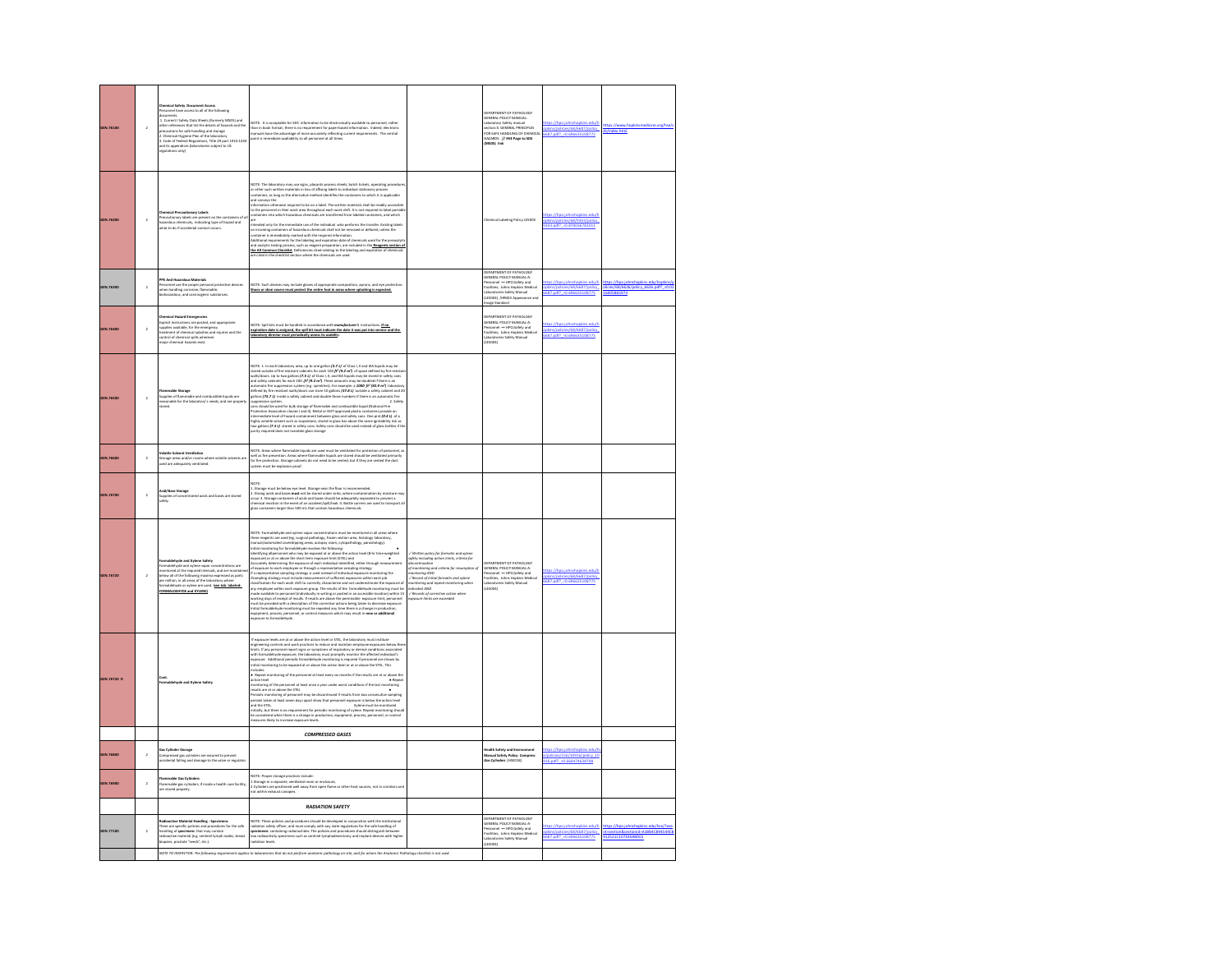| GEN.77110 | $\,$ 2 $\,$             | Radiation Safety Manual<br>There is an up-to-date radiation safety manual that<br>includes sections on decontamination and radioacti<br>waste.                                                                                                                                                   | NOTE: A radiation safety manual providing procedures for the safe handling of radiation<br>substances in both routine and emergency situations is required by the Nuclear Regulatory<br>Commission (NRC), Requirements for laborator                                                                                                                                                                                                                                                                                                                                                                                                                                                                                                                                                                                                                                                                                                                                                                                  |                                                                                                                                                                    | DEPARTMENT OF PATHOLOGY<br>GENERAL POLICY MANUAL-A-<br>Personnel ---- HPO;Safety and<br>Facilities; Johns Hopkins Medical<br>Laboratories Safety Manual                                                                                                                                                      | ttps://hpo.johnshopkins.edu/h<br><b>IERIEERTI</b><br>687.pdf? - 0.696635108775             | https://hpo.johnshopkins.edu/hse/?eve<br>12521C107E40A8DES                                      |
|-----------|-------------------------|--------------------------------------------------------------------------------------------------------------------------------------------------------------------------------------------------------------------------------------------------------------------------------------------------|-----------------------------------------------------------------------------------------------------------------------------------------------------------------------------------------------------------------------------------------------------------------------------------------------------------------------------------------------------------------------------------------------------------------------------------------------------------------------------------------------------------------------------------------------------------------------------------------------------------------------------------------------------------------------------------------------------------------------------------------------------------------------------------------------------------------------------------------------------------------------------------------------------------------------------------------------------------------------------------------------------------------------|--------------------------------------------------------------------------------------------------------------------------------------------------------------------|--------------------------------------------------------------------------------------------------------------------------------------------------------------------------------------------------------------------------------------------------------------------------------------------------------------|--------------------------------------------------------------------------------------------|-------------------------------------------------------------------------------------------------|
| GEN.77115 | $\overline{2}$          | and sinks are deconta<br>nated each day<br>if use, and the effectiveness tested at least mont                                                                                                                                                                                                    | NOTE: If the laboratory uses only lodine-125 either a wipe test or a portable scintillation probe<br>:an be used.                                                                                                                                                                                                                                                                                                                                                                                                                                                                                                                                                                                                                                                                                                                                                                                                                                                                                                     | .<br>Aecords of daily workbench/sink<br>Ierontomination AND<br>Records of manthly effectiveness tests                                                              | Laboratons<br>A REAMAN OF PATHOLOGY<br>DEPARTMENT OF PATHOLOGY<br>GENERAL POLICY MANUAL-A-<br>Personnel ---- HPO;Safety and<br>Facilities; Johns Hopkins Med<br>Laboratories Safety Manual                                                                                                                   | sc://hoo.inhoshookins.edu/l<br>pláns/policies/68/6687/policy<br>687.pdf? = 0.696635108775  | ttps:/ <u>/hpo.johnshopkins.edu/hse/</u> ?eve<br>t-section&sectionid-A18<br>12521C107E40A8DES   |
| GEN.77120 | $\overline{a}$          | Radionuclides Handling<br>There are written policies regarding authorization or<br>restriction of personnel handling radionuclides.                                                                                                                                                              | NOTE: These policies should be incorporated into the department's radiation safety manual                                                                                                                                                                                                                                                                                                                                                                                                                                                                                                                                                                                                                                                                                                                                                                                                                                                                                                                             |                                                                                                                                                                    | Finnal<br><b>CEPARTMENT OF PATHOLOGY</b><br>GENERAL POLICY MANUAL-A<br>ersonnel<br>- HPO;Safety and<br>Facilities; Johns Hopkins Medical<br>Laboratories Safety Manual                                                                                                                                       | okins.edu/l<br>pkins/policies/68/6687/policy<br>87.pdf? = 0.696635108775                   | t-section&sectionid-A18B4C894544Cl<br>2521C107E40A8DES                                          |
| GEN.77125 | $\overline{a}$          | clide Leak<br>.<br>here are written procedures for notification if a<br>amaged or leaking radionuclide shipment is recei                                                                                                                                                                         | .<br>OTE: Procedures must include inspection, monitoring of shipments, and instructions for<br>stification, if leakage or damage is noted in a radionuclide shipment.<br>OTE: Proces                                                                                                                                                                                                                                                                                                                                                                                                                                                                                                                                                                                                                                                                                                                                                                                                                                  | / Records of inspections and notifications                                                                                                                         | LES004)<br>DEPARTMENT OF PATHOLOGY<br>GENERAL POLICY MANUAL-A<br>Personnel -- HPO;Safety and<br>Facilities; Johns Hopkins Medica<br>Laboratories Safety Manual                                                                                                                                               | ps://hpo.johnshopkins.edu/<br>pkins/policies/68/6687/policy<br>687.pdf? =0.696635108775    | tps://hpo.johnshopkins.edu/hse/?eve<br>-section&sectionid-A18B4C89-<br>912521C107E40A8DES       |
| GEN.77130 | $\,2\,$                 | tadionuclide Storage<br>tadionuclide storage and decay areas are properly<br>hielded, if required for specific isotopic materials                                                                                                                                                                | .<br>NOTE: Radionuclide storage and decay areas must be properly shielded, if required for specific<br>sotopic materials, to avoid excessive exposure to personnel and interference with counting<br>rocedures.                                                                                                                                                                                                                                                                                                                                                                                                                                                                                                                                                                                                                                                                                                                                                                                                       | ./ Written procedure defining shielding<br>vauirements for radionuclide storage an<br>fecay areas                                                                  | LES004)<br>PEPARTMENT OF PATHOLOG<br><b>SENERAL POLICY MANUAL-A</b><br>ersonnel -- HPO:Safety and<br>lacilities; Johns Hopkins Medical<br>aboratories Safety Manual                                                                                                                                          | tps://hpo.johnshopkins.edu/h<br>pláns/policies/68/6687/policy<br>687.pdf? = 0.696635108775 | ttps://hpo.johnshopkins.edu/hse/?evi<br>t-section&sectionid-A18B4)<br>12521C107E40A8DES         |
| GEN.77135 | $\overline{2}$          | <mark>tadiation Surveys</mark><br>'here are regular radiation area surveys and wipe tests,<br>ith records maintained.                                                                                                                                                                            | .<br>NOTE: Routine radiation surveys and wipe tests to determine exposure rates and detect<br>contamination must be performed and recorded at defined frequency.                                                                                                                                                                                                                                                                                                                                                                                                                                                                                                                                                                                                                                                                                                                                                                                                                                                      | ,<br>Written procedure defining frequen<br>adiation survey and wipe tests to det<br>aposure rates and detect contamination                                         | <b>LESDOA)</b><br>DEPARTMENT OF PATHOLOG<br>SENERAL POLICY MANUA<br>ersonnel -- HPO:Safety and<br>lacilities; Johns Hopkins Me<br>Jaboratories Safety Manual<br>FS0041                                                                                                                                       | tos://hoo.johnshookins.edu/l<br>plans/policies/68/6687/policy<br>687.pdf? -0.696635108775  | ttas://hoo.johnshookins.edu/hse/?eve<br>LA18R40<br>t+section&sectionid+A<br>12521C107E40A8DES   |
| GEN.77140 | $\,$                    | <b>Ludioactive Material Sizn</b><br>sussex of recents where radioactive materials are being<br>reas or rooms where radioactive materials are being<br>adioactive materials.                                                                                                                      | NOTE: For US laboratories, all areas or rooms where radioactive materials are being used or<br>Acred must be posted to indicate the presence of radioactive materials, consistent with 10CFR2C<br><b>Logendix C.</b>                                                                                                                                                                                                                                                                                                                                                                                                                                                                                                                                                                                                                                                                                                                                                                                                  |                                                                                                                                                                    | .<br>DEPARTMENT OF PATHOLOGY<br>GENERAL POLICY MANUAL-A-<br>.<br>Netsonnel -- HPO:Safety and<br>lacilities; Johns Hopkins Medical<br>aboratories Safety Manual                                                                                                                                               | as://hoo.johnshookins.edu/t<br>Nins/nelicips/68/6687/nelicu<br>687.pdf? = 0.696635108775   | ttos://hoo.johnshookins.edu/hse/?ev<br>t-section&sectionid-A18B4C894<br>12521C107E40A8DE5       |
| GEN.77145 | $\overline{a}$          | Radionuclide Training<br>Personnel receive training in decontamination routine<br>and in the safe handling and proper disposal of<br>adionuclides (wastes, syringes, needles, and sponges)<br>rith records rendmed<br>ith records retained.                                                      |                                                                                                                                                                                                                                                                                                                                                                                                                                                                                                                                                                                                                                                                                                                                                                                                                                                                                                                                                                                                                       | / Records of radionuclide training in<br>onnel file                                                                                                                | <b>(LESODA)</b><br>DEPARTMENT OF PATHOLOGY<br>acilities: Johns Hookins Medica<br>aboratories Safety Manual<br>Esphan                                                                                                                                                                                         | tps://hpo.johnshopkins.edu/h<br>/policies/68/6687/policy<br>587.pdf? -0.696635108775       | ttps://hpo.johnshopkins.edu/hse/?ev<br>scortinn@cortinnideA18RAC                                |
| GEN.77150 | $\overline{a}$          | elinartius Waste<br>uanoacove waxor<br>tadioactive waxte is stored separately, under required<br>onditions, and appropriately<br>liscarded, with records <b>retwined</b> .                                                                                                                       | NOTE: Records of the radioactive trash disposal must be <b>retoined</b> . For US laboratories, NRC<br>regulations specify that separate areas be established for the receipt of radioactive waste and<br>that these areas be properly she                                                                                                                                                                                                                                                                                                                                                                                                                                                                                                                                                                                                                                                                                                                                                                             | :<br>Viritten procedure defining criteri<br>voder storage and disposal of radio<br>voste                                                                           | n Ponnat<br>DEPARTMENT OF PATHOLOGY<br>GENERAL POLICY MANUAL-A-<br>Parsonnel ---- HPO;Safety and<br>Facilibies; Johns Hopkins Medical<br>Laboratories Safety Manual<br>(ACCES)                                                                                                                               | //hpo.johnshopkins.edu/t<br>pkins/policies/68/6687/policy<br>87.pdf? = 0.696635108775      | ttps://hpo.johnshopkins.edu/hse/?eve<br>t=section&sectionid=A18B4C894544Cl<br>12521C107E40A8DE5 |
| GEN.77155 | $\overline{a}$          | afety Committee Representation<br>here are records indicating that a laboratory<br>opresentative is a member of and/or<br>ttends institutional radiation safety committee<br>ttends institutional radiation safety committee<br>eetings regularly.                                               | .<br>NOTE: Independent laboratories must have a radiation safety officer who fulfills the functi<br>in institutional radiation safety committee<br>a secondores in<br>diation safety cor                                                                                                                                                                                                                                                                                                                                                                                                                                                                                                                                                                                                                                                                                                                                                                                                                              | ://Records of laboratory porticipation in<br>institutional Sofety Committee meeting<br>sarticipationin other appropriate group<br>responsible for radiation safety | (LESDOA)<br>DÉPARTMÉNT OF PATHOLOGY<br>GÉRÉRAL POLICY MANUAL-A-<br>Pariornal ---- HPO;Sáfety and<br>Facilities; Johns Hopkins Medica<br>Laboratories Safety Manual                                                                                                                                           | tps://hpo.johnshopkins.edu/t<br>pkins/policies/68/6687/policy<br>687.odf? - 0.696635108775 | ttps://hpo.johnshopkins.edu/hse/?eve<br>t=section&sectionid=A18B4C894<br>012521C107E40A8DES     |
|           |                         |                                                                                                                                                                                                                                                                                                  | <b>ENVIRONMENTAL SAFETY</b>                                                                                                                                                                                                                                                                                                                                                                                                                                                                                                                                                                                                                                                                                                                                                                                                                                                                                                                                                                                           |                                                                                                                                                                    |                                                                                                                                                                                                                                                                                                              |                                                                                            |                                                                                                 |
| GEN.77200 | $\overline{a}$          | <b>Ergenomics</b><br>There is a written ergenomics program to prevent<br>musculoskeletal disorders (MSDs) in the workplace<br>through prevention and engineering controls.                                                                                                                       | VOTE: The program may include training of personnel about risk factors, identifying physical<br>voek activities or conditions of the job commonly associated with work-related MSDs, and<br>ecommendations for eliminating MSD hazards. Laboratory activity, workplace and equipment<br>(e.g.<br>.<br>:hairs, laboratory workstations, computer keyboards, and displays) should be designed to reduc<br>he risks of ergonomic distress disorders and accidents                                                                                                                                                                                                                                                                                                                                                                                                                                                                                                                                                        | ./ Records of ergonomic evoluation including<br>recommendations for eliminating MSD<br>isserds and appropriate corrective action<br>issed on assessment findings   | fealth Safety and Environment<br>Manual Safety Policy: Ergonomics<br>HSE040)                                                                                                                                                                                                                                 | /policies/156/19326/policy_19<br>26.pdf? +0.0415606408534                                  | s/156/19326/policy_19326.pdf?_+0.t<br>9488566014                                                |
| GEN.77300 | $\overline{\mathbf{2}}$ | <b>Excessive Noise</b><br>The laboratory has a policy to protect personnel from<br>ccessive noise levels.                                                                                                                                                                                        | .<br>NOTE: The laboratory should provide protection against the effects of noise exposure when sour<br>laboratory should monitor noise exposure if there is an indication that excessive noise levels are<br>laboratory should monitor<br>present (for example, when noise levels exceed 85 decibels, people have to shout to be heard)                                                                                                                                                                                                                                                                                                                                                                                                                                                                                                                                                                                                                                                                               |                                                                                                                                                                    | ohns Hopkins Guidance<br>Documents- Exposure to Excessive<br>Noise HSEGD04                                                                                                                                                                                                                                   | ps://hpo.johnshopkins.edu/<br>v/policies/156/11030/policy 11<br>30.pdf? +0.934024297373    | es/156/11030/policy_11030.pdf? +0.65<br>1188079278                                              |
| GEN.77400 | $\overline{\mathbf{2}}$ | nergency Eyewash<br>The laboratory has adequate plumbed or self-contain<br>.<br>nergency eyewash facilities in every area where there<br>posure to the eye from corrosive chemicals, as<br><b>lefined by the laboratory's chemical hygiene plan, may</b><br>cour. Testing records are retained . | NOTE The chemical hygiene plan must include provisions for the safe handling of all chemicals<br>used in the laboratory. Chemicals with comosive properties (refer to the safety data sheet) that<br>may potentially be exposed to the eye must be handled in a work area with appropriate eyew<br><br>facilities. A risk-based approach may be used to determine appropriate eyewash facility<br>placement.       immediate and prolonged (15 minutes) flushing is generally necessary for<br>corrosive/alkali agents. If the water i<br>the eyewash facilities must meet to not as an expressione ecosystement, it may ass to to<br>The eyewash facilities must meet the following criteria:<br>L. No greater than 10 seconds travel distance from areas in the laboratory w<br>- Au grease case to second value under our measure our measure process measures and the Supply for location of eyewakh<br>L. Signage for location of eyewakh<br>T. Signafia is temperature (Note temperature should be between 5 fr |                                                                                                                                                                    | DEPARTMENT OF PATHOLOGY<br>GENERAL POLICY MANUAL-A<br>Personnel -- HPO:Safety and<br>.<br>Facilities; Johns Hopkins Medical<br>Laboratories Safety Manual<br>LawsonvONES SIRELY Matrial<br>(LESODA) /// IN safety manual<br>Emergency Equipment: Eye Wash,<br>Drenching Hose and Shower<br>Equipment HSE 037 | ps://hpo.johnshopkins.edu/h<br>pkins/policies/68/6687/policy<br>687.pdf? +0.696635108775   | s/156/10941/policy_10941.pdf? +0.6<br>984389017                                                 |
|           | $\overline{2}$          | ergency Eyewash c                                                                                                                                                                                                                                                                                | 6. Self-contained units are visually examined weekly<br>apable of delivering 1.5 L per minute for 15 minutes<br>$\overline{\phantom{a}}$<br>-<br>Flow is provided to both eyes simultaneously<br>Nozzles or covers to protect from airborne contaminants<br>10.<br>Hands-free flow once activated<br>11. Plumbed systems are protected from unauthorized shut off<br>For self-<br>orrosive chemicals.                                                                                                                                                                                                                                                                                                                                                                                                                                                                                                                                                                                                                 |                                                                                                                                                                    |                                                                                                                                                                                                                                                                                                              |                                                                                            |                                                                                                 |
|           |                         |                                                                                                                                                                                                                                                                                                  | <b>OTHER HAZARDS</b>                                                                                                                                                                                                                                                                                                                                                                                                                                                                                                                                                                                                                                                                                                                                                                                                                                                                                                                                                                                                  |                                                                                                                                                                    |                                                                                                                                                                                                                                                                                                              |                                                                                            |                                                                                                 |
| GEN.77500 | $\overline{a}$          | itrogen and <i>Dry loe</i><br>» policies, procedures, and practices are in<br>• the use of liquid nitrogen <b>(LN2) and dry ice</b>                                                                                                                                                              | 1971 : Procédio de la calció habitat (el tap) division en polo por la calció de la calció de la calció de la c<br>Un la massimo que el diparticipa (en un la calció de la calció de la calció de la calció de la calció de la c<br>                                                                                                                                                                                                                                                                                                                                                                                                                                                                                                                                                                                                                                                                                                                                                                                   |                                                                                                                                                                    | THE JOHNS HOPKINS UNIVERSITY /<br>THE JOHNS HOPKINS HOSPITAL<br>(HSE)<br>ORYOGENIC LIQUIDS AND DRY ICE                                                                                                                                                                                                       | ps://hpo.johnshopkins.ed<br>v/policies/156/10937/policy_10<br>937.pdf? =0.78101958514      |                                                                                                 |
| GEN.77550 | $\bar{2}$               | <b>Eiquid NitrogenSofety</b><br>The liaboratory has identified areas where liquid<br>vitrogen (LN2) is used, and/or stored, and there<br>uppropriately mounted oxygen sensors with a lo<br>vigen alarm in all areas where there is an agdr<br>lisk                                               | <b>AOTE</b> . At cours temperature liquid strongen is converted to stronger gas, at an experience ratio of the state of the state of the state of the state of the state of the state of the state of the state of the state of the                                                                                                                                                                                                                                                                                                                                                                                                                                                                                                                                                                                                                                                                                                                                                                                   |                                                                                                                                                                    | THE JOHNS HOPKINS UNIVERSITY /<br>THE JOHNS HOPKINS HOSPITAL<br>ONYOGENIC LIQUIDS AND DRY ICE                                                                                                                                                                                                                | clicies/156/10937/policy 1                                                                 |                                                                                                 |
| COM       | $\bar{2}$               | <b>Liquid Nitrogen Safety</b>                                                                                                                                                                                                                                                                    | Use of small volumes of LN2 (eg, s1 liter) by trained personnel in well ventilated areas may not<br>equire oxygen sensors. The as<br>ssment and the determination that these areas do not require<br>likely occur. A low oxygen alarm must be installed along with the oxygen sensor to alert persons<br>in the area of a hazardous condition. Oxygen monitoring devices need to be maintained and<br>calibrated following manufacturer instructions. Device display/readout should be visually chec<br>following a defined schedule to ensur                                                                                                                                                                                                                                                                                                                                                                                                                                                                         |                                                                                                                                                                    |                                                                                                                                                                                                                                                                                                              |                                                                                            |                                                                                                 |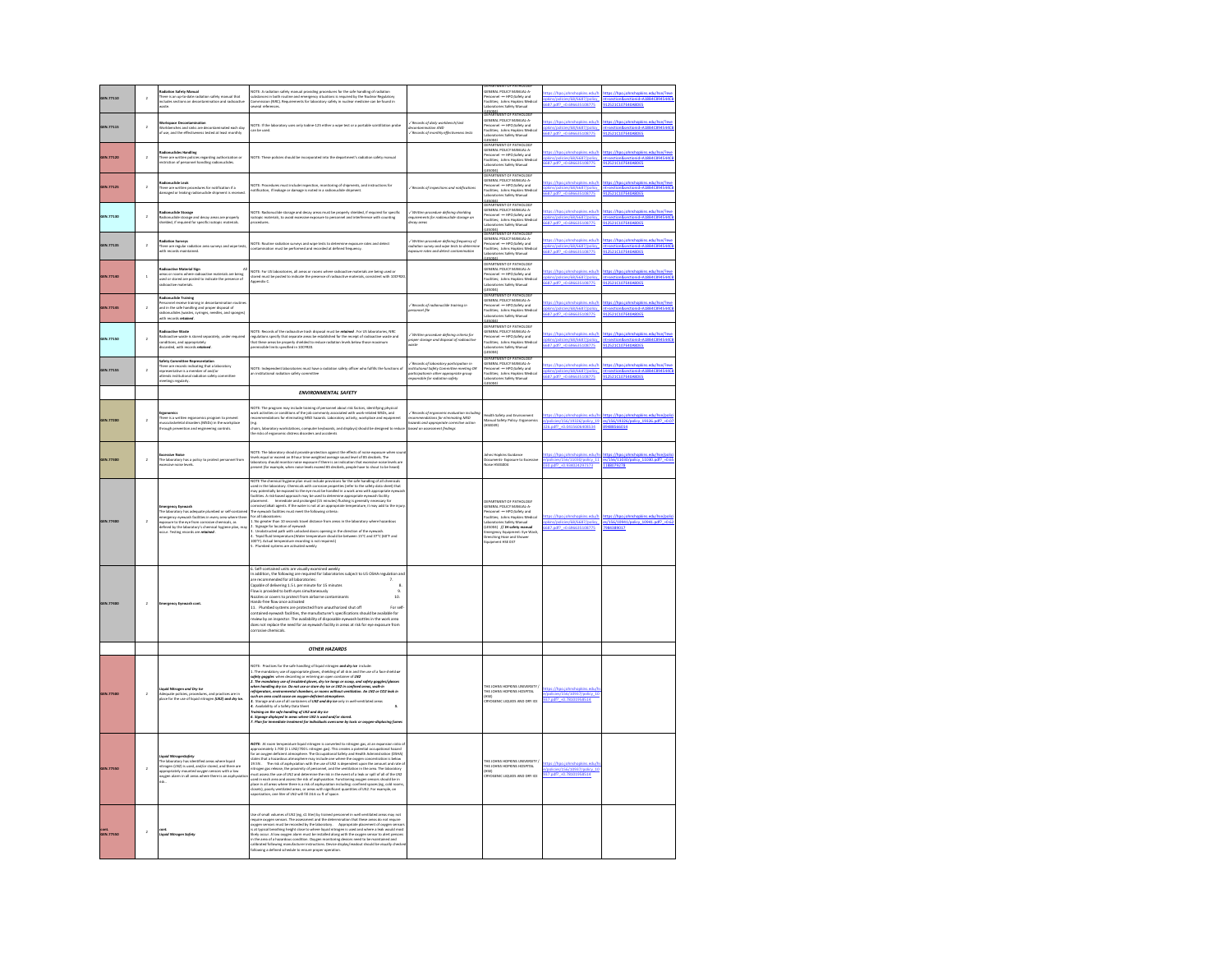| GEN.77575 | $\lambda$      | Evecuation /Clean -up Plan- Biorepository Only The<br>biorepository has a plan for evacuation and clean-up in<br>the event of an LN2 or liquid CO2 spill from a bulk<br>source                                                                                                                                                                                                                            |                                                                                                                                                                                                                                                                                                                                                                                                                                                                                                                                                                                                                                                                                                                                                                                                                                                                                                                                                                                                                                                                                                                                                                                   |                                                                                                                                            | THE IOHN'S HODGINS UNIVERSITY.<br>THE JOHNS HOPKINS HOSPITAL<br><b>ONYOGENIC LIQUIDS</b><br>(HSE)<br>AND DRY ICE                                                                                  | ttps://hpo.johnshopkins.edu/h<br>/policies/156/10937/policy 10<br>137 n/f2 +0.78101958514   |                                                                                          |
|-----------|----------------|-----------------------------------------------------------------------------------------------------------------------------------------------------------------------------------------------------------------------------------------------------------------------------------------------------------------------------------------------------------------------------------------------------------|-----------------------------------------------------------------------------------------------------------------------------------------------------------------------------------------------------------------------------------------------------------------------------------------------------------------------------------------------------------------------------------------------------------------------------------------------------------------------------------------------------------------------------------------------------------------------------------------------------------------------------------------------------------------------------------------------------------------------------------------------------------------------------------------------------------------------------------------------------------------------------------------------------------------------------------------------------------------------------------------------------------------------------------------------------------------------------------------------------------------------------------------------------------------------------------|--------------------------------------------------------------------------------------------------------------------------------------------|---------------------------------------------------------------------------------------------------------------------------------------------------------------------------------------------------|---------------------------------------------------------------------------------------------|------------------------------------------------------------------------------------------|
| GEN.77600 | $\lambda$      | UV Light Exposure<br>There are written policies and procedures to prevent or<br>reduce ultraviolet light exposure from instrument<br><b>Chevrolet</b>                                                                                                                                                                                                                                                     | NOTE: UV light may cause corneal or skin burns from direct or deflected light sources. Wherever<br>UV light sources are used, suitable and adequate personal protective equipment must be<br>provided, and appropriate approved signage displayed. Laboratories may obtain information on<br>safety from manufacturers of devices that emit UV light.<br>A suggested sign for display is: Warning: This device produces potentially harmful ultraviolet (UV)<br>light. Protect eyes and skin from exposure                                                                                                                                                                                                                                                                                                                                                                                                                                                                                                                                                                                                                                                                        | / Worning signage on source equipment<br>AND<br>Suitable PPE available, as required                                                        | DERASTMENT OF PATHOLOGY<br>GENERAL POLICY MANUAL-A-<br>Personnel -- HPO:Safety and<br>Facilities: Johns Hookins Medical<br>Laboratories Safety Manual<br>(LESDO4) JHH Safety policy               | ttps://hpo.johnshopkins.edu/h<br>nkins/nelicips/68/6687/nelicy<br>687.pdf? +0.696635108775  |                                                                                          |
| GEN.77700 | $\lambda$      | <b>Latex Allerey</b><br>The laboratory has a written program to protect<br>personnel and patients from allergic reactions from<br>exposures to natural rubber latex in gloves and other<br>products.                                                                                                                                                                                                      | NOTE: The latex program should address at least the following elements:<br>1. Selection of products and implementation of work practices that reduce the risk of allergic<br>eactions. If latex gloves are used, the employer should provide reduced protein, powder-free<br>lows to protect personnel from infectious materials<br>2. Provision of education programs and training materials about latex allergy<br>3. Evaluation of current prevention and control strategies for personnel whenever there is a<br>ew latex allergy diagnosis                                                                                                                                                                                                                                                                                                                                                                                                                                                                                                                                                                                                                                   | $\checkmark$ Records of personnel education/training<br>on latex allergies AND<br>/ Records of evoluation of the plan, when<br>oppropriate | DERASTMENT OF PATHOLOGY<br>GENERAL POLICY MANUAL-A-<br>Personnel -- HPO:Safety and<br>Facilities; Latex Allergy Policy and<br>Procedure for Laboratory Staff<br>(LESOD2)                          | tos://hpo.johnshopkins.edu/h<br>pkins/policies/68/4349/policy<br>349.pdf? = 0.278818908942  |                                                                                          |
|           |                |                                                                                                                                                                                                                                                                                                                                                                                                           | <b>WASTE DISPOSAL</b>                                                                                                                                                                                                                                                                                                                                                                                                                                                                                                                                                                                                                                                                                                                                                                                                                                                                                                                                                                                                                                                                                                                                                             |                                                                                                                                            |                                                                                                                                                                                                   |                                                                                             |                                                                                          |
| GEN.77800 | $\overline{2}$ | <b>Hazardous Chemical Waste Disposal</b><br>Written policies and procedures are adequate for<br>hazardous chemical waste disposal.                                                                                                                                                                                                                                                                        | NOTE: 1. The laboratory is responsible for all real or potential hazards of wastes at all stages of<br>disposal including transportation and final disposition. 2. The method for the disposal of all solid<br>and liquid wastes is in compliance with notional, federal, state for provincial), local laws and<br>regulations. (Whether or not laboratory management is responsible for waste disposal, the<br>laboratory should have documentation that the facility is in compliance with all applicable<br>regulations. Prevailing local, state and federal (EPA) regulations should be reviewed by the<br>laboratory director, safety officer or hospital engineer to ensure that the laboratory is in<br>compliance with regulations.)                                                                                                                                                                                                                                                                                                                                                                                                                                      | / Records of review of regulations for<br>compliance                                                                                       | DEPARTMENT OF PATHOLOGY<br><b>GENERAL DOLICY MANUAL AL</b><br>Personnel -- HPO:Safety and<br>Facilities: Johns Hookins Medical<br>Laboratories Safety Manual<br>(LESDD4) . records held at HSE703 | ttps://hpo.johnshopkins.edu/h<br>pkins/policies/68/6687/policy<br>687.odf? - 0.696635108775 | ttos://hpo.johnshookins.edu/hse/polic<br>s/156/10996/policy 10996.pdf? +0.8<br>250809154 |
| GEN.77825 | $\overline{2}$ | Hazardous Waste Registration and Regulations<br>Laboratories that experate hazardous wastes are<br>registered with the Environmental Protection Aeency<br>(EPA) and/or appropriate national, federal, state (or<br>provincial), and local governmental agencies, as<br>applicable, and comply with applicable regulations<br>based on the amount of wastes generated.                                     | NOTE: For laboratories subject to US regulations, requirements for registration and record<br>keeping yary based on the amounts of hazardous waste generated and by the state in which the<br>aboratory is located. Laboratories that are categorized as "very small quantity" generators do not<br>youire registration in most states. "Small quantity" generators and "large quantity" generators<br>are usually required to register with the EPA, even if the laboratory contracts with a service for<br>waste disposal, Information on defining hazardous wastes, waste generator categories, and<br>variations between states can be found at www.epa.gov. Links to hazardous waste programs and<br>specific state agencies can be found at https://www.epo.gov/hwgenerotors/links-hozordous-<br>weste-programs-and-us-state-environmental-gaencies<br>Laboratories that are part of a larger facility that generates hazardous waste may register with<br>the facility and maintain facility records.<br>Laboratories that are not subject to US regulations must follow applicable national, state or<br>provincial, and local laws and regulations for hazardous wastes. | - EPA registration, if applicable AND<br>/ Records of hazardous waste management.<br>if applicable                                         | Registration of Hazardous<br>Chemicals-HSE 704                                                                                                                                                    | ttps://hpo.johnshopkins.edu/h<br>/policies/156/10997/policy 10<br>97.pdf? +0.99845526877    |                                                                                          |
| GEN.77900 | $\lambda$      | <b>Bichazard Disposal Containers</b><br>All infectious wastes (e.g. glassware, blood collection<br>tubes, microbiologic and tissue specimens) and other<br>solid or liquid waste or refuse are discarded into<br>"biohazard"- labeled containers that do not leak and<br>have solid, tight-fitting covers that are applied<br>before transport from the laboratory work area for<br>storage and disposal. | NOTE: All infectious wastes must be incinerated or appropriately decontaminated before being<br>sent to a sanitary landfill. Stool and urine waste may be discarded into the sanitary sewerage<br>system.                                                                                                                                                                                                                                                                                                                                                                                                                                                                                                                                                                                                                                                                                                                                                                                                                                                                                                                                                                         |                                                                                                                                            | Laboratory waste disposal- HSE 805                                                                                                                                                                | ttps://hpo.johnshopkins.edu/h<br>Modicies/156/11005/policy 11<br>05.pdf? +0.129563601976    |                                                                                          |
| GEN.78000 | $\lambda$      | <b>Shares Disposal</b><br>Sterile syringes, needles, lancets, or other blood-letting<br>devices ("sharps") that are<br>capable of transmitting infection are used once only.<br>and all waste sharps are discarded in puncture-resistant<br>containers that are easily accessible, located in areas<br>where needles are commonly used, and properly<br>labeled to warn handlers of the potential hazard. | NOTE: Shearing or breaking of contaminated sharps is prohibited. Bending, recapping, or<br>emoving contaminated needles is prohibited as a general practice. Needles are expected to be<br>used and immediately discarded, un-recapped, into accessible sharps containers.                                                                                                                                                                                                                                                                                                                                                                                                                                                                                                                                                                                                                                                                                                                                                                                                                                                                                                        |                                                                                                                                            | Laboratory waste disposal- HSE 805                                                                                                                                                                |                                                                                             | ttps://hpo.johnshopkins.edu/hse/polic<br>/156/11005/policy 11005.pdf? +0.1-<br>546808367 |

 **Checklist Completed by: CQI Office Q/CQIaccred./CAPLabGenCklist tool.xlsx. Revised 07/2020**

|            |                                      | 2020 CHECKLIST EDITION CHANGES |  |
|------------|--------------------------------------|--------------------------------|--|
|            | New Checklist requirements           | <b>Fffactive</b><br>date       |  |
| GEN        | 20318                                | 6/4/2020                       |  |
| GEN        | 20430                                | 6/4/2020                       |  |
| <b>GEN</b> | 74050                                | 6/4/2020                       |  |
|            | <b>Revised Checklist Requirement</b> |                                |  |
| GEN        | 13806                                | 6/4/2020                       |  |
| GEN        | 20100                                | 6/4/2020                       |  |
| GEN        | 20208                                | 6/4/2020                       |  |
| GEN        | 20310                                | 6/4/2020                       |  |
| GEN        | 20316                                | 6/4/2020                       |  |
| GEN        | 20320                                | 6/4/2020                       |  |
| GEN        | 20325                                | 6/4/2020                       |  |
| GEN        | 20326                                | 6/4/2020                       |  |
| GEN        | 20327                                | 6/4/2020                       |  |
| GEN        | 20330                                | 6/4/2020                       |  |
| GEN        | 20374                                | 6/4/2020                       |  |
| GEN        | 20377                                | 6/4/2020                       |  |
| GEN        | 26791                                | 6/4/2020                       |  |
| GEN        | 41077                                | 6/4/2020                       |  |
| <b>GEN</b> | 41096                                | 6/4/2020                       |  |
| GEN        | 43022                                | 6/4/2020                       |  |
| <b>GEN</b> | 43875                                | 6/4/2020                       |  |
| GEN        | 48500                                | 6/4/2020                       |  |
| GEN        | 74000                                | 6/4/2020                       |  |
| GEN        | 74100                                | 6/4/2020                       |  |
| GEN        | 74250                                | 6/4/2020                       |  |
| GEN        | 74400                                | 6/4/2020                       |  |
| GEN        | 74500                                | 6/4/2020                       |  |
| GEN        | 74600                                | 6/4/2020                       |  |
| GEN        | 74700                                | 6/4/2020                       |  |
| GEN        | 74900                                | 6/4/2020                       |  |
| GEN        | 78275                                | 6/4/2020                       |  |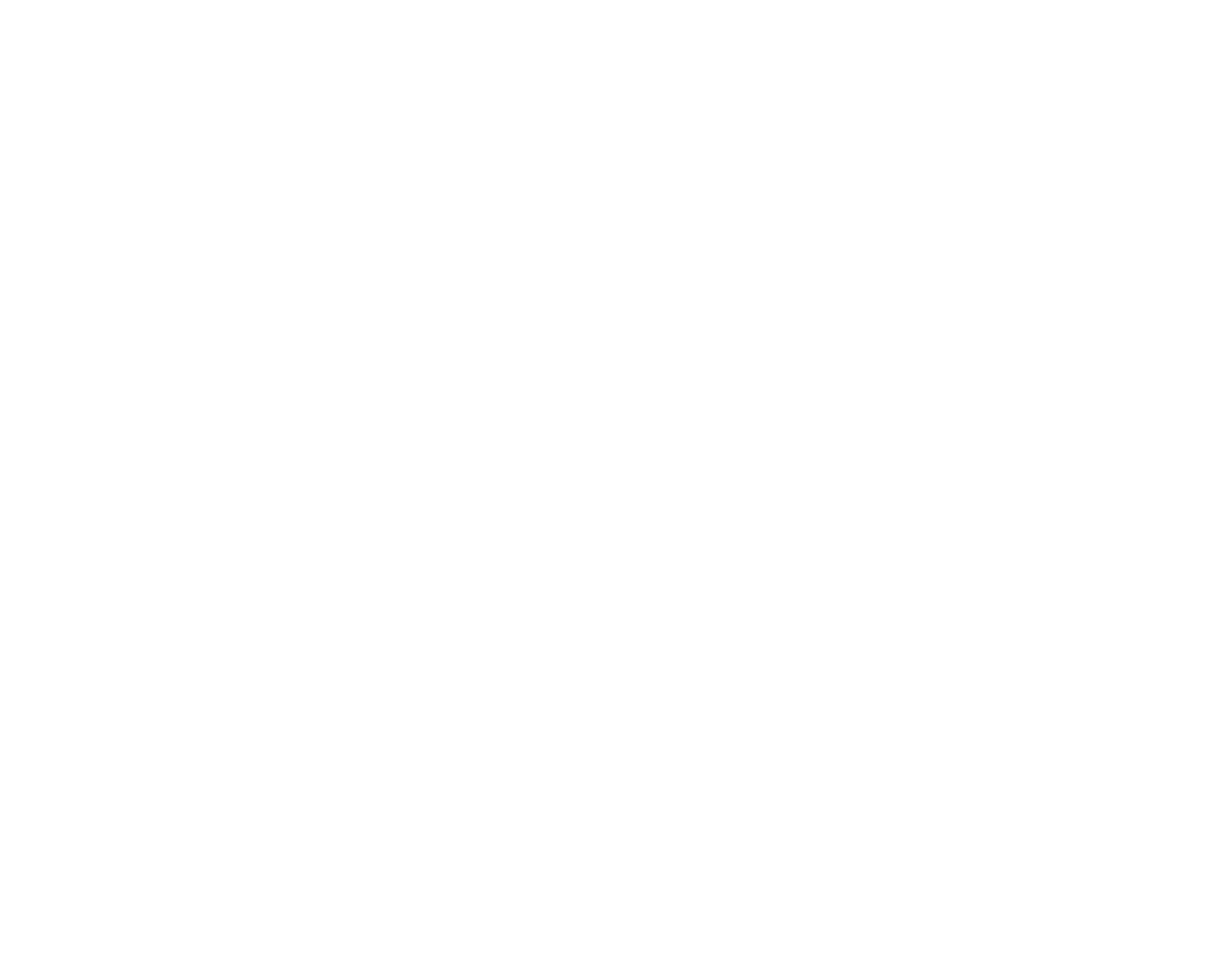|                                                                                                                                       | <b>Retention Table ###</b>                                                                                                                       |  |  |
|---------------------------------------------------------------------------------------------------------------------------------------|--------------------------------------------------------------------------------------------------------------------------------------------------|--|--|
| <b>Type of Record/Material</b>                                                                                                        | <b>Retention Period</b>                                                                                                                          |  |  |
| Specimen requisitions (including the patient chart or                                                                                 |                                                                                                                                                  |  |  |
| medical record if used as the requisition)                                                                                            | 2 years                                                                                                                                          |  |  |
| <b>Accession records</b>                                                                                                              |                                                                                                                                                  |  |  |
| Quality management records                                                                                                            |                                                                                                                                                  |  |  |
| Test method validation//verification records                                                                                          | Length of time the test is in use, plus 2 additional years                                                                                       |  |  |
| Proficiency testing records                                                                                                           | 2 years                                                                                                                                          |  |  |
| Policies and procedures                                                                                                               | At least 2 years following discontinuance                                                                                                        |  |  |
| Quality control records                                                                                                               | 2 years                                                                                                                                          |  |  |
| Individualized Quality Control Plan (IQCP), including<br>risk assessment and supporting data, and approval of<br>quality control plan | Length of time the test is in use, plus 2 additional years                                                                                       |  |  |
| assessment data.                                                                                                                      | 2 years                                                                                                                                          |  |  |
| Instrument / equipmentmaintenance* and function<br>check records (including temperature charts)                                       | 2 years                                                                                                                                          |  |  |
| Chain -of- custody collection, receipt, accessioning,<br>and handling records                                                         | 2 years (or longeras applicable)                                                                                                                 |  |  |
| <b>Personnel Records</b>                                                                                                              | <b>Retention Period</b>                                                                                                                          |  |  |
| Competency assessment records                                                                                                         | 2 years                                                                                                                                          |  |  |
| <b>Training records</b>                                                                                                               |                                                                                                                                                  |  |  |
| Patient Specimens (stored under appropriate<br>conditions)                                                                            | <b>Retention Period</b>                                                                                                                          |  |  |
| Serum, and plasma                                                                                                                     | 48 hours; exceptions may be made at the discretion of the laboratory director **<br>At the discretion of the laboratory director (see HEM.36940) |  |  |
| Citrated plasma,                                                                                                                      | 48 hours                                                                                                                                         |  |  |
| CSF, and body fluids (except urine)                                                                                                   |                                                                                                                                                  |  |  |
| Whole blood specimens, including blood gas                                                                                            | At the discretion of the laboratory director                                                                                                     |  |  |
| specimens                                                                                                                             |                                                                                                                                                  |  |  |
| Urine                                                                                                                                 | 24 hours; exceptions may be made at the discretion of the laboratory director.                                                                   |  |  |
| <b>Clinical Pathology Slides</b>                                                                                                      | <b>Retention Period</b>                                                                                                                          |  |  |
|                                                                                                                                       |                                                                                                                                                  |  |  |
| <b>Blood Films</b>                                                                                                                    |                                                                                                                                                  |  |  |
| Permanently stained body fluid slides                                                                                                 | 7 days                                                                                                                                           |  |  |
| Permanently stained microbiology slides prepared                                                                                      |                                                                                                                                                  |  |  |
| from clinical specimens (including blood culture                                                                                      |                                                                                                                                                  |  |  |
| bottles)                                                                                                                              |                                                                                                                                                  |  |  |
| <b>Testing Records</b>                                                                                                                | <b>Retention Period</b>                                                                                                                          |  |  |
| Instrument printouts (not interfaced with the<br>laboratory computer system) and worksheets                                           | 2 years                                                                                                                                          |  |  |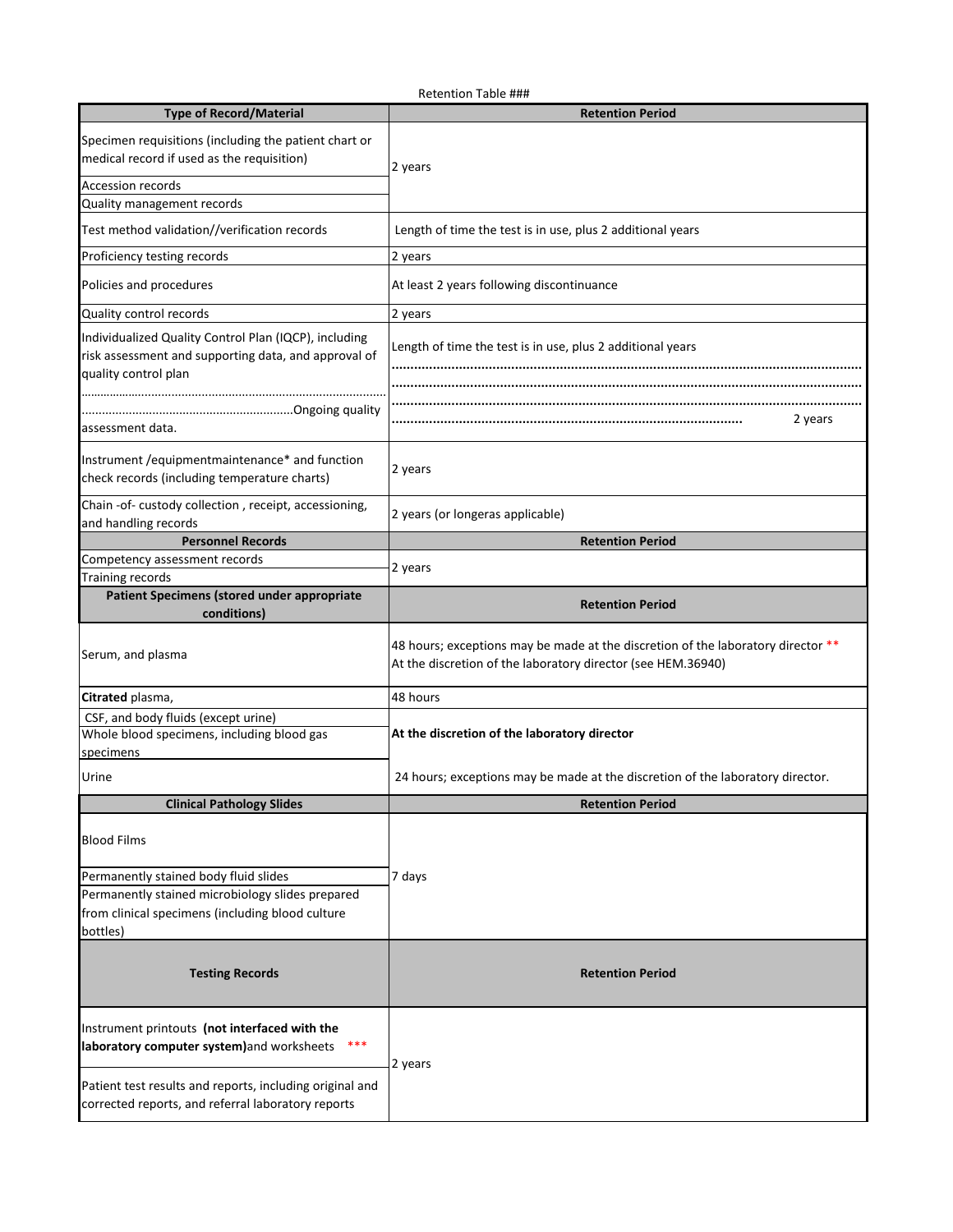| Direct-to-consumer testing results, including reference<br>intervals                                       | 10 years                              |  |  |
|------------------------------------------------------------------------------------------------------------|---------------------------------------|--|--|
| <b>Laboratory Computer Services</b>                                                                        | <b>Retention Period</b>               |  |  |
| Computer system validation records                                                                         |                                       |  |  |
| Records of changes to software, the test library, and<br>major functions of laboratory information systems | 2 years beyond the life of the system |  |  |
| Ongoing computer system checks (eg. calculation<br>verification)                                           | 2 years                               |  |  |

\* Laboratories may wish to retain instrument maintenance records for longer than the two-year requirement (eg, for the life of the instrument), to facilitate trouble-shooting.

\*\* Longer storage requirements may be necessary for patients admitted for suspected drug overdoses. The preferred specimens for most toxicological methods include a urine specimen and a gray top tube with the anti-coagulants potassium oxalate and sodium fluoride collected soon after hospital admission; however, any serum specimen from admission is acceptable. The CAP suggests (but does not require) retaining such specimens for 30 days after presentation to the hospital or at least 48 hours after hospital discharge or death. Specimens collected postmortem may be inadequate to determine the cause of death if the patient was hospitalized or underwent resuscitative efforts.